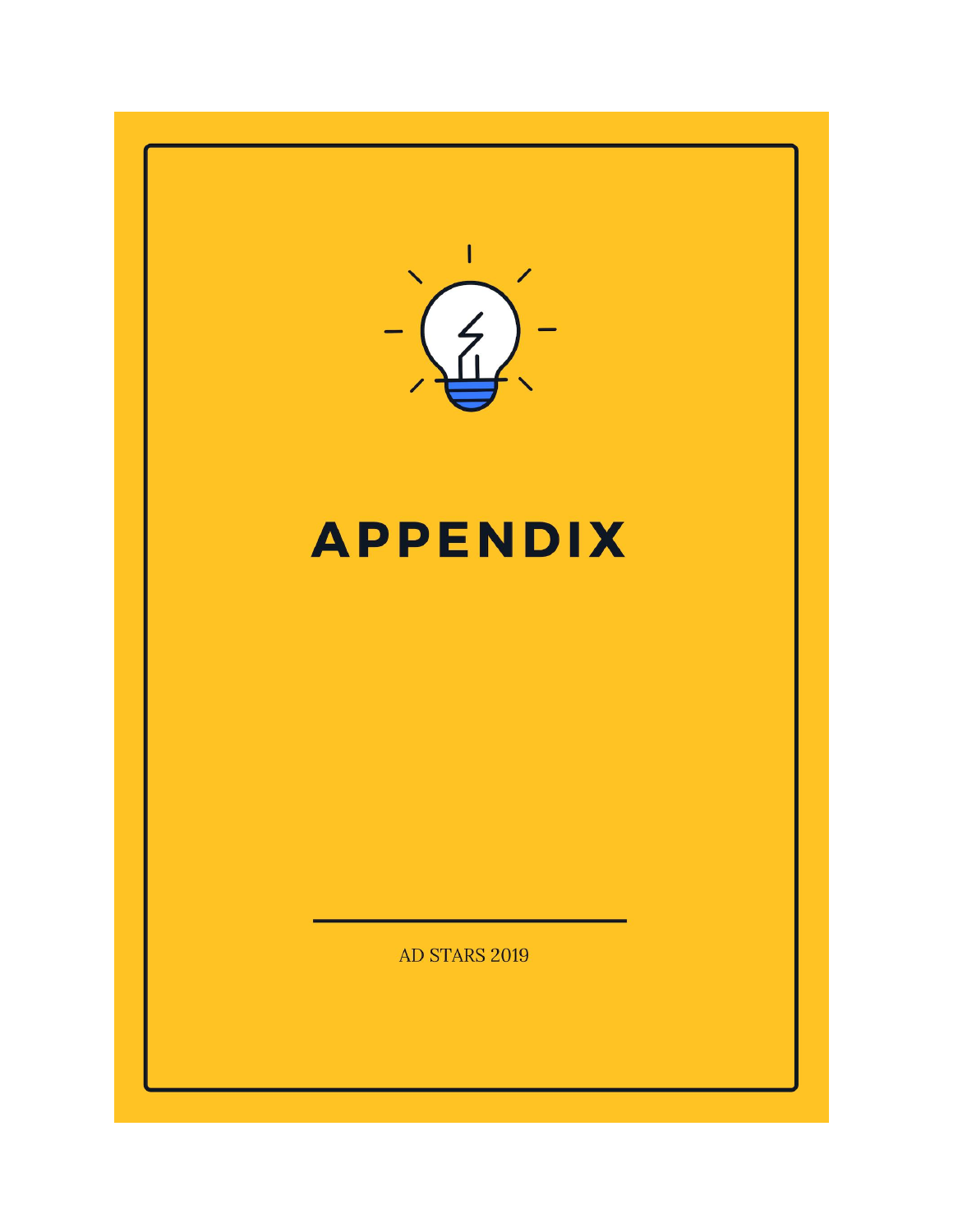# TECHNICAL GUIDELINES (SUBMISSION FORMATS)

Our 5 submission formats fit within overall categories; Film, Images, Presentation Board, Case Film and Audio File. Document file is allowed only as a supporting material. Any format specifications and the optional material you are entering are listed below. Entries that do not provide the required submission option in the category will be withdrawn.

### COMPULSORY CREATIVE MATERIAL

# 1. FILM (VIDEO)

You are required to upload your film when you submit your entry. You should upload your film as MOV/MP4 file when you submit your entry using the online upload facility. Please note the file size should be no bigger than 350MB. It is in your interests to provide the jury with a high quality file version of your film. No agency branding or any contributing creative companies/people must be visible on the case film (e.g. Logos, credits etc.).

FILE OPTIONS / SPECIFICATIONS - Choose one of the following: Please submit your film in the original ratio in which it aired.

| Video Aspect | Container/Codec |           |
|--------------|-----------------|-----------|
| Ratio        |                 |           |
|              | MOV/H.264       | MP4/H.264 |
| 4:3 or 16:9  | 720x576         | 720x576   |
|              | 1024x576        | 640x480   |
|              | 640x480         |           |
|              | 854x480         |           |
| HD 720p      | 1280x720        | 1280x720  |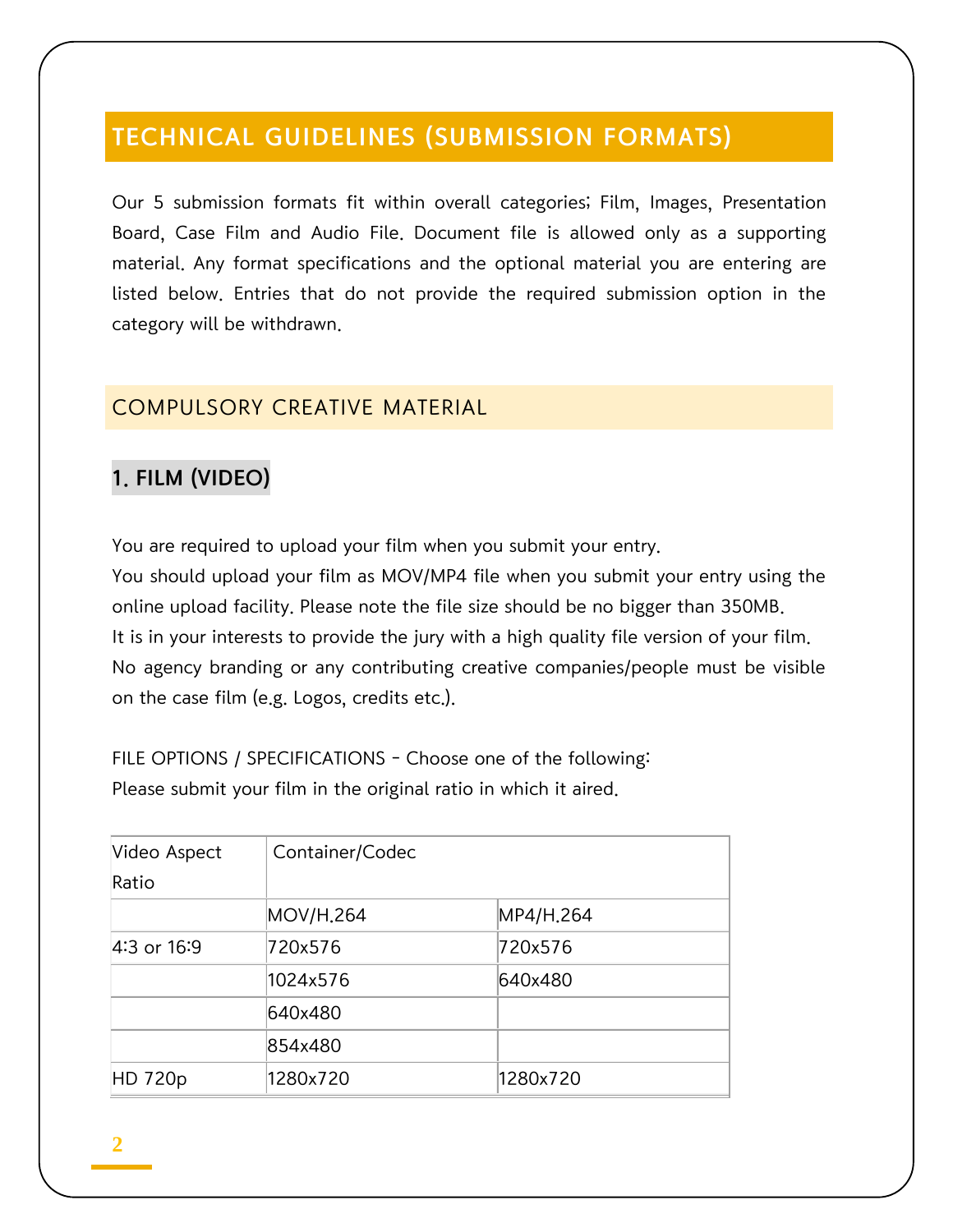| Audio      |            |
|------------|------------|
| <b>AAC</b> | <b>AAC</b> |
| Stereo     | Stereo     |
| 48kHz      | 48kHz      |

Encoding mode: multi-pass dimensions are recommended.

# 2. DIGITAL IMAGE

Digital image should follow the formats listed:

- Jpg, approximately 2400 X 1600 pixel, RGB
- Size: the longest side must be no more than 420mm
- Digital images must be uploaded online (max 3MB) when making your entries.

For the purpose of judging equitably, there must be no agency branding anywhere on your entry materials nor any reference to anyone who has contributed to the entry.

Entrants are responsible for ensuring that they have the right to use the images contained in their entry material. This should include use in, but is not restricted to, delegate screenings, post-event promotions, festival websites, partner company websites, official DVD and other public domains.

# 3. PRESENATION BOARD

Presentation board should keep the following formats:

- JPG, approximately 2400 X 1600 pixel, RGB
- Size: the longest side must be approximately 420mm and not exceed 420mm.
- Digital images must be uploaded online (max 3MB) when making your entries.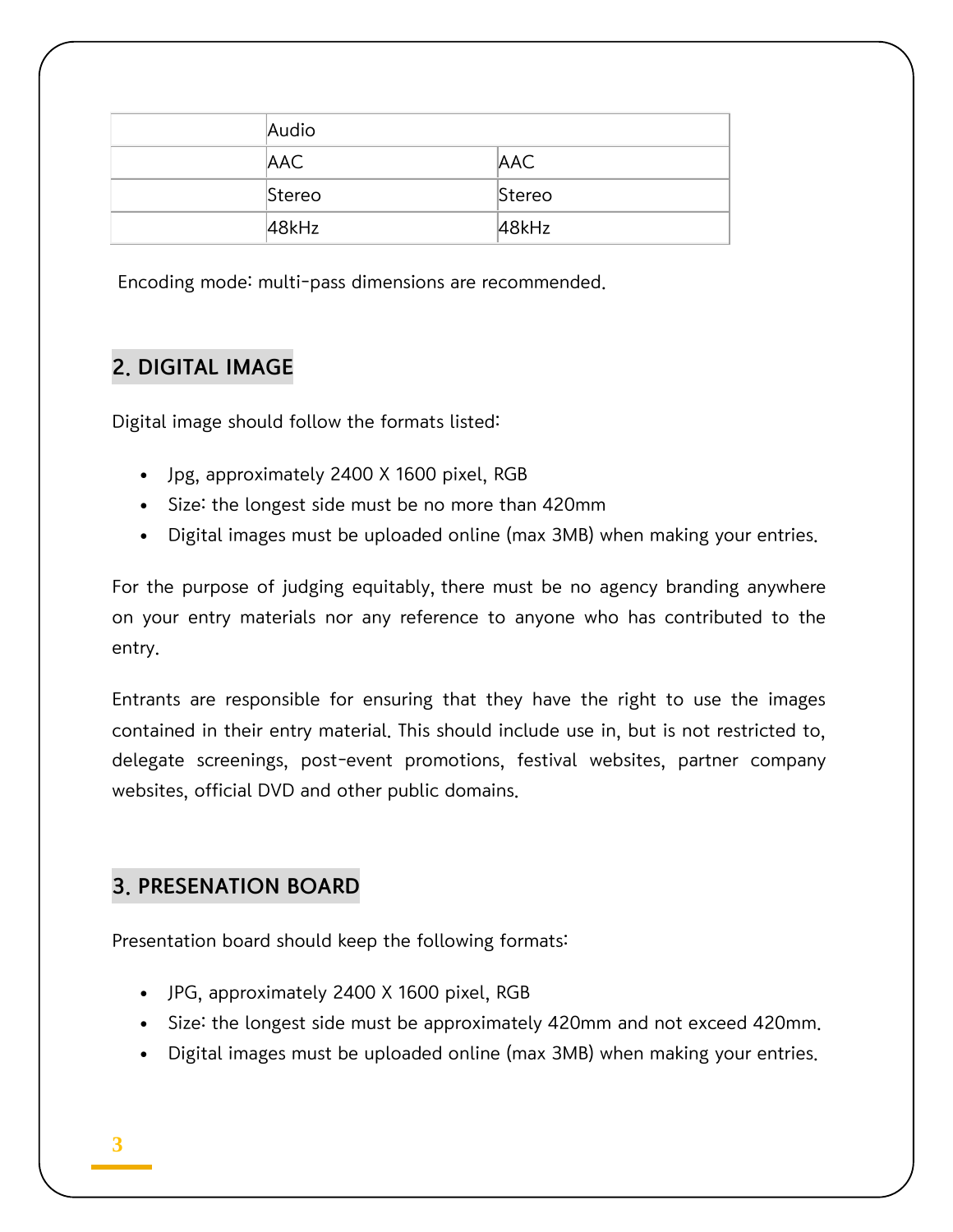This Presentation board will be a summary of your entry and MUST be contained on one image. This presentation should contain some key visuals and a simple, clear summary in English of the written part of your entry. There must be no more than 100 words in total on this presentation image (excluding the words contained in visuals).

For the purpose of judging equitably, there must be no agency branding anywhere on your entry, with the exception of self-promotion or corporate communications, nor any reference to anyone who has contributed to the entry.

You MUST adjust your presentation image to the category and section you are entering.

Entrants are responsible for ensuring that they have the right to use the images uploaded. This could include use in, but is not restricted to, delegate screenings, post-event promotions, festival websites, partner company websites, official DVD and other public domains.

### 4. CASE FILM

You should upload your Case Film as MOV/MP4 file when you submit your entry using the online upload facility. Please note the file size should be between 350MB.

No agency branding or any contributing creative companies/people must be visible on the case film (e.g. Logos, credits etc.)

Long version: 3 minutes long

This version will be viewed by the jury during voting and deliberations and could be used if your entry is a winner in post-Festival promotions. It will also be shown at the Festival, to give delegates the opportunity to study, appreciate and learn from the entries. This case film should contain some key visuals - video, still images or any other appropriate footage to best explain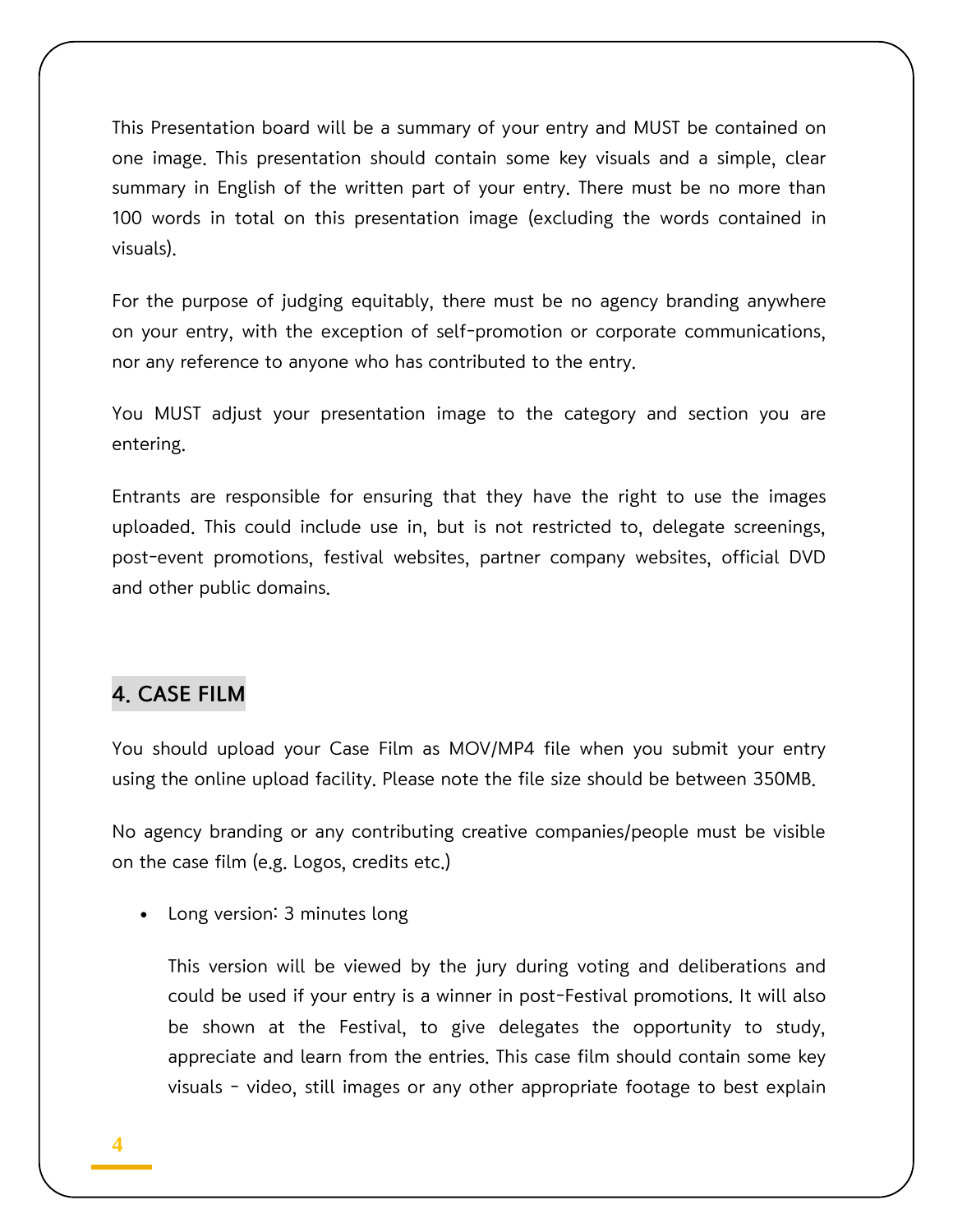the campaign with a simple, clear commentary in English. We recommend that you keep your presentation concise and to the point.

### Encoding Standards

Please encode a high quality video as MOV/MP4.

FILE OPTIONS / SPECIFICATIONS - Choose one of the following:

It is strongly recommended that you submit your case film in 16:9 format.

| Video Aspect | Container/Codec  |            |  |
|--------------|------------------|------------|--|
| Ratio        |                  |            |  |
|              | <b>MOV/H.264</b> | MP4/H.264  |  |
| 4:3 or 16:9  | 720x576          | 720x576    |  |
|              | 1024x576         | 640x480    |  |
|              | 640x480          |            |  |
|              | 854x480          |            |  |
| HD 720p      | 1280x720         | 1280x720   |  |
|              | Audio            |            |  |
|              | AAC              | <b>AAC</b> |  |
|              | Stereo           | Stereo     |  |
|              | 48kHz            | 48kHz      |  |

\* DO NOT send your Case Film on a URL.

\* 16:9 format is highly recommended.

# 5. AUDIO FILE

Audio file should be entered in the following format: MP3 Format.

OTHER FORMATS WILL NOT BE ACCEPTED.

- The MP3 specification for Radio entries is as follows: Bit rate 128 kbps, Compression ratio 11:1 File size should not exceed 3MB.
- The maximum length for each entry is 180 seconds.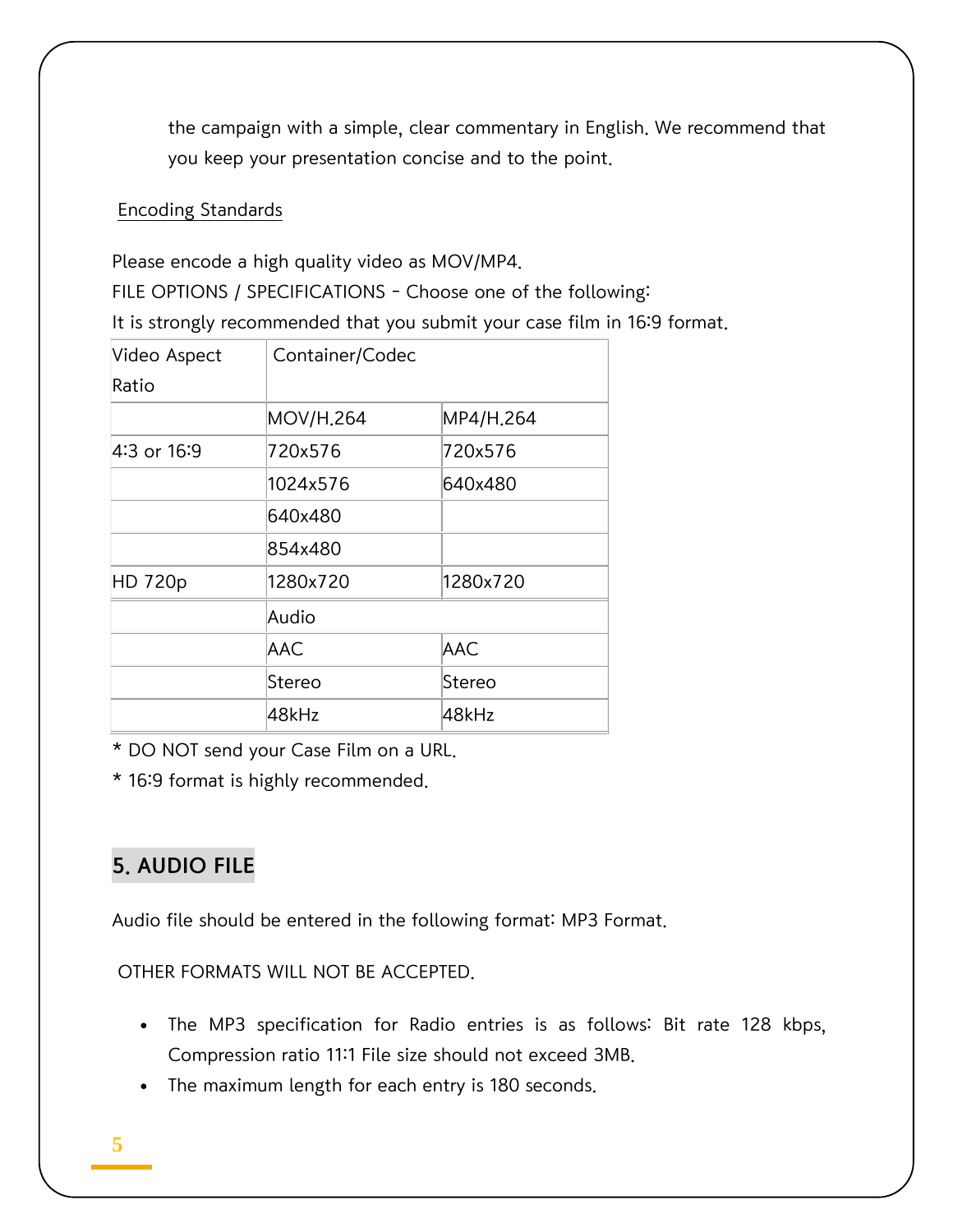- All entries MUST be submitted in the original language of the ad.
- If the original language is not English, we strongly recommend that you also submit an English language version of the ad.
- If an entry is submitted ONLY in English from a country where English is not the mother tongue, we may require proof that the ad has always and only aired in English. Without such proof, the jury may withdraw the entry from judging without prior notice.
- All submissions must be supplied as originally transmitted, with no additions or alterations. Any translated ads should be exact translations of this original ad, not an updated or amended version.
- If your entry requires an explanation please provide this in the synopsis text field. DO NOT add a verbal explanation to the MP3 file.
- If supplied, the English language version MUST be an exact translation of the original. Both the script and the sound effects used must be identical to the original, and it is not permissible to substitute names, places or events for ones more relevant to an English-speaking audience. Therefore, it will be in your own interests to explain or translate any specific word play or local, social, cultural or political references and nuances in the Brief Explanation section.
- Voice actors used in translated versions must be the same gender as those used in the original ad. If this is not done, and we feel the change of gender unfairly contributes to the effect of your ad, we will ask you to supply an alternative version, and we may have to withdraw the translated version from judging.
- Each version of the ad MUST be submitted as a separate MP3 file. When submitting two versions of the ad, please ensure you do not include both versions in one file.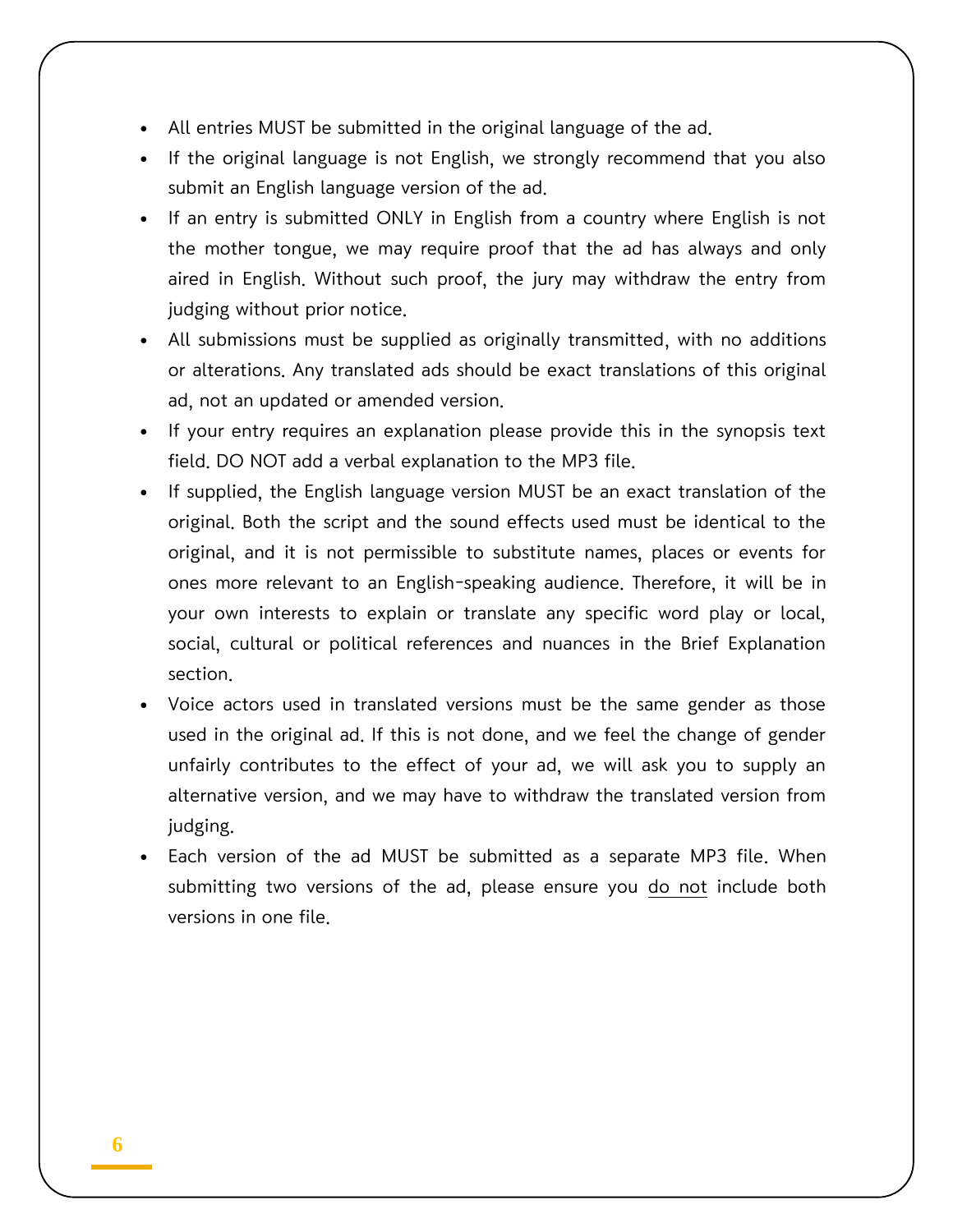### SUPPORTING CREATIVE MATERIAL

### 1. DOCUMENT

Documents that explain the campaign can be entered to support the entry. Documents files are not allowed to submit as main entry file. It is allowed to submit as an additional file to support main entry file. Documents include, but not limited to, campaign summary, media schedule, campaign result, script, the explanation of the cultural context etc.

Document file should follow the formats listed:

- PPT, PPTX, Doc, DocX file
- File size should not exceed 5MB

### 2. RADIO SCRIPT

English script of original radio advertisement. Scripts will be read by the jury and should exactly replicate the original version as it

# 3. CASE FILM

Short version: 30-45 seconds

Additionally, you can supply a shortened/edited 30-45 seconds version which would be shown at the awards ceremony in the event that the entry is a winner. This should again contain some key visuals and a simple clear commentary in English, summarizing the written part of the campaign.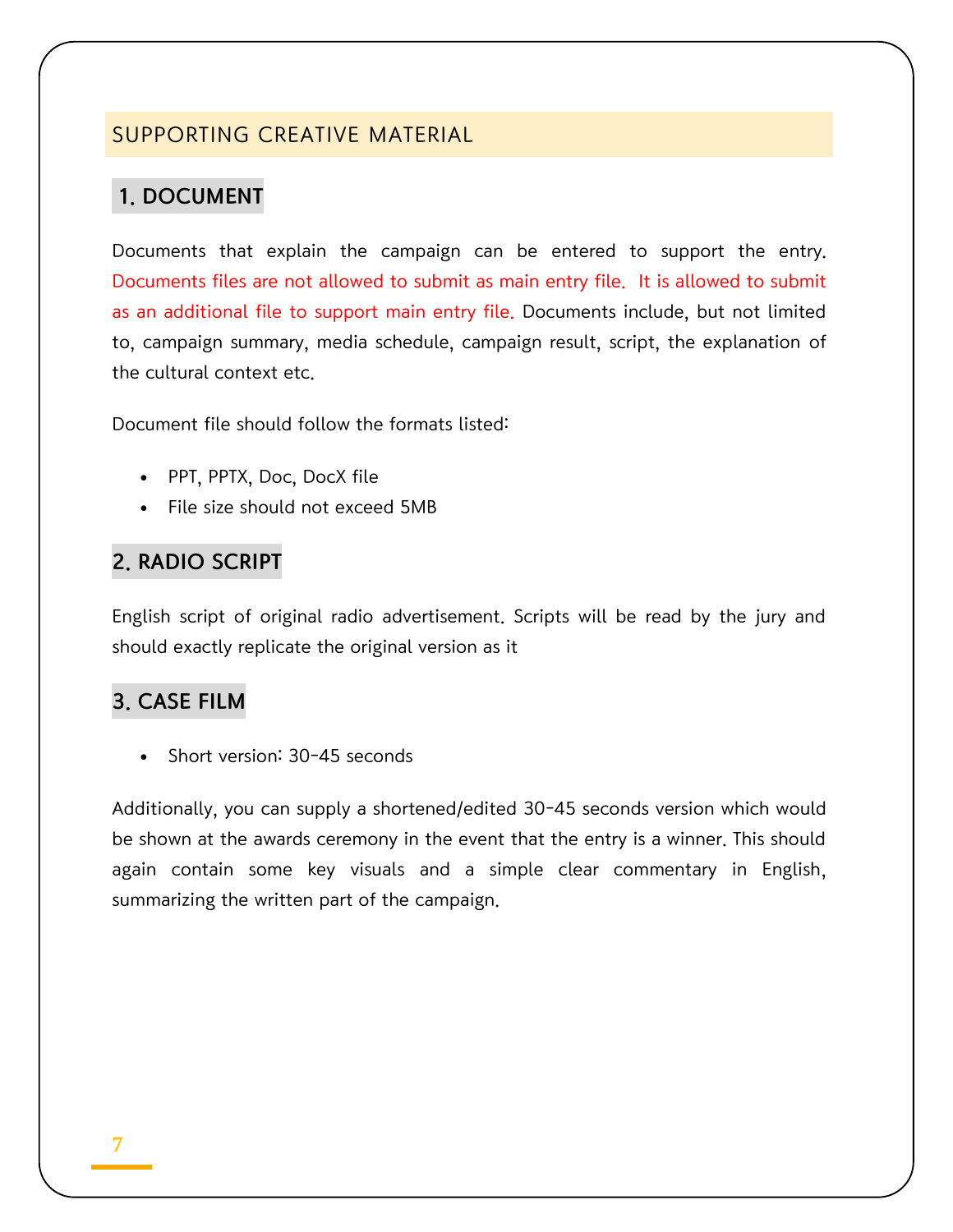# AD STARS\_CATEGORY INFORMATION

### FILM

### 1. Definition

The definition of film is traditional television, cinema advertising and internet film including pre-roll ads. The jury will be looking for ideas which display a strong synergy with the brand, a dynamic and creative approach to the brief and exceptional execution

2. Subcategories

### A. Product & Service

| Subcategory |  |  |
|-------------|--|--|
|             |  |  |

A01. Foods

Meats, fish, seafood, soups, delicatessen, fruits & vegetables, rice, pasta, pizza, sauces, mayonnaise, vinegar, oils, spices, herbs, pre-cooked & prepared meals, baby foods & baby milk, cream, butter, cheese, eggs, milk, margarine & spreads, chocolate, candy, chewing gum, potato crisps, snacks, nuts & dried fruit, sweet & savory bars, cakes, biscuits, crackers, sugar, jam, honey, peanut butter, syrup, bread, crisp bread, flour, baking ingredients, breakfast cereals, yoghurt & yoghurt drinks, desserts, ice cream

A02. Drinks (Alcoholic & Non-Alcoholic)

Beer(incl. non-alcoholic beer), cider, lager, alcopops, wine, champagne, fortified wines, spirits, liqueurs, coffee, tea, chocolate & malt drinks, still & carbonated drinks, fruit & vegetable juices, mineral waters, flavored milk

A03. Cosmetic / Beauty / Clothing / Footwear and Accessories

Toner and Lotion, bath supplies, make-up, skin & nail care products, perfumes,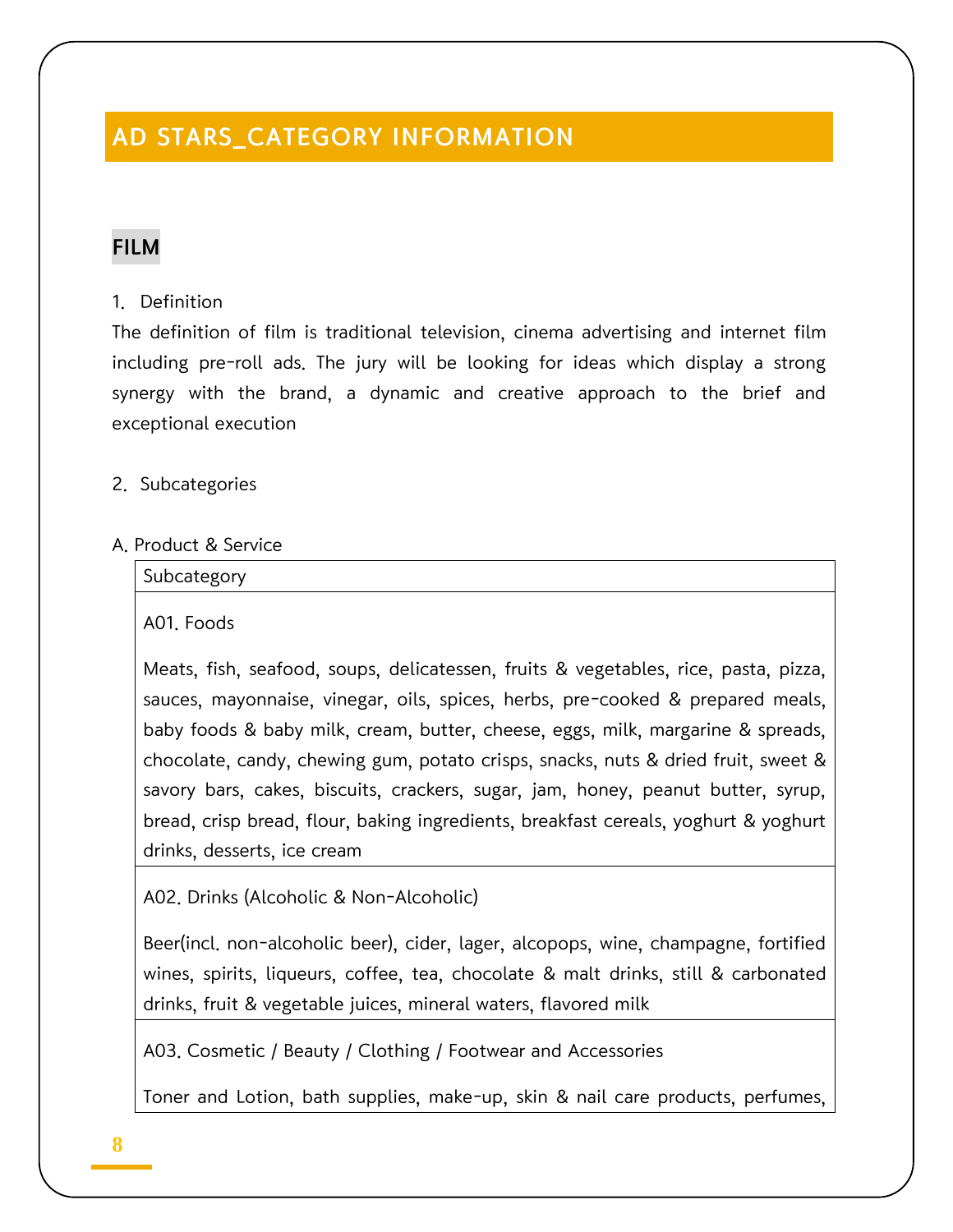eau de toilette & aftershaves, deodorants & body sprays, shampoos & conditioners, hairspray, gel, mousse, hair-dyes, soap, shower & bath products, sun block, tanning products, hair dryers, hair straighteners, hair curlers,

Day, evening & nightwear, underwear, tights & stockings, footwear, sportswear, clothing fabrics & sewing materials, jewelry, watches, luggage, handbags, fashion & designer sunglasses, spectacle frames, gifts & greetings cards, pens & personal stationery

A04. Pharmaceutical / Toiletries

OTC medicines & tablets, prescription drugs, vitamins & herbal remedies, diet supplements & products, insect repellents, adhesive plasters, skin remedies, antihair loss lotions, condoms, pregnancy tests, other pharmaceutical products, contact lenses, hearing aids

Toothpastes, toothbrushes, mouthwashes, toilet paper, tampons, sanitary towels, tissues, nappies, razors & shaving products, hairbrushes, combs, wigs, hair removal products

tobacco & associated products

A05. Furniture / Household

House & garden furniture, washing machines, dryers, dishwashers, fridges, freezers, cookers, microwaves, kitchen utensils, appliances & crockery, glassware, bed & table linen, baths, showers & toilets, home decorating & building products, wall & floor coverings, doors & windows, heaters, air conditioners, lamps, clocks, home security products, smoke detectors, tools, garden tools, machinery & products, clothing detergents, fabric softeners, dishwashing detergents, cleaning products, air fresheners, Insecticides, foil, cling film & food packaging, light bulbs, batteries(not car batteries), adhesives, fertilizers, shoe polish, kitchen roll, varnish & wood protectors, paint

A06. Vehicles

Cars including jeeps & 4-wheel drives, auto products & services, pick-up trucks,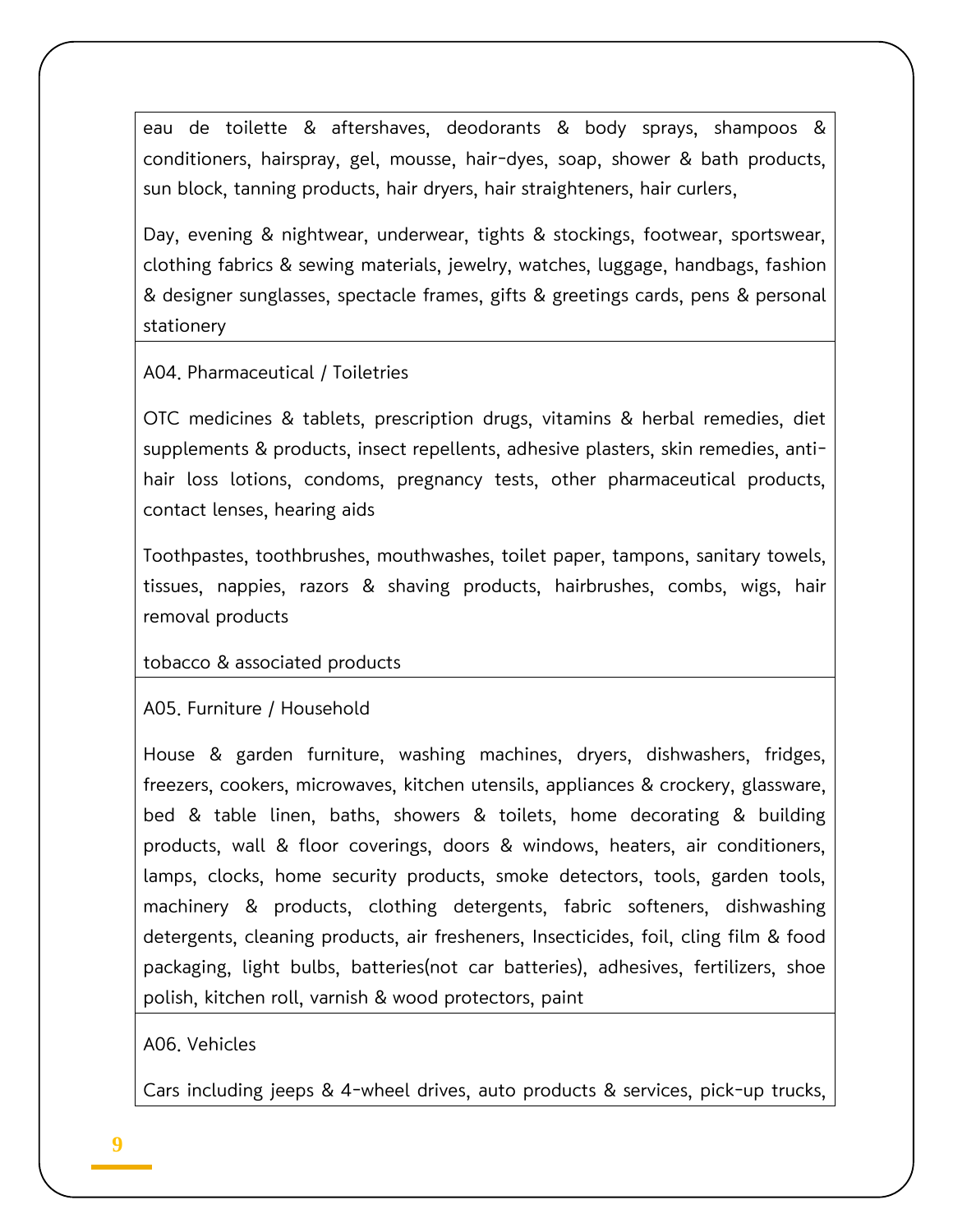vans, lorries, motorbikes, tires, spare parts, accessories incl. in-car hi-fi, petrol stations, petrol, oil, breakdown & servicing companies, car dealers and car finance & leasing

A07. Electronics / IT/ Office Equipment / Home Electronics & Audio-Visual / Business Equipment & Services

Televisions, video players, blank audio & video tapes, cameras, video cameras, film, hi-fi, personal stereos, CD players & minidiscs, MP3 players, home computers, DVD players, personal phone equipment incl. mobile phones & pagers, binoculars (Please note mobile phone service providers should be entered in Commercial Public Services)

Business to business services, employment agencies, business computers & software, photocopiers, fax machines, business phone equipment, office furniture & stationery, office cleaning services, courier services, advertising agencies & production companies, use of advertising, website design, awards competitions, stock footage libraries

A08. Finance / Services / Entertainment & Leisure / Travel / Restaurants / Commercial Public Services / Pets

Banks, building societies, credit cards, current & savings accounts, mortgages & loans, investment companies, personal, health & building insurance, car insurance, pension & retirement plans, real estate investment

Leisure & theme parks, gyms, health & diet clubs, sporting events, music festivals, orchestras & instruments, exhibitions & shows, nightclubs, bars, museums, art galleries, cinemas & theatres, sports & outdoor equipment, bicycles, boats & caravans, toys, board games, computer games, Play Station, Xbox etc., lotteries, gambling, golf & country clubs, sex toys, dating services

Airlines, train & bus companies, ferry & cruise lines, travel agencies, tourist boards, hotels, resorts, city & country promotion, car hire, travel passes

Fast food restaurant, franchise, coffee shops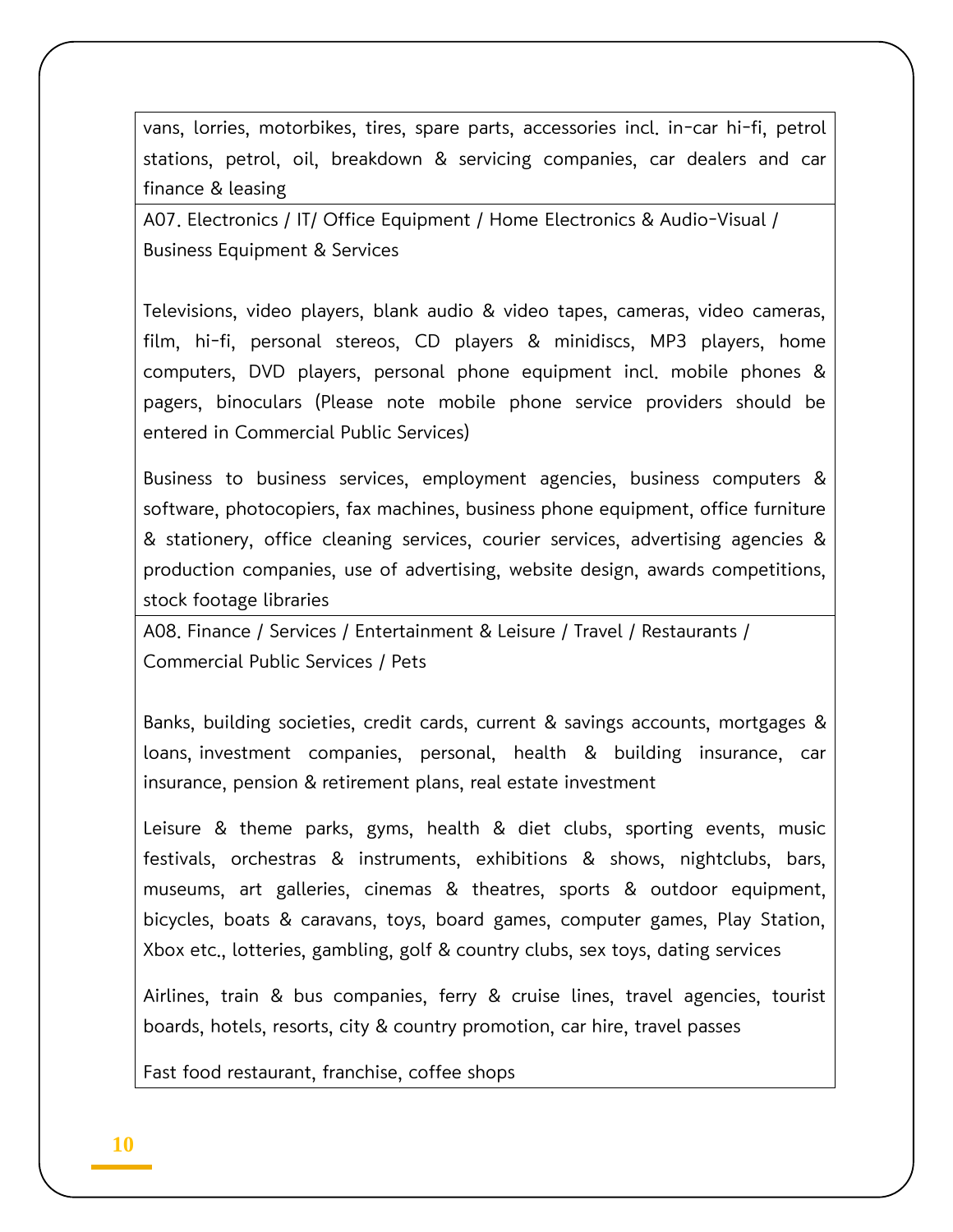Telecommunications services, internet service providers, cable & satellite TV providers, video-on-demand provider, Yellow Pages, directories, postal services, electricity, gas, power & water companies, private healthcare & clinics, private schools & colleges, private practices(e.g. legal, architectural & landscaping service), pet products(pet food & pet care products etc)

A09. Distribution / Publication

Newspapers, magazines, books, records, CDs & DVDs, TV & radio stations, networks & programs, broadcast sponsorships

Department & specialist stores, clothing & footwear stores, store cards, supermarkets, DIY stores, drugstores, opticians, hairdressers, beauty salons, laundry service, estate agents, photo-processors, TV, video & other rental stores, mail-order companies & catalogues, online stores and auctions

A10. Corporate / Institution

Non-product-based company image, competition & event sponsorship, Christmas messages, company mergers, flotation& relocation

#### B. Film Craft

The jury will reward the quality of Craft as demonstrated in the filmmaking process. For example, this might take into account the quality of the direction, copywriting or editing and/or the skillful use of music.

If the film gives a pleasurable aesthetic experience, regardless of the subject, product, client or idea, then it may succeed in the Craft categories, even if it is not awarded in the product and services categories.

Entries in Film Craft are for great executions in the areas listed below:

(The entries for Film Craft field should have a fine degree of technical completion listed below)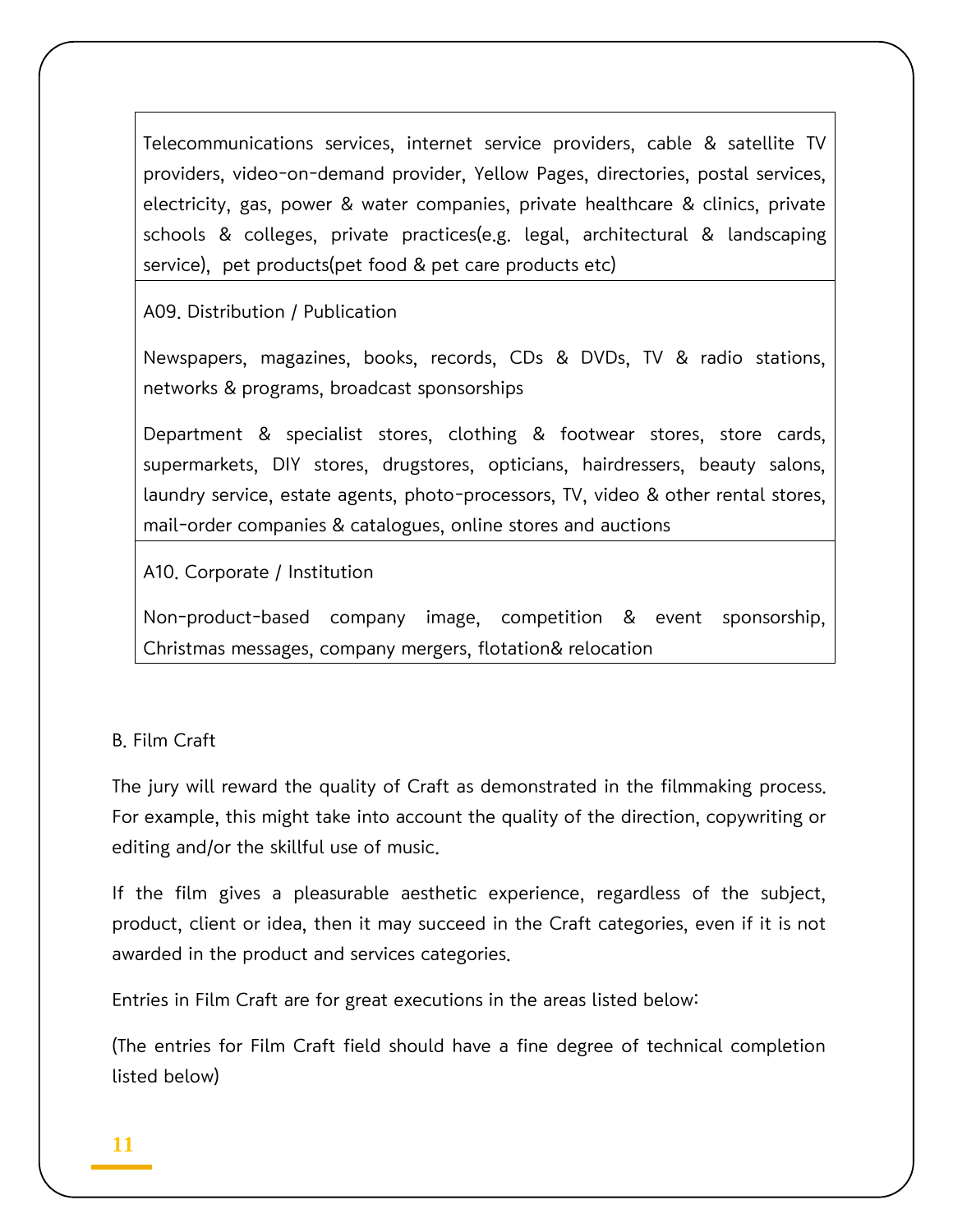B01. Art direction/production design B02. Direction B03. Achievement in production B04. Cinematography B05. Editing B06. Script B07. Use of music B08. Sound design B09. Visual effects B10. Animation

### 3. Creative Materials

- No agency branding or any contributing creative companies/people must be visible on the entry (e.g. logos, credits etc.) except for self-promotion entries.
- No slates, clocks or freezes can be included in your film. All files should have  $\frac{1}{2}$  second black before and after the entry.
- Films must be submitted as they originally aired and in the original language. You are required to subtitle entries in English (for non-English language entries) so that they can be understood by the jury. Dubbing is not accepted, all visible speech must be subtitled. We do accept translated voiceovers. If you are submitting a subtitled version, you must ensure that the script used is identical to the original ad. It is not permissible to substitute names, places or events for ones more relevant to an English-speaking audience.
- Cultural Context: If your idea relies on an idea that is culturally specific, we strongly advise you to include a slate at the beginning of the reel. It will be in your own interest to explain or translate any specific word play or local, social, cultural or political references and nuances.
- Entries must be no more than 3 minutes long. If they are longer, we will require a media schedule to verify its legitimacy.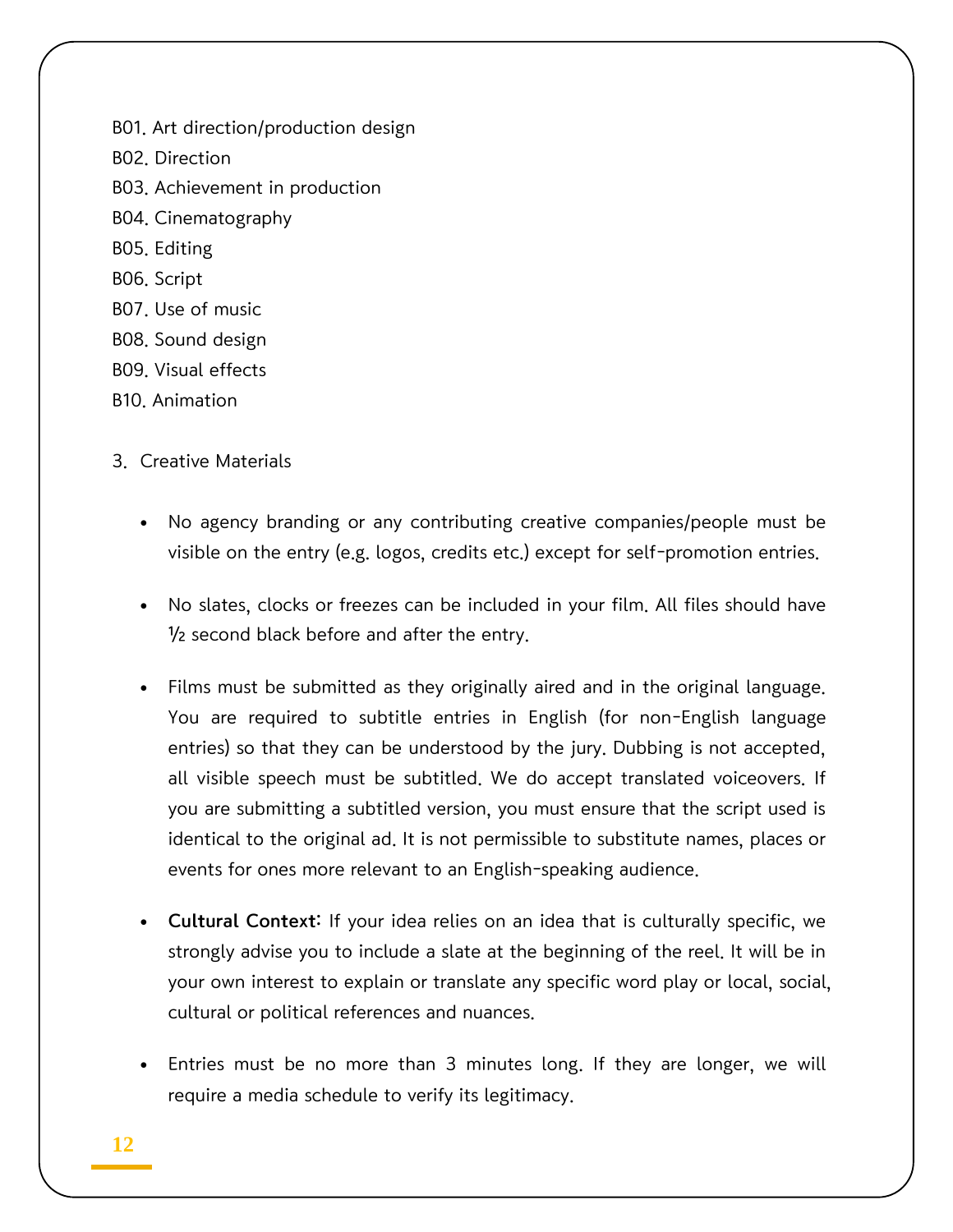- We do not accept 'case films' in Film.
- (1) Compulsory Materials

### FILM

You are required to upload your film when you submit your entry. You should upload your film as MOV/MP4 file when you submit your entry using the online upload facility. Please note the file size should be no bigger than 350MB.

It is in your interests to provide the jury with a high quality file version of your film.

FILE OPTIONS / SPECIFICATIONS - Choose one of the following:

| Video Aspect | Container/Codec |            |  |
|--------------|-----------------|------------|--|
| Ratio        |                 |            |  |
|              | MOV/H.264       | MP4/H.264  |  |
| 4:3 or 16:9  | 720x576         | 720x576    |  |
|              | 1024x576        | 640x480    |  |
|              | 640x480         |            |  |
|              | 854x480         |            |  |
| HD 720p      | 1280x720        | 1280x720   |  |
|              | Audio           |            |  |
|              | AAC             | <b>AAC</b> |  |
|              | Stereo          | Stereo     |  |
|              | 48kHz           | 48kHz      |  |

Please submit your film in the original ratio in which it aired.

\* Encoding mode: multi-pass dimensions are recommended.

\* 16:9 format is highly recommended.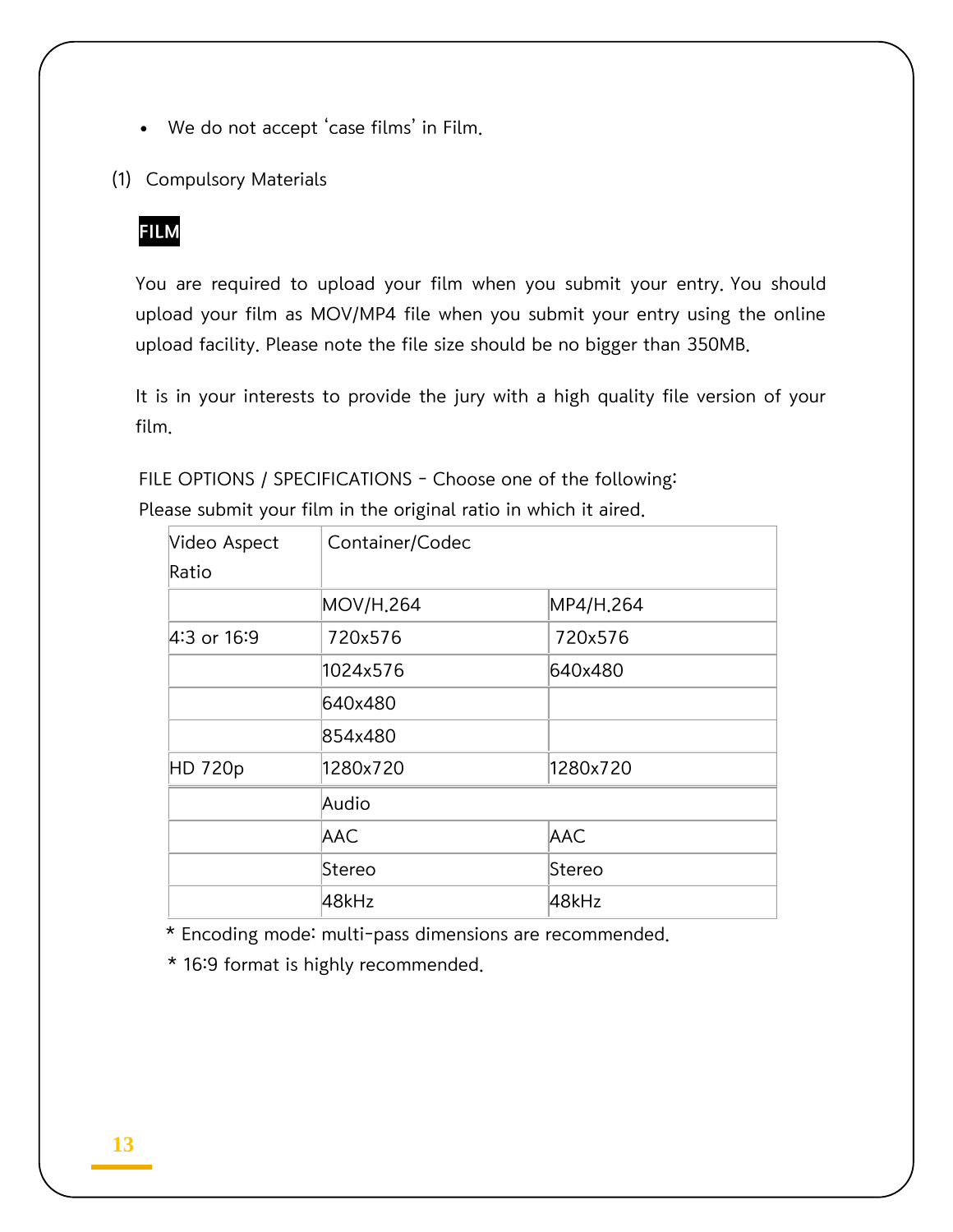(2) Supporting Materials (Applied to Film Craft)

### CASE FILM (3 minutes long)

For the Animation, Visual Effects, Achievement in Production and Casting entries, we highly recommend that the entrants prepare a Case Film explaining the methods/techniques used. Along with the written submission, this case film will be used to provide a clearer context.

 You should upload your case film as MOV/MP4 file when you submit your entry using the online upload facility. Please note the file size should be no bigger than 350MB.

# Print

### 1. Definition

The definition of print is advertisements intended for published printed media including Newspaper, Magazine and Journals.

The print jury will be primarily looking at the strength of creative ideas.

Each Print entry can be submitted into ONE Product & Service category only. However, the same entry can also be entered into any of the Craft categories. There is no limit to the number of craft categories that an advert can be entered in to, provided it meets the criteria for each category in question.

2. Subcategories

A. Product & Service

A01. Foods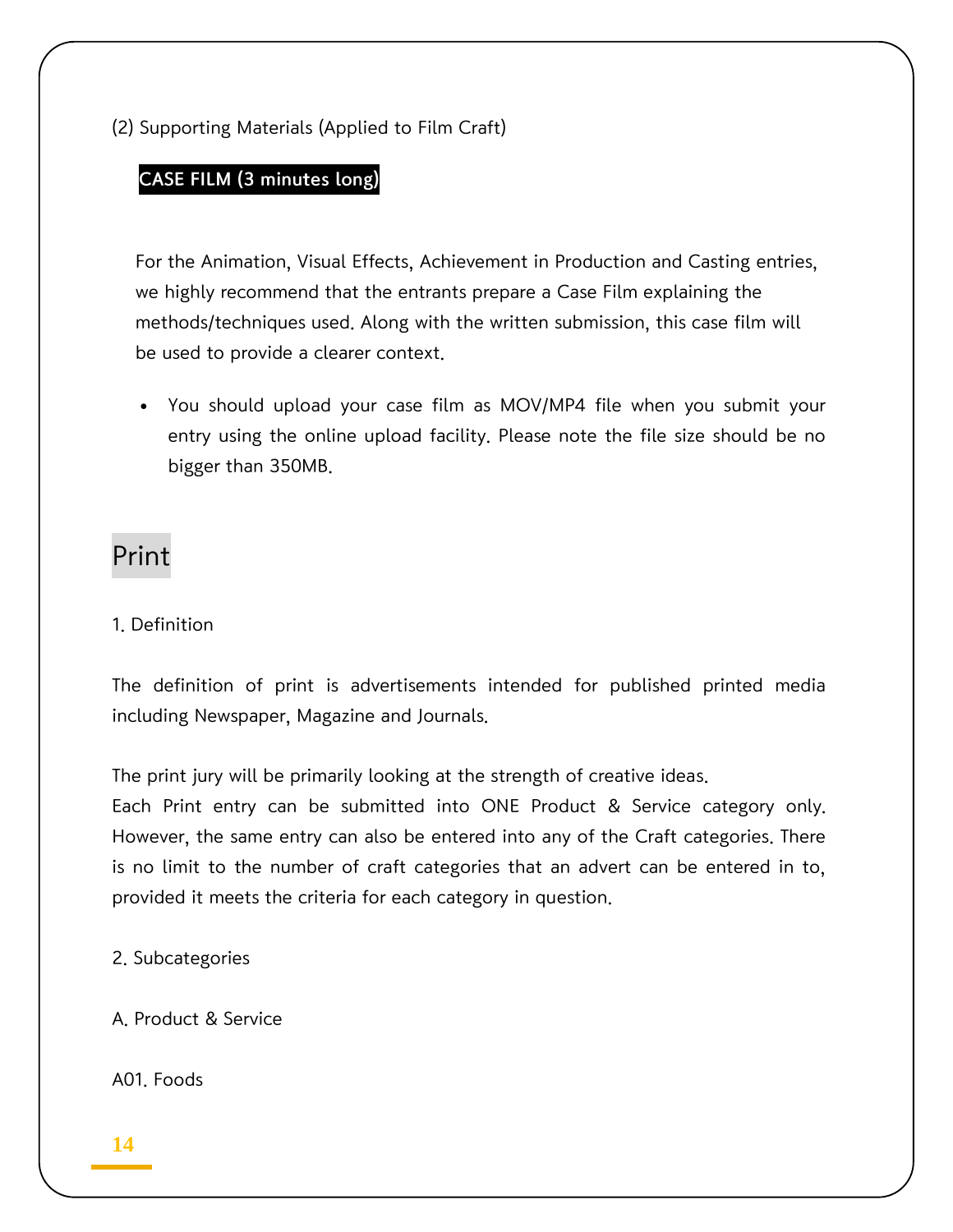A02. Drinks (alcoholic & non-alcoholic) A03. Cosmetic / Beauty / Clothing / Footwear and accessories A04. Pharmaceutical / Toiletries A05. Furniture / Household A06. Vehicles A07. Electronics / IT/ Office Equipment / Home Electronics & Audio-Visual / Business Equipment & Services A08. Finance / Services / Entertainment & Leisure / Travel / Restaurants / Commercial Public Services / Pets A09. Distribution / Publication A10. Corporate / Institution

### B. Print Craft

The jury will reward the quality of craft as demonstrated in the technical execution of print ads. The idea behind the execution in relation to the client or brand should be of little or no consideration to the craft jury. However, this aspect is not always disregarded as ideas are usually a necessary part in advertising.

Entries in: Print Craft are for great executions in the areas listed below

B01. Art direction B02. Copy writing B03. Illustration B04. Photography B05. Typography

3. Creative Material

• It will be in your own interest to explain or translate any specific word play or local, social, cultural or political references and nuances.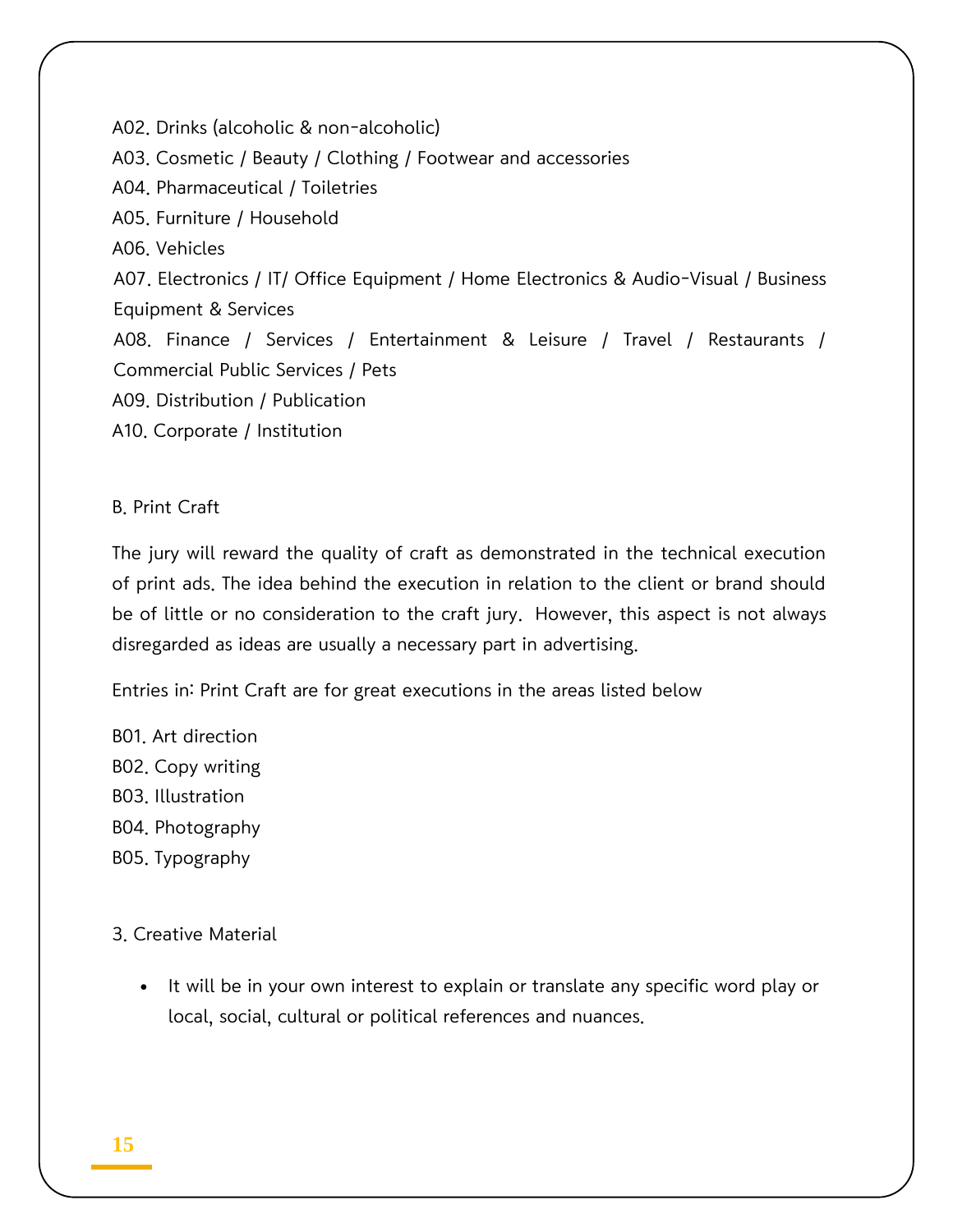Please ensure you do not refer to the name of your agency or any contributing creative companies anywhere on your submission materials (both copy and image/video).

### (1) Compulsory Materials

### Digital image

One digital image of each entry strictly in the following formats:

Jpg, approximately 2400 X 1600 pixel, RGB. Size: the longest side must be no more than 420mm. Digital images must be uploaded online (max 3MB) when making your entries.

# **Outdoor**

#### 1. Definition

The definition of outdoor is billboard and poster advertising as well as out of home ambient executions. The outdoor prizes will be awarded to advertising and communications encountered in the out of home environment and will honor the skillful engagement of consumers by both traditional (billboards) and progressive (ambient, non-formatted use of the surrounding environment) means.

Each outdoor entry can be submitted into ONE Product & Service category only. However, the same entry can also be entered into Ambient, Outdoor Craft categories. There is no limit to the number of craft categories that an advert can be entered in to, as long as it meets the criteria for each category in question.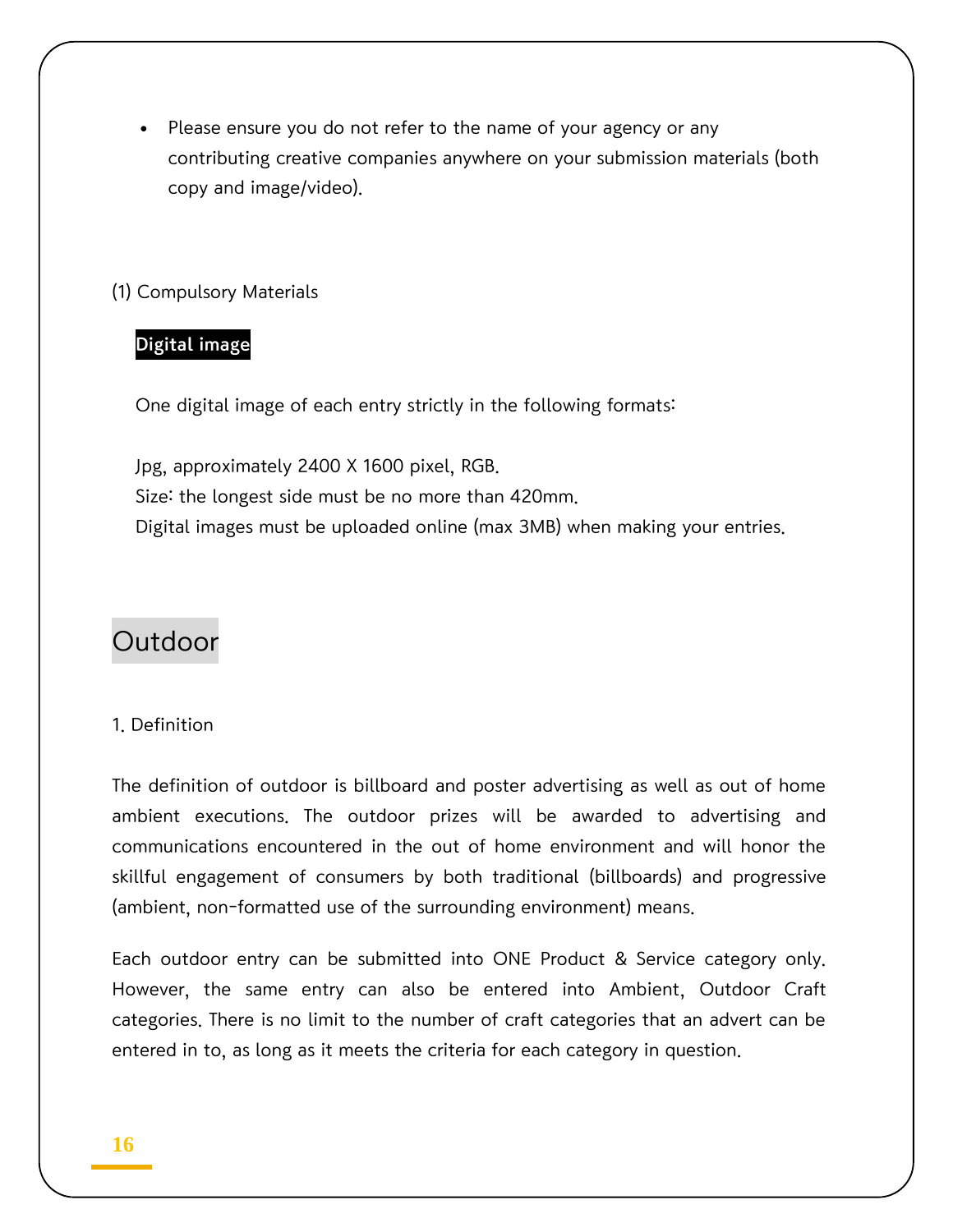2. Subcategories

A. Product & Service

A01. Foods A02. Drinks (alcoholic & non-alcoholic) A03. Cosmetic / Beauty / Clothing / Footwear and accessories A04. Pharmaceutical / Toiletries A05. Furniture / Household A06. Vehicles A07. Electronics / IT / Office Equipment / Home Electronics & Audio-Visual / Business Equipment & Services A08. Finance / Services / Entertainment & Leisure / Travel / Restaurants / Commercial Public Services / Pets A09. Distribution / Publication A10. Corporate / Institution

B. Ambient (Non standard and Free-format outdoor advertising)

It includes:

B01 .Non-Standard Indoor Advertising

B02. Small Scale Special Solutions

B03. Special build

B04. Live Advertising and Events

B05. Transit

B06. Interactive Outdoor Experience

B07. Digital Screen

B08. Non-Formatted Digital Outdoor

### C. Outdoor Craft

Entries in Outdoor Craft are for great executions in the areas listed below:

### **17**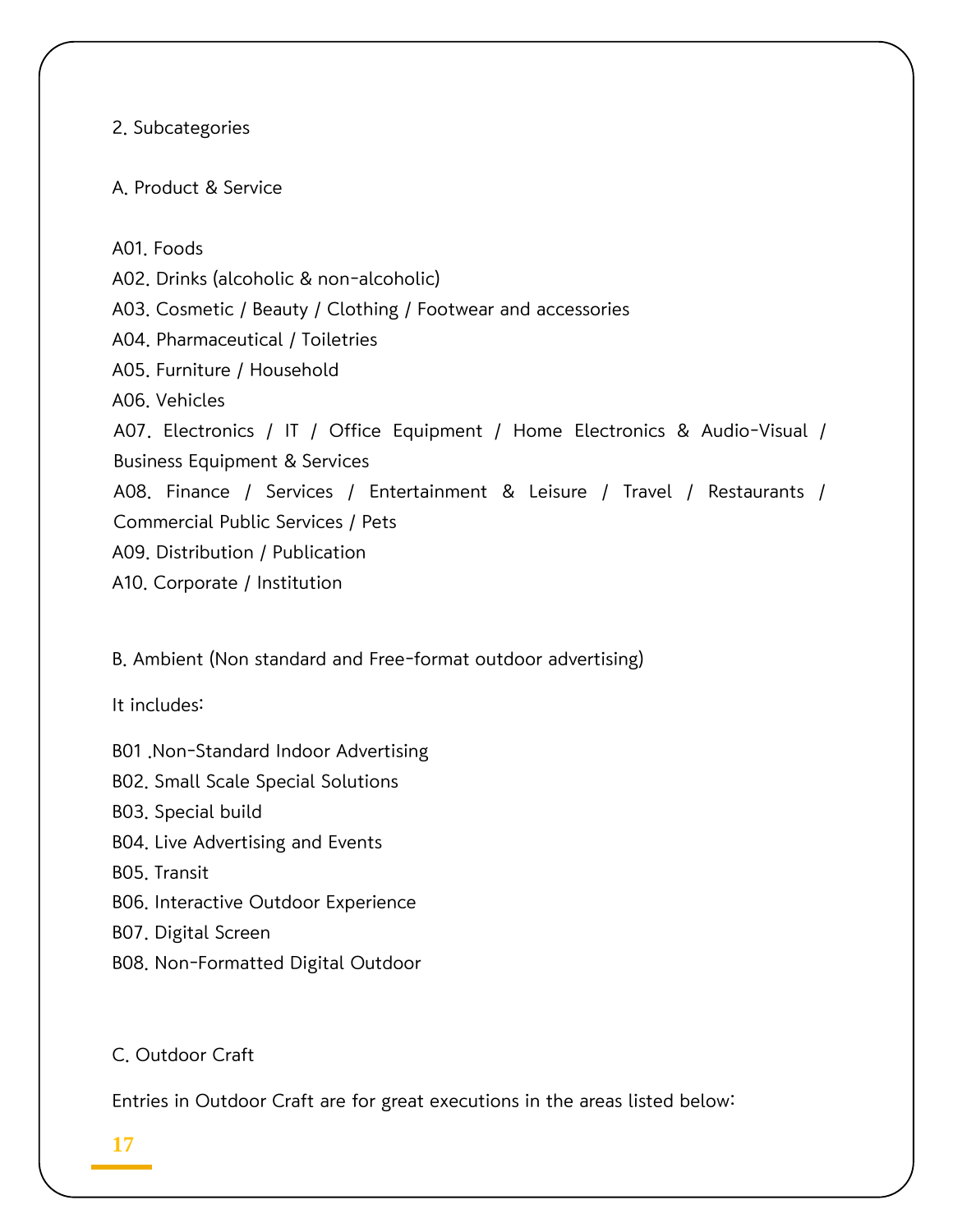- C01. Art direction
- C02. Copy writing
- C03. Illustration
- C04. Photography
- C05. Typography
- 3. Creative Material
- (1) Compulsory Materials

### Digital image

One digital image of each entry should strictly follow the listed formats:

Jpg, approximately 2400 X 1600 pixel, RGB

Size: the longest side must be approximately 420mm.

Digital images must be uploaded online (max 3MB) when making your entries.

(2) Supporting Material

### CASE FILM

- You may wish to provide a case film to support your ambient entries
- You should upload your Case Film as MOV/MP4 file. Please note the file size should be between 350MB.
- Please refer to the specifications of case films in the appendix.

# Radio & Audio

### 1. Definition

The definition of Radio is traditional advertising on radio stations and online radio channels. Entries will need to demonstrate ideas that are wired for sound; that is,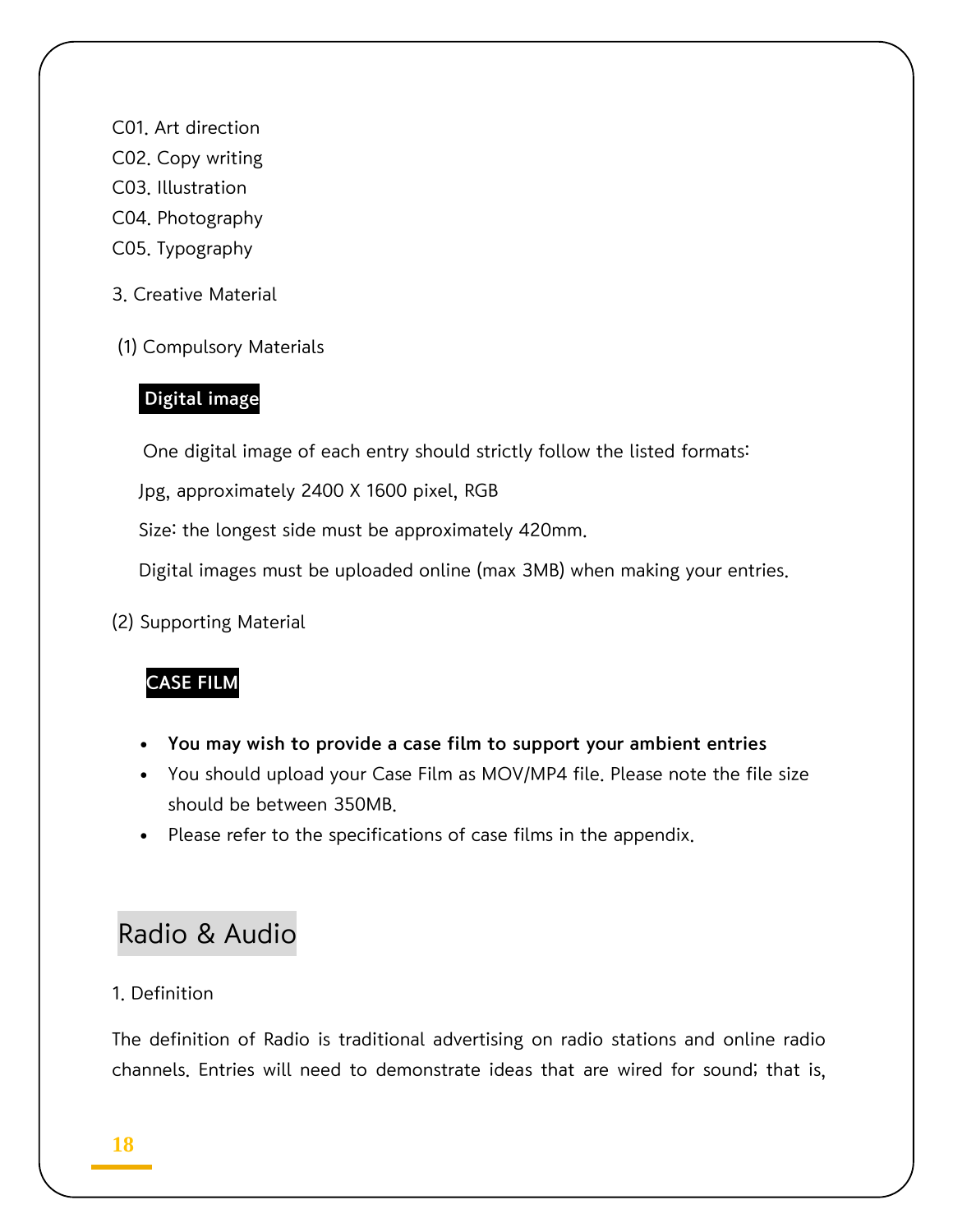work that communicates a brand message through audio excellence, sonic innovation or superior aural storytelling.

Each Radio & Audio entry can be submitted into ONE Product & Service category only. However, the same entry can also be entered into Radio & Audio Craft categories.

2. Subcategories

A. Product & Service

A01. Foods

A02. Drinks (alcoholic & non-alcoholic)

A03. Cosmetic / Beauty / Clothing / Footwear and accessories

A04. Pharmaceutical / Toiletries

A05. Furniture / Household

A06. Vehicles

A07. Electronics / IT / Office Equipment / Home Electronics & Audio-Visual / Business Equipment & Services

A08. Finance / Services / Entertainment & Leisure / Travel / Restaurants / Commercial Public Services / Pets

A09. Distribution / Publication

A10. Corporate / Institution

B. Radio & Audio Craft

The jury will reward the quality of craft as demonstrated in either the production process or the technical execution of radio ads. This might take into account the quality of the scriptwriting or acting performance, the skillful use of music or sound design, or the best use of radio as a medium. The idea behind the execution in relation to the client or brand should be of little or no consideration to the craft jury. However, this aspect is not always disregarded as ideas are usually a necessary part in advertising.

Entries in Radio & Audio Craft are for great executions in the areas listed below: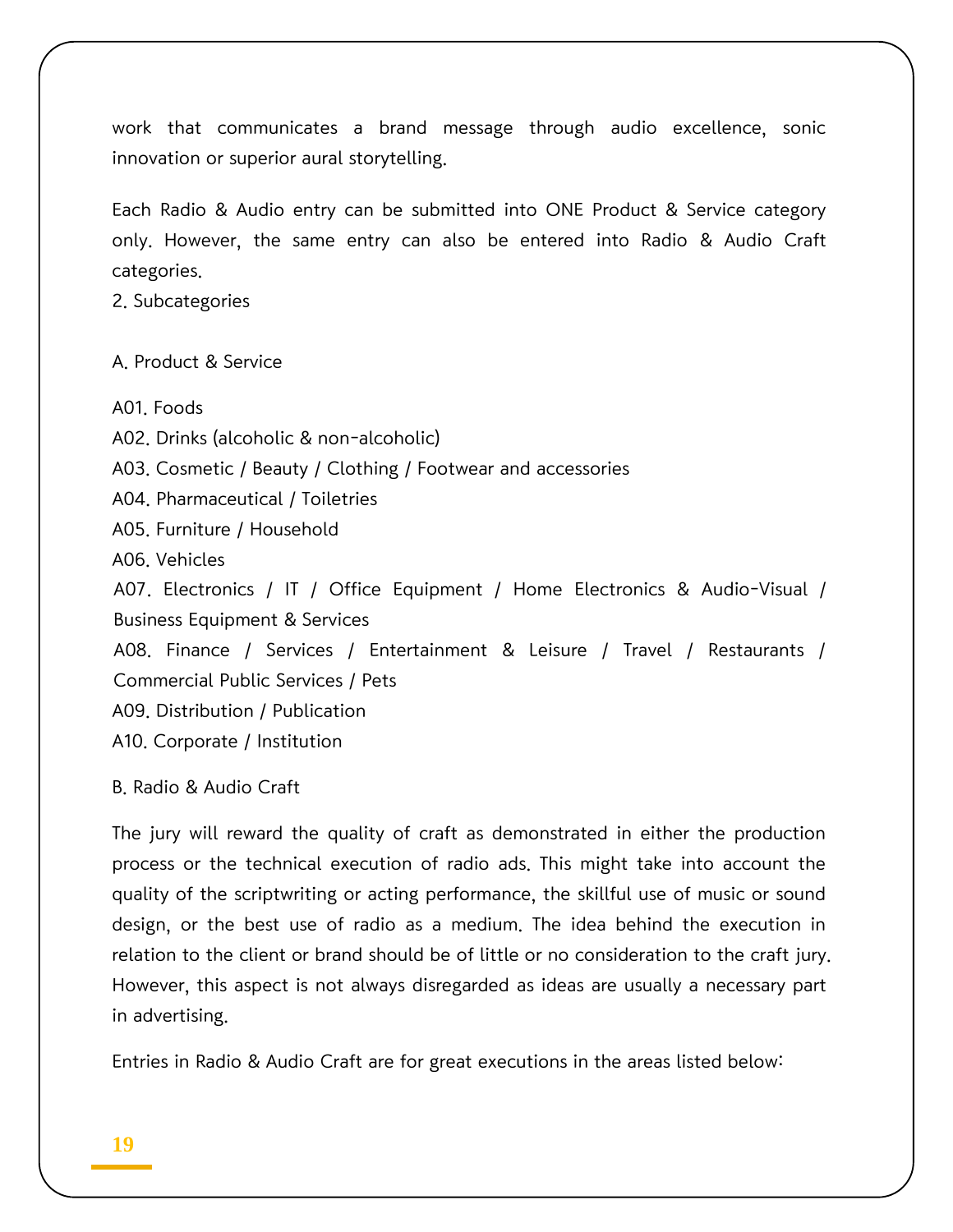B01. Music / Sound Design

- B02. Scriptwriting
- B03. Active Performance
- B04. Use of Radio as a Medium
- 3. Creative Material

(1) Compulsory Materials

# MP3 FILES

- One digital file of each entry strictly following the listed format: MP3 Format. OTHER FORMATS WILL NOT BE ACCEPTED.
- The MP3 specification for Radio & Audio entries is as follows: Bit rate 128 kbps, Compression ratio 11:1 File size should not exceed 3MB.
- The maximum length for each entry is 180 seconds.
- All entries MUST be submitted in the original language of the ad.
- If an entry is submitted ONLY in English from a country where English is not the mother tongue, we may require proof that the ad has always and only aired in English. Without such proof, the jury may withdraw the entry from judging without prior notice.
- All submissions must be supplied as originally transmitted, with no additions or alterations. Any translated ads should be exact translations of this original ad, not an updated or amended version.
- If your entry requires an explanation please provide this in the synopsis text field. DO NOT add a verbal explanation to the MP3 file.
- Each version of the ad MUST be submitted as a separate MP3 file. When submitting two versions of the ad, please ensure you do not include both versions in one file.
- (2) Supporting Material

### Case Film

You may wish to provide a case film to support your craft.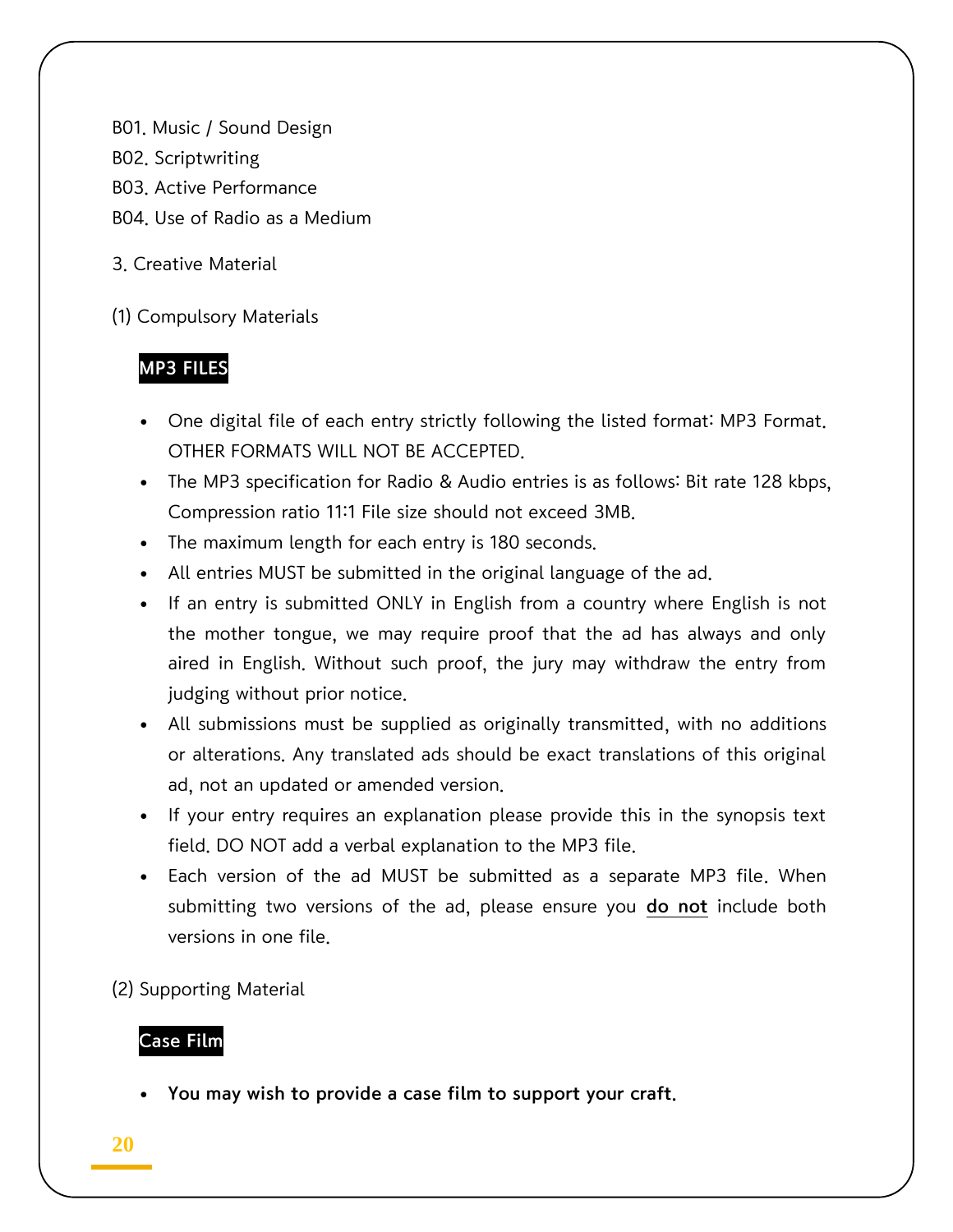- You should upload your Case Film as MOV/MP4 file. Please note the file size should be between 350MB.
- Please refer to the specifications of case films in the appendix.

### English Version MP3 FILES

- If the original language is not English, we strongly recommend that you also submit an English language version.
- If supplied, the English language version MUST be an exact translation of the original. Both the script and the sound effects used must be identical to the original, and it is not permissible to substitute names, places or events for ones more relevant to an English-speaking audience. Therefore, it will be in your own interests to explain or translate any specific word play or local, social, cultural or political references and nuances in the Brief Explanation section.
- Voice actors used in translated versions must be the same gender as those used in the original ad. If this is not done, and we feel the change of gender unfairly contributes to the effect of your ad, we will ask you to supply an alternative version, and we may have to withdraw the translated version from judging.

#### RADIO SCRIPT

 English script of original radio advertisement. Scripts will be read by the jury and should exactly replicate the original version as it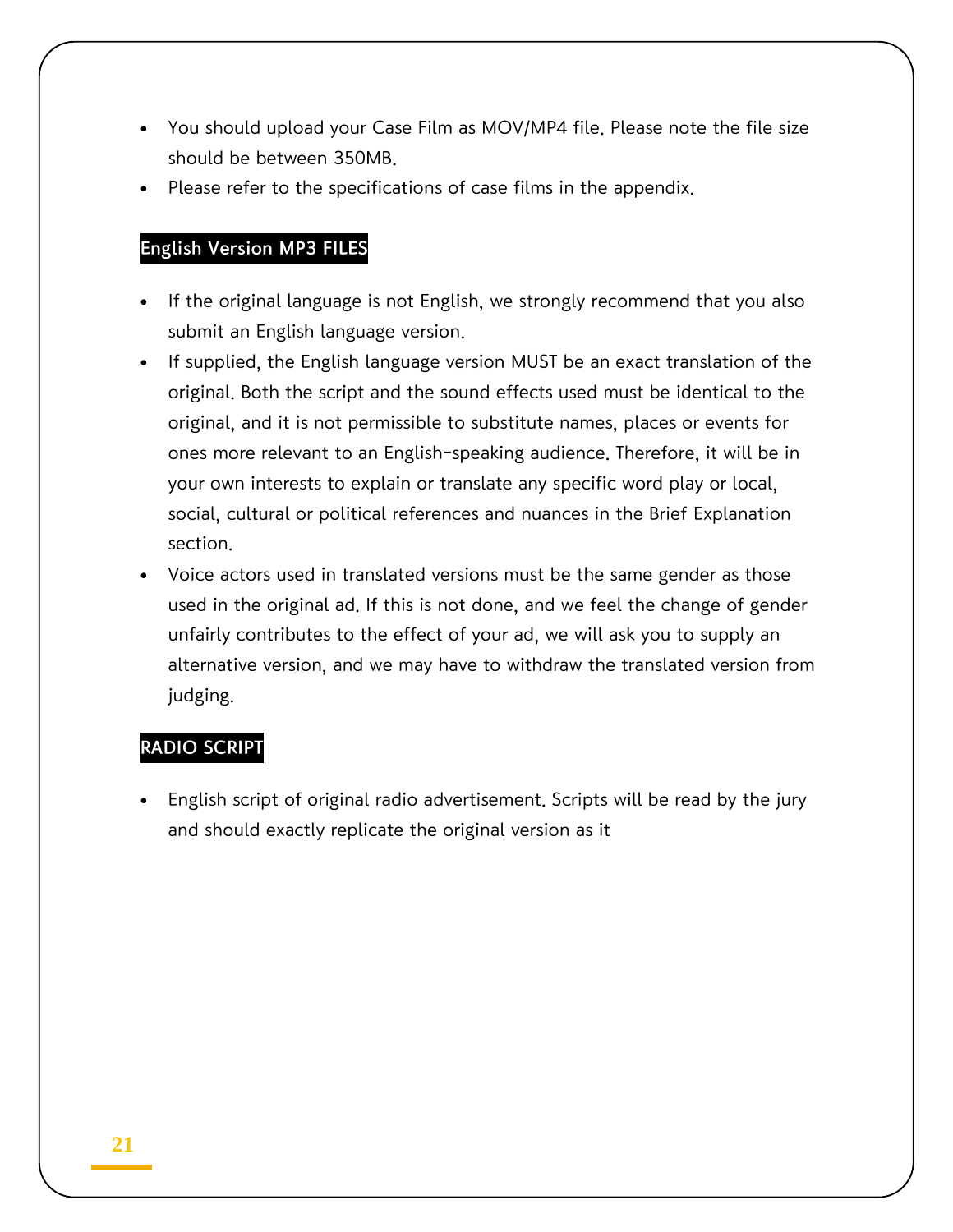# Design

### 1. Definition

The definition of Design is the celebration of the use of design as an aid in communication and experience to inform brand ethos and product message.

Each Design entry can be submitted into ONE Product & Service category only. However, the same entry can also be entered into Communication Design category.

2. Subcategory

A. Product & Service A01. Foods A02. Drinks (alcoholic & non-alcoholic) A03. Cosmetic / Beauty / Clothing / Footwear and accessories A04. Pharmaceutical / Toiletries A05. Furniture / Household A06. Vehicles A07. Electronics / IT / Office Equipment / Home Electronics & Audio-Visual / Business Equipment & Services A08. Finance / Services / Entertainment & Leisure / Travel / Restaurants / Commercial Public Services / Pets A09. Distribution / Publication A10. Corporate / Institution

B. Communication Design

B01. Posters

B02. Stationery

B03. Publications(Digital Brochures, Editorial Designs, eBook)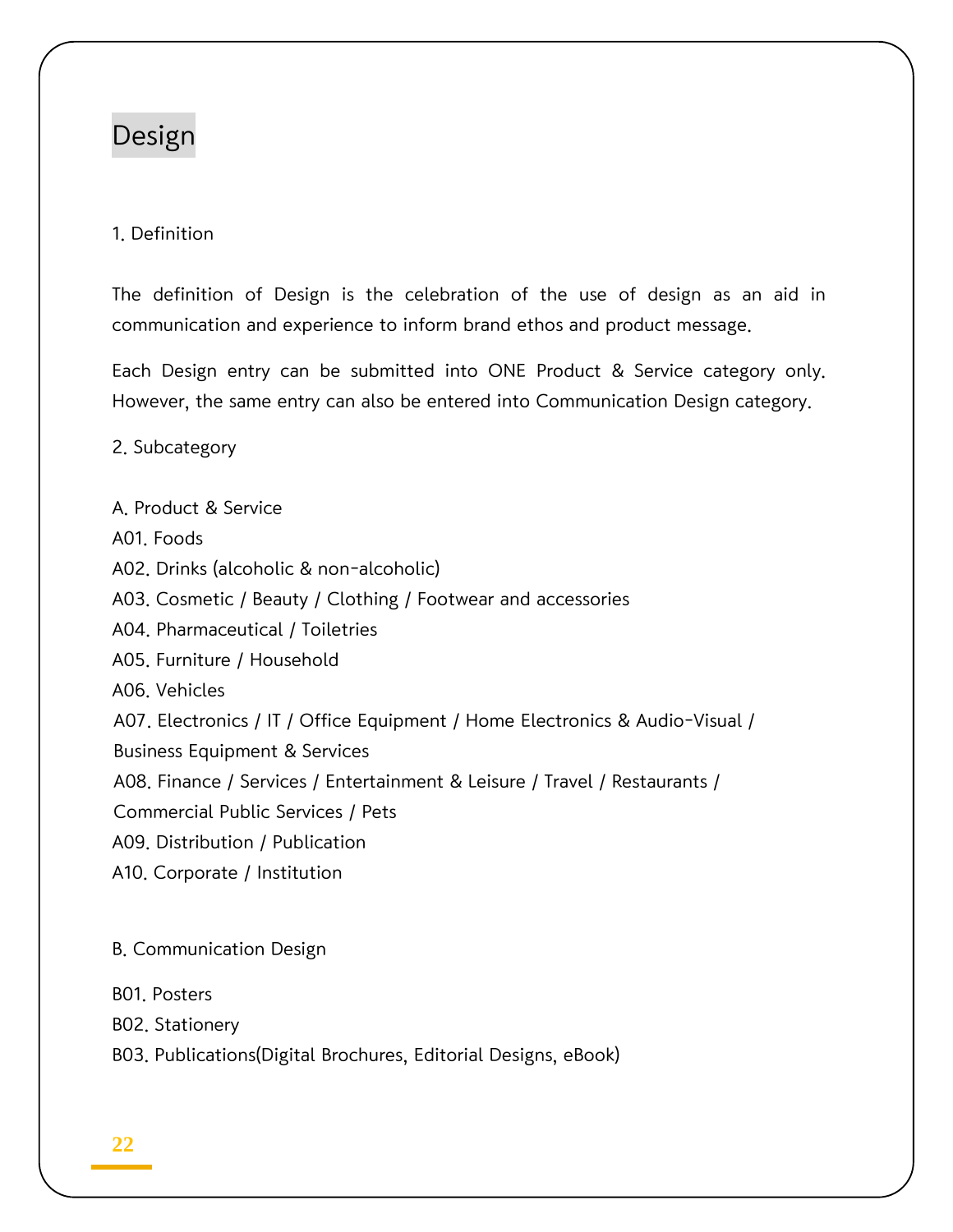B04. Self-promotion(POS, Consumer Touchpoints, In-store Digital Signage and Designs, Flyers, Tickets, Invitations, Postcards, Calendars, Christmas and other greeting cards)

B05. Promotional Items(Retail Environment and experience, Live Events, Exhibition and experience)

B06. Digital Design(Data-Visualisation, Digital Installations and Events, UX, UI and Journey Designs)

B07. Packaging(Sustainable Packaging, Special Edition, and Promotional Packaging)

- 3. Creative Material
- (1) Compulsory Materials

### PRESENTATION BOARD in digital form

All the entries must supply a Presentation Board in digital formats.

JPG, approximately 2400 X 1600 pixel, RGB

Size: the longest side must be approximately 420mm.

Digital images must be uploaded online (max 3MB) when making your entries.

This Presentation Board will be a summary of your entry and MUST not exceed on one page. This presentation should contain some key visuals and a simple, clear summary in English of the written part of your entry. There must be no more than 100 words in total on this presentation board (excluding words contained in visuals).

(2) Supporting Materials

### CASE FILM

 You are advised to supply a Case Film to support your entry (when relevant). Along with the written submission and the design samples, this case film will be used for jury deliberations.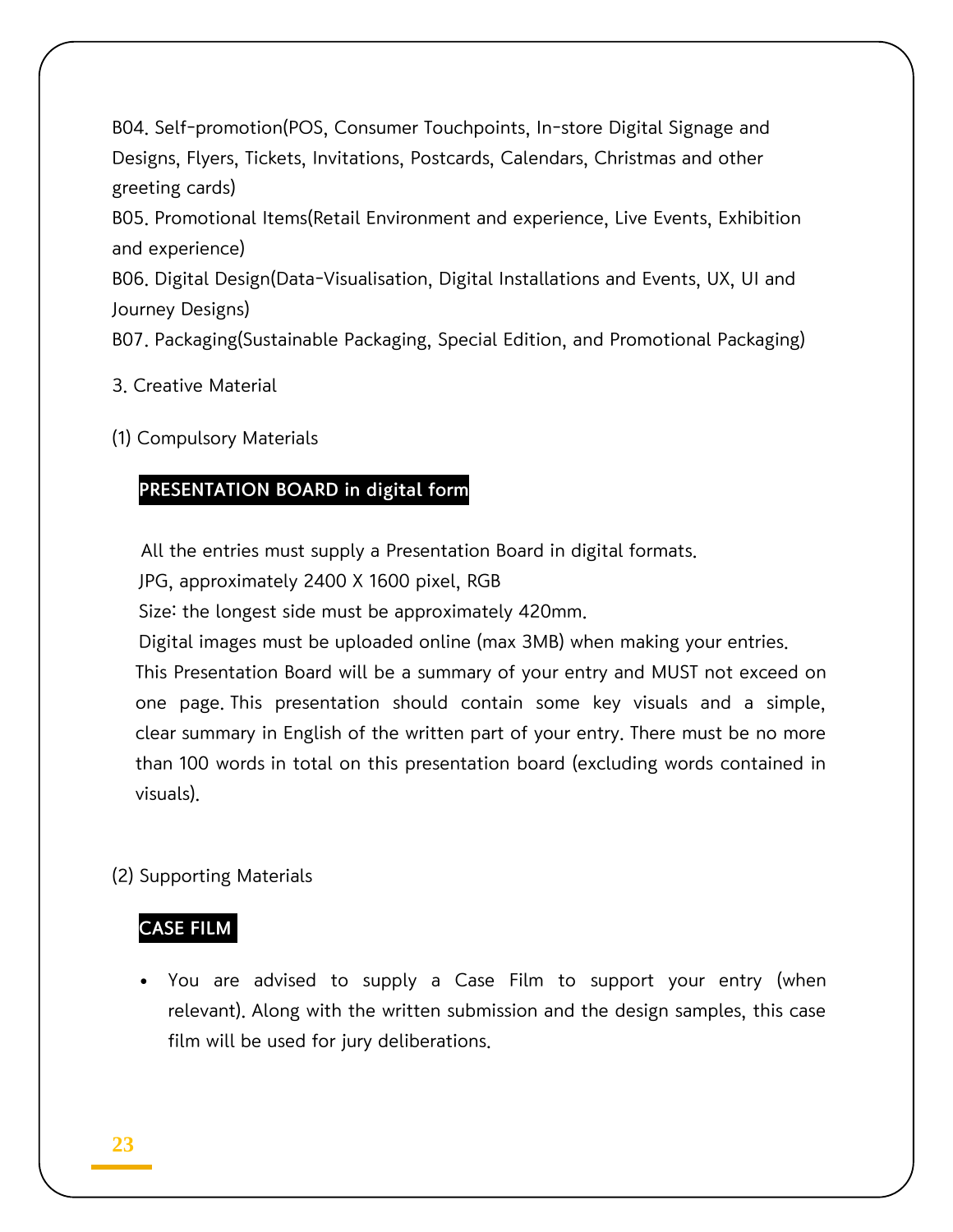- You should upload your Case Film as MOV/MP4 file when you submit your entry using the online upload facility. Please note the file size should be between 350MB.
- Please refer to the specifications of case films in the appendix.

# Interactive

#### 1. Definition

The definition of interactive encompasses branded online, digital and technological communication. Successful entrants will be able to present their ideas, technology and creativity behind the work seamlessly, and prove how their target audience engaged and enhanced brand value, resulting increased business sales and recognition.

Each Interactive entry can be submitted into ONE Product & Service category only. However, the same entry can also be entered into any of other Interactive subcategories (e.g. Web Platforms, Online Ad, Web Campaigns, Social, Other Interactive Works, Craft).

2. Subcategories

A. Product & Service A01. Foods A02. Drinks (alcoholic & non-alcoholic) A03. Cosmetic / Beauty / Clothing / Footwear and accessories A04. Pharmaceutical / Toiletries A05. Furniture / Household A06. Vehicles A07. Electronics / IT / Office Equipment / Home Electronics & Audio-Visual / Business Equipment & Services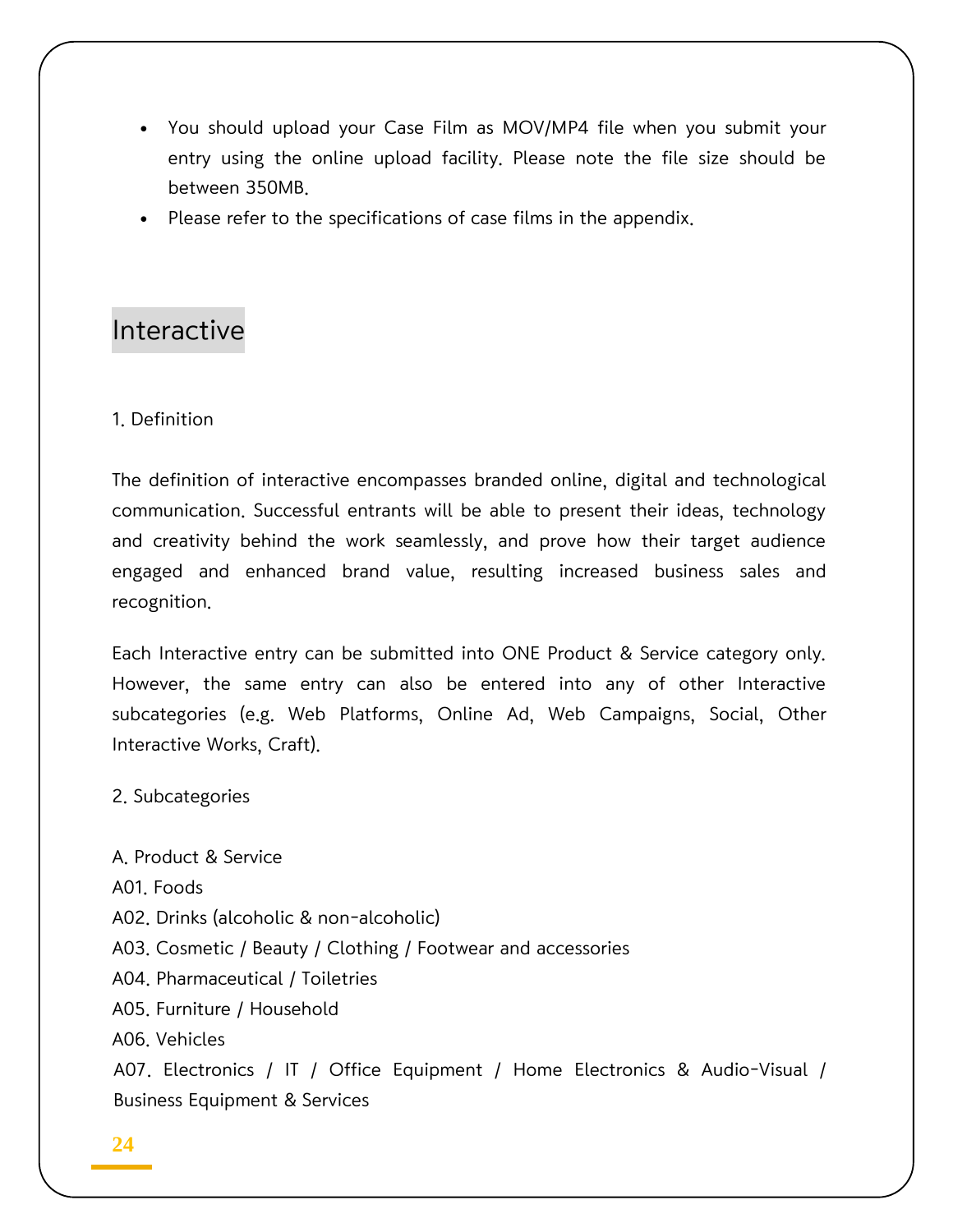A08. Finance / Services / Entertainment & Leisure / Travel / Restaurants / Commercial Public Services / Pets A09. Distribution / Publication A10. Corporate / Institution

B. Use of Interactive

It includes:

B01. Use of Web Platforms Website, microsite, web services, applications

B02. Use of Online ad

This category includes single executions of paid online display advertising (Banners, Rich media)

B03. Use of Web campaigns

Online campaigns that consist of at least 2 web executions (i.e. 1 website, 1 online video, 1 online ad)

B04. Use of Social

Online digital executions created for social networks. Jury in this category will reward those entries which carried out focused executions, with social thinking at the core of the work. Levels of engagement, social reach and the creative use of social networks and activity to successful commercial effect must be demonstrated and explained.

B05. Use of Other interactive works (Games/Branded Tech)

\* Games: Games specifically created for a brand (games that have not been specifically made for a brand will NOT be accepted)

If the game is within a website, the URL must lead the viewer directly to the game in one click.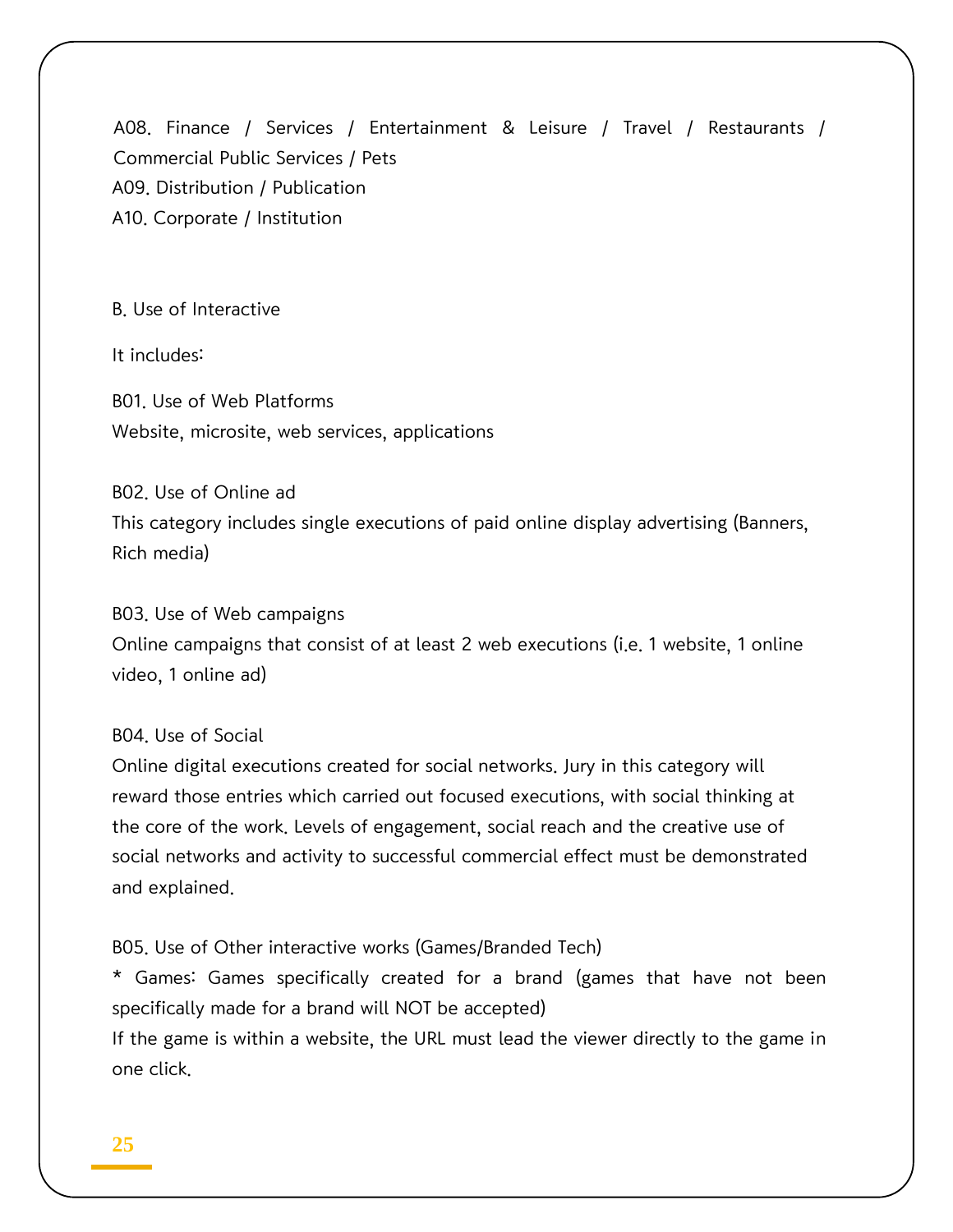\* Branded Tech: The entries are branded technologies or digital solutions that have been utilized or harnessed in order to enhance a brand. Useful online digital service or tool that creates brand value between the product and consumer, and enhances the user's lifestyle or behavior (e.g. downloadable or online tools/apps, digital signatures & slogans, screensavers, widgets, organizers, calendars, etc)

### C. Interactive Craft

Entries in Interactive Craft are for great executions in the areas listed below:

C01. User Experience (UX) C02. Site Optimization C03. Omni channel Interaction C04. Cross Device Interaction C05. Use of social Data C06. Interactive Technology C07. Innovative Use of Technology

### 3. Creative Material

(1) Compulsory Materials : URL, Presentation Board

### Entry URL

- Your entry URL(s) must lead the viewer straight to your entry and must be accessible WITHOUT login or password.
- Please make sure that your entry is accessible online by 15 May 2019 at the latest and until August 31 2019. Entries which cannot be accessed for judging due to long periods of server downtime will not be considered by the jury.
- Entries in the SOCIAL category must include as much information about the results and effectiveness as possible, ideally with a number of views/hits/forwards/users etc. Please note, in the absence of any indication of results, the jury might not be able to vote for the entry.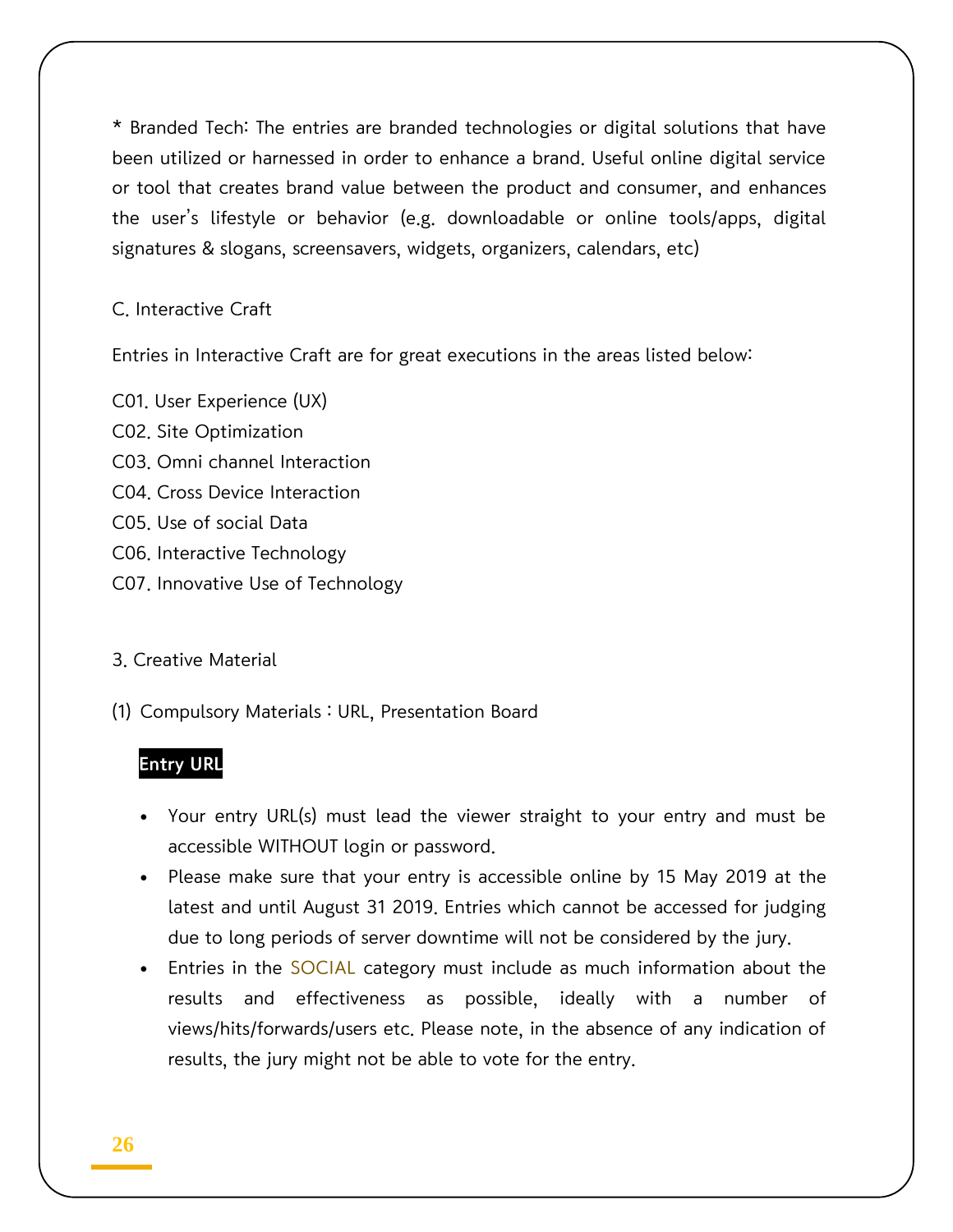- The minimum requirement for all websites: must be viewable on a PC using Internet Explorer 10.0 (or higher versions).
- You may enter a website and a microsite that is part of the same website as long as that microsite has a separate URL that is accessible independently of the main website URL.

### PRESENTATION BOARD in digital form

- For all entries, you must supply a digital Presentation Image in JPG format.
- Please do not send any physical material. We cannot accept images on CDs or boards.
- One digital presentation image strictly in the following formats: JPG, approximately 2400 X 1600 pixel, RGB. Size: the longest side must not exceed 420mm.
- Digital images must be uploaded online(max 3MB) when making your entries.
- This Presentation Image will be a summary of your entry and MUST be contained on one image. This presentation should contain some key visuals and a simple, clear summary in English of the written part of your entry. There must be no more than 100 words in total on this presentation image (excluding words contained in visuals).

### (2) Supporting Materials

### CASE FILM

- Certain types of entries require a case film. Along with the URL and the presentation image, this case film will be used for jury deliberations.
- You should upload your Case Film as MOV/MP4 file when you submit your entry using the online upload facility. Please note the file size should be between 350MB.
- Please see the case film specification in the appendix.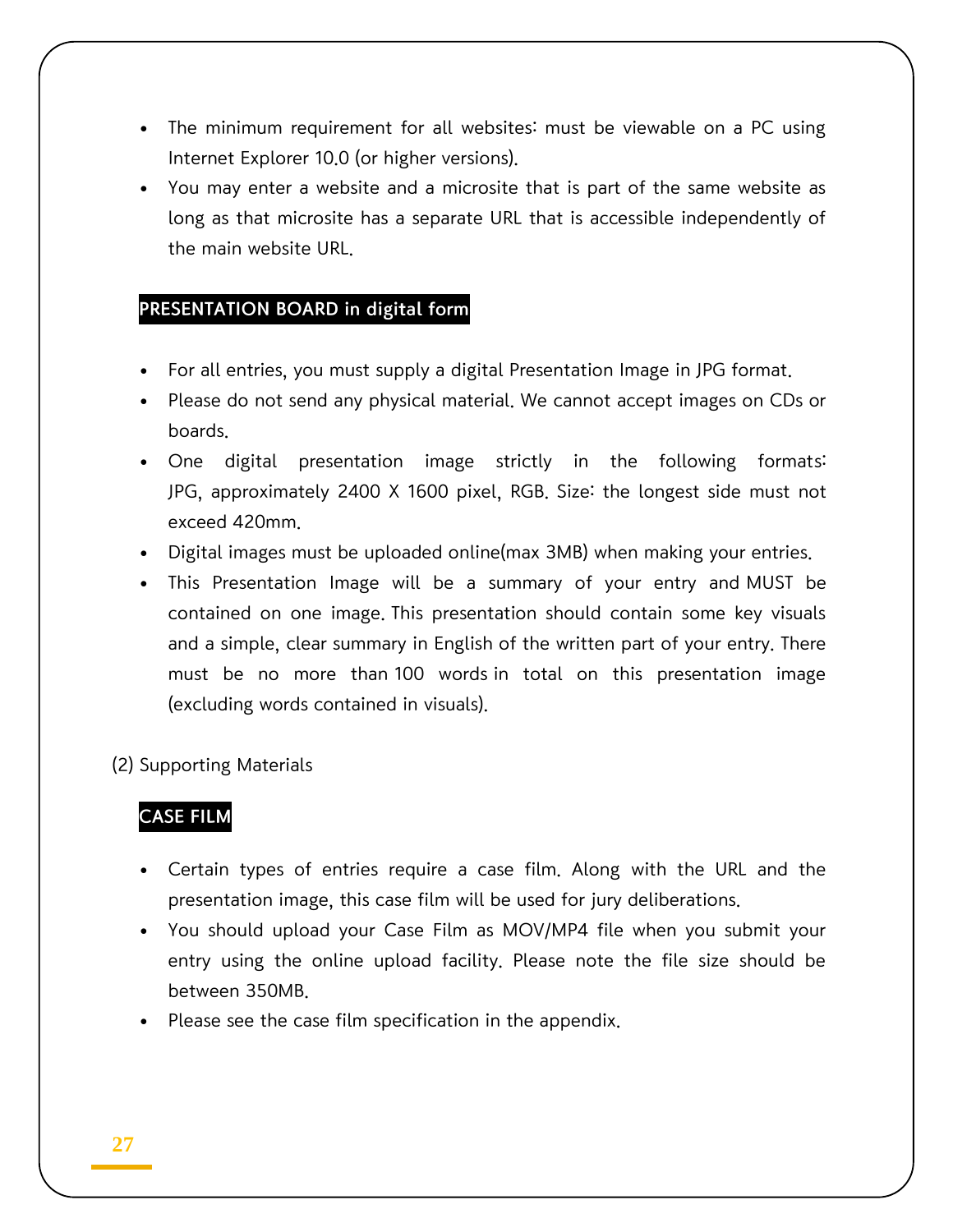# Mobile

### 1. Definition

The definition of Mobile is a creative work activated by a mobile device, app or mobile web. Each Moblie entry can be submitted into ONE Product & Service category only. However, the same entry can also be entered into any of other mobile subcategories (i.e. Mobile Websites, Mobile Apps, Social for Mobile, Mobile Advertising, Craft).

2. Subcategories

A. Product & Service

A01. Foods

A02. Drinks (alcoholic & non-alcoholic)

A03. Cosmetic / Beauty / Clothing / Footwear and accessories

A04. Pharmaceutical/Toiletries

A05. Furniture / Household

A06. Vehicles

A07. Electronics / IT/ Office Equipment / Home Electronics & Audio-Visual / Business Equipment & Services

A08. Finance / Services / Entertainment & Leisure / Travel / Restaurants / Commercial Public Services / Pets

A09. Distribution / Publication

A10. Corporate / Institution

B. Use of Mobile

It includes:

B01. Use of Mobile Websites Websites developed for mobile devices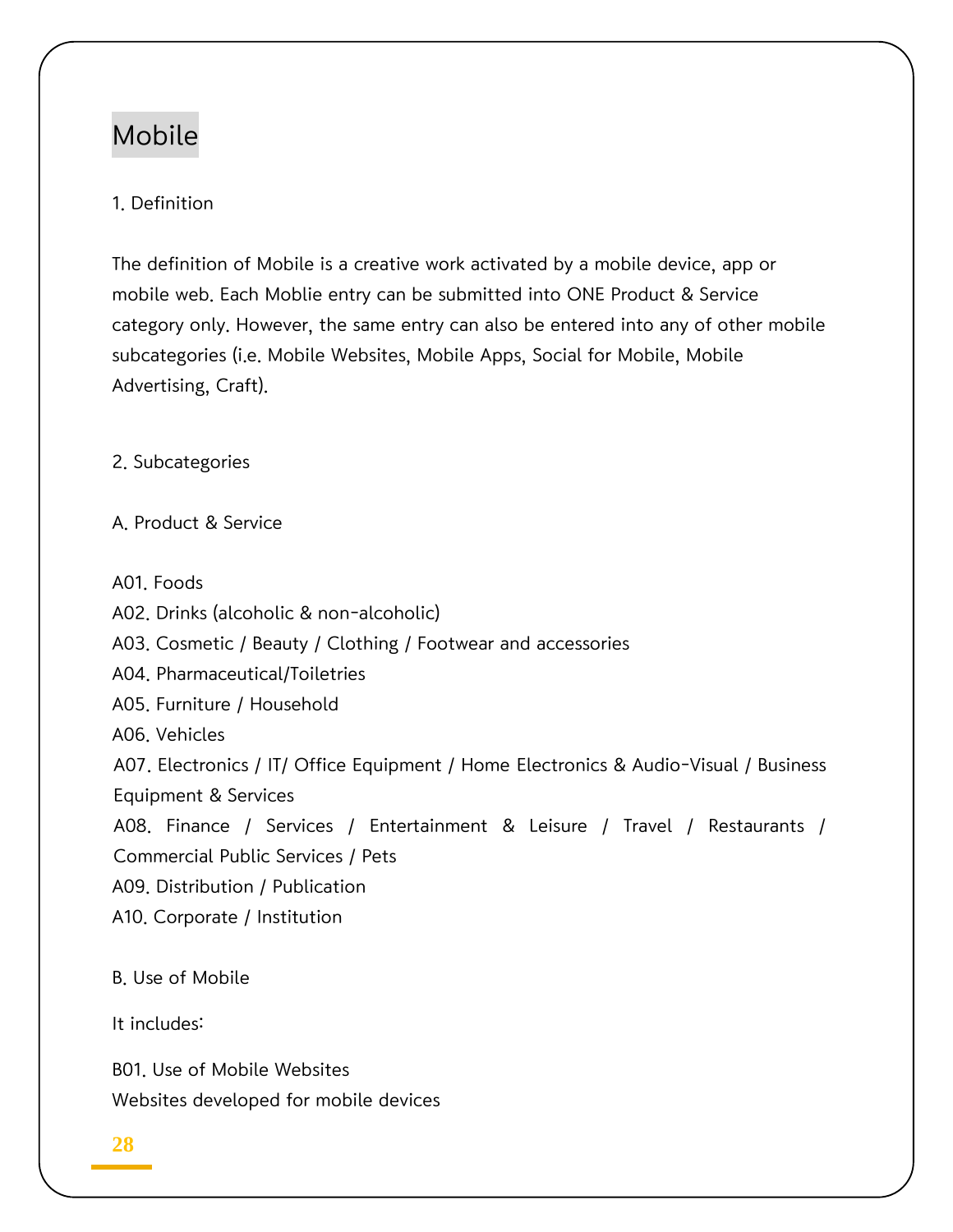#### B02. Mobile Applications / Mobile Games

Mobile applications: Any application that is pre-installed on a mobile device or that can be downloaded by customers from app stores and other mobile software distribution platforms

\* Mobile games: Brand related games designed for and played on mobile devices.

#### B03. Social for Mobile

Creative mobile solutions for social networking and community site applications that utilize mobile devices

B04. Mobile Advertising Banners and other rich media designed for and played on mobile devices.

C. Mobile Craft

The jury will reward the quality of craft as demonstrated in the design or technical execution of mobile entries. This might take into account the quality of the mobile design or interface, how easy and logical the mobile site/app is to navigate through and the user experience.

Entries in Mobile Craft are for great executions in the areas listed below:

C01. User Experience (UX) C02. Activation by Location C03. Augmented Mobile Experience C04. Virtual Reality Experience C05. Networked / Connected Mobile Technology C06. Wearable Technology C07. Innovative Use of Technology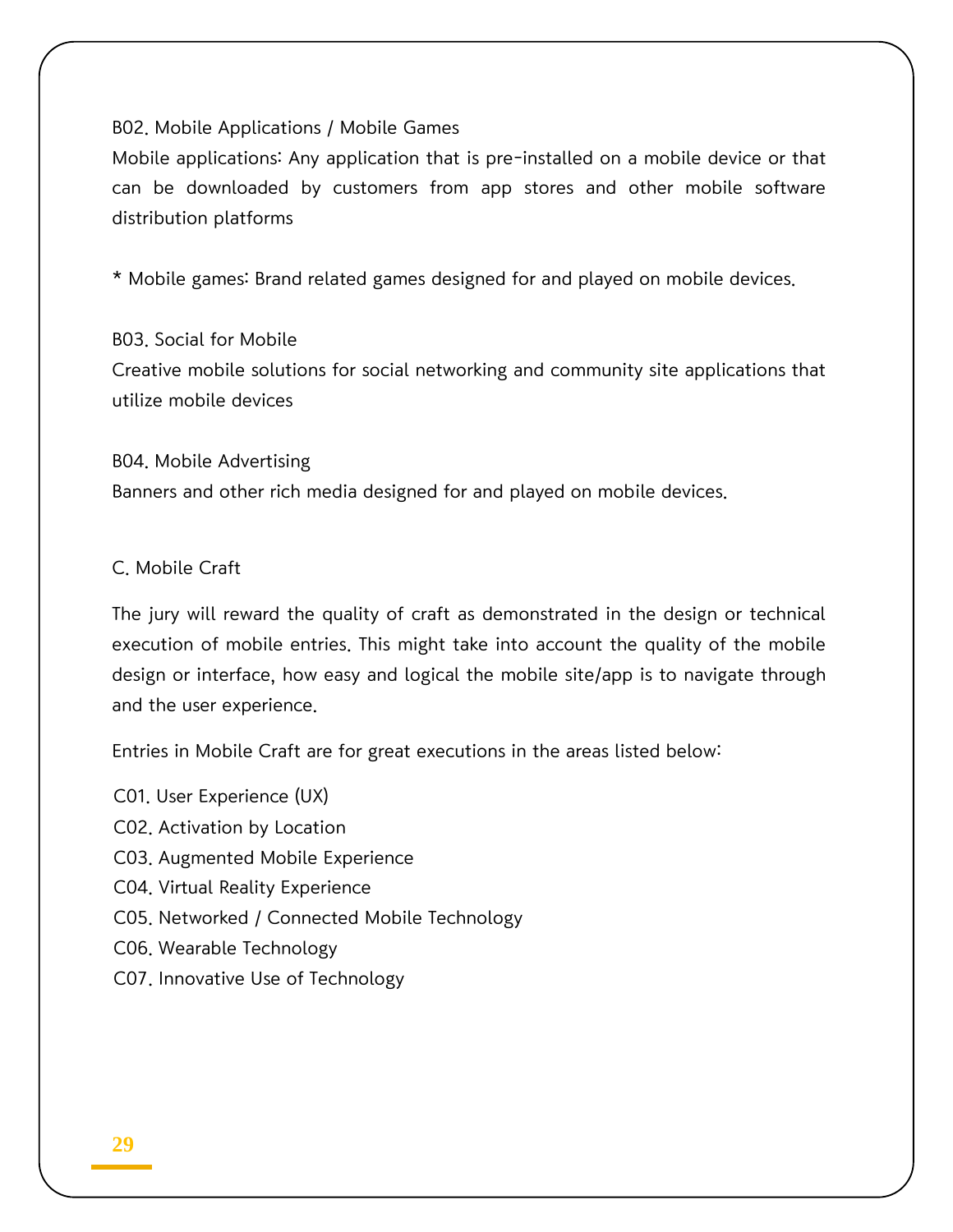- 3. Creative Materials
	- Your entry URL(s) must lead the viewer straight to your entry and must be accessible WITHOUT login or password.
	- Please make sure that your entry is accessible online by 15 May 2019 at the latest and until August 31 2019. Entries which cannot be accessed for judging due to long periods of server downtime will not be considered by the jury.
- (1) Compulsory Materials: URL, Presentation Board or Case Film

### MOBILE URL

 For all Mobile entries, entrants MUST supply a URL for the juries to review the entry.

It can be a direct link to the app's page on the Apple App Store, Android Market or other software store, the mobile main website, or a webpage set up specifically for the entry.

- Please make sure no login or password is required to access the URL.
- If the app requires payment to download or to unlock all its features, provide a promo code or instructions on how the juries can access a full-featured version of the app.
- If the application/mobile site is no longer available/live, we recommend showing a mock-up version or a video capture of the mobile website/mobile app etc.
- Also, you could submit images (JPG) of the application hosted on your own URL.
- If the original language of your mobile entry/application is not English, you should provide a clear demonstration of your app within your case film.

### PRESENTATION BOARD in digital form

- You must supply a Digital Presentation Image in JPG format.
- Please do not send any physical material. We cannot accept images on CDs or boards.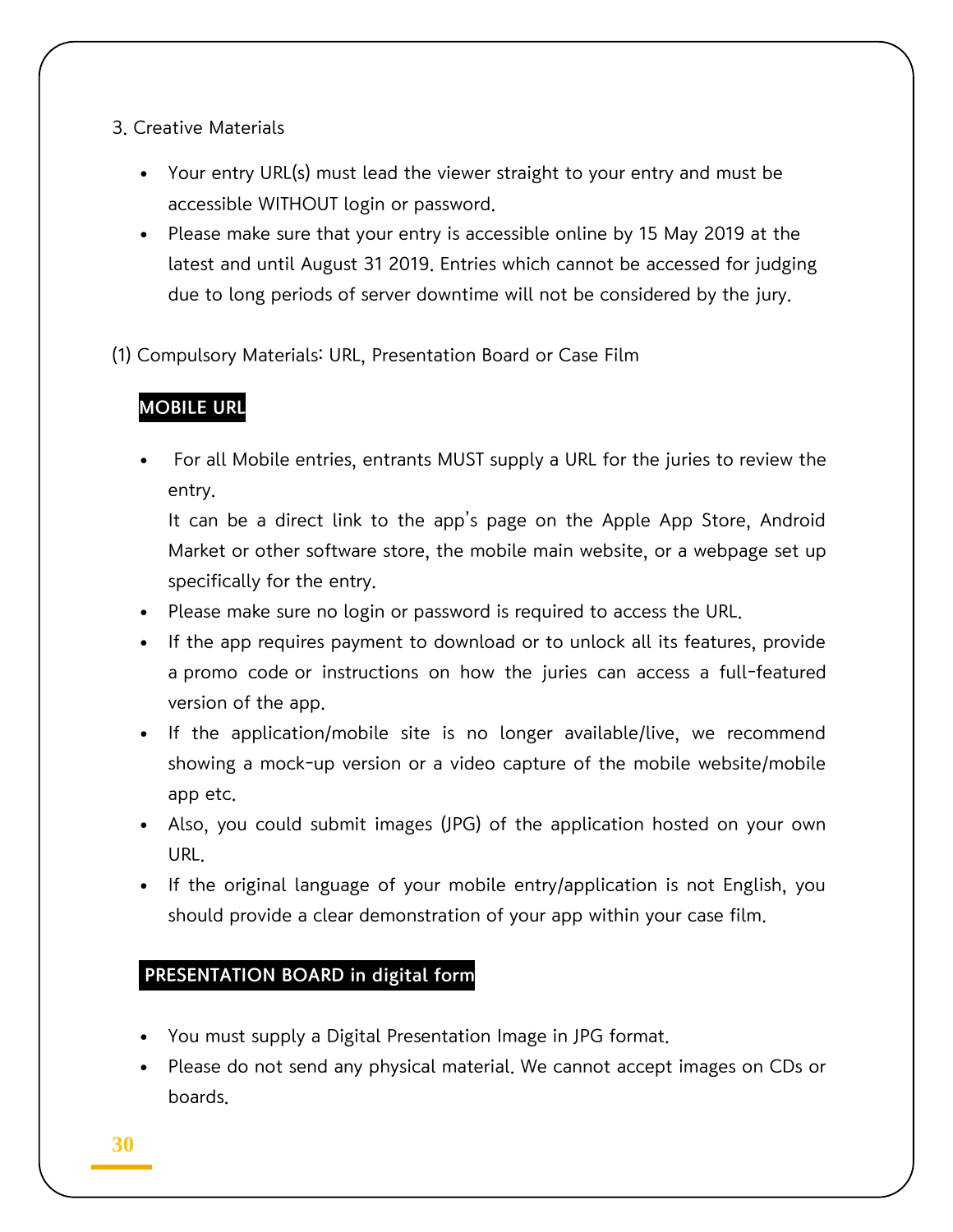One digital presentation image strictly in the following formats: Jpg, approximately 2400 X 1600 pixel, RGB. Size: the longest side must not exceed 420mm.

Digital images must be uploaded online (max 3MB) when making your entries.

- This Presentation Image will be a summary of your entry and MUST be contained on one image.
- This presentation should contain some key visuals and a simple, clear summary in English of the written part of your entry. There must be no more than 100 words in total on this presentation image (excluding words contained in visuals).
- Please ensure that your presentation image focuses on the key visuals of your entry and only on the key points of your explanation.

### CASE FILM

- You should upload your Case Film as MOV/MP4 file. Please note the file size should be between 350MB.
- Please refer to the specifications of case films in the appendix.

(2) Supporting Materials: Additional URLs

### Additional URLs

Upload your additional URLs as additional information. For example, QR codes and barcodes, games URLs, viral videos for technical diagrams or statistics, but please keep this information relevant to your entry.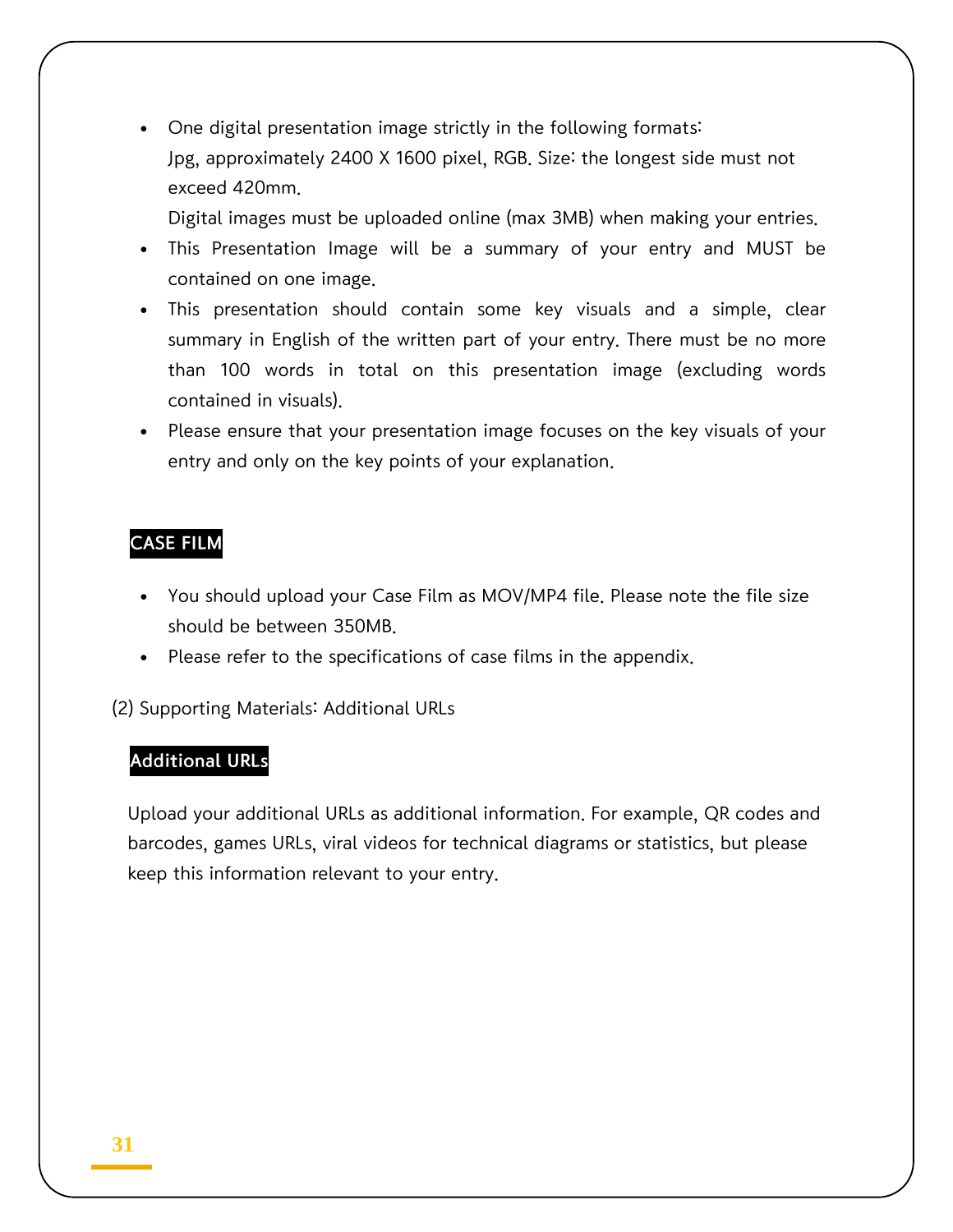# Data Insights

### 1. Definition

The definition of Data Insights means using data to enhance the execution or success of advertisements through the creative use, interpretation, analysis or application of data. How creative you are with your data, and how the execution was enhanced by the creative use of data, must be at the core of the idea.

Each Data Insights entry can be submitted into ONE Product & Service category only. However, the same entry can also be entered into Use of Data.

2. Subcategories

A. Product & Service

A01. Foods

A02. Drinks (alcoholic & non-alcoholic)

A03. Cosmetic / Beauty / Clothing / Footwear and accessories

A04. Pharmaceutical/Toiletries

A05. Furniture / Household

A06. Vehicles

A07. Electronics / IT/ Office Equipment / Home Electronics & Audio-Visual / Business Equipment & Services

A08. Finance / Services / Entertainment & Leisure / Travel / Restaurants / Commercial Public Services / Pets

A09. Distribution / Publication

A10. Corporate / Institution

B. Use of Data

This category includes the disciplines as listed below:

B01. Data-Driven Targeting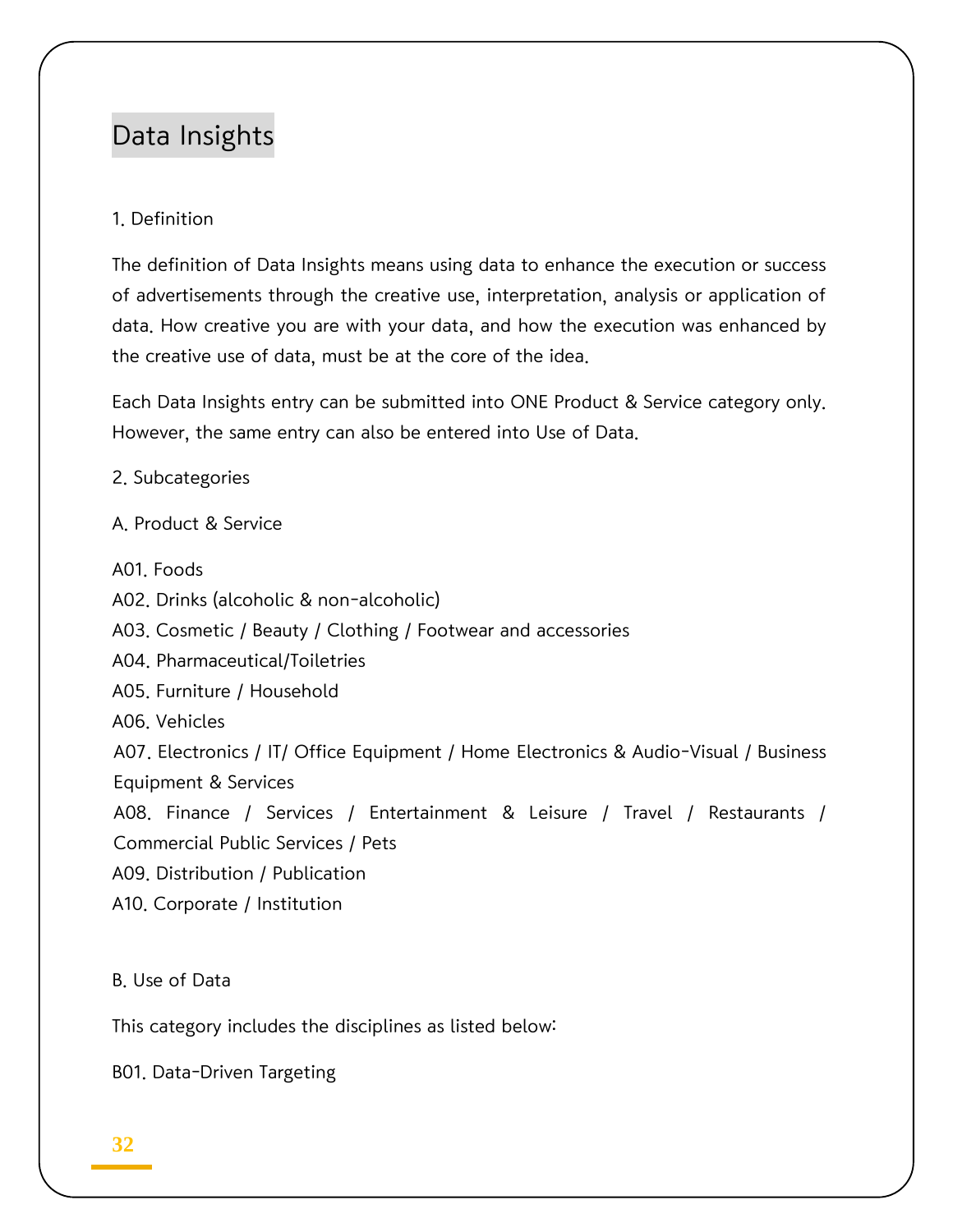The definition of Data-Driven Targeting means gathering data to achieve goals more effectively: for example, using data to tailor brand messages or define your channel strategy. You must provide quantitative insights to show how you utilized data to improve brand positioning in the market.

Examples of creativity in this category include using a unique combination of data sets that support better insight, or creating a new algorithm that delivers superior insight. Entrants must clearly deliver a bottom line benefit in terms of reduced costs, or greater revenue, via any aspect of the marketing mix.

#### B02. Data Visualization

Data Visualizations communicate complex information clearly and efficiently to consumers in a way that leads to a change in behavior. They include online dynamic, static, interactive or real-time info graphics and offline visualizations such as visual installations and activations. This category celebrates Data Visualisations that enhance understanding and communicate data insights clearly.

#### B03. Data Storytelling

Entrants to this category must demonstrate how they used data to create powerful brand messages and drive consumer engagement. It is important to show how you used data to create more impactful brand narratives, or clearly illustrate how this strategy informed the delivery of appropriate brand stories.

#### B04. Data Technology

Data-technology includes, but isn't limited to, models, tools, platforms, apps and algorithms. Entrants must demonstrate how they applied, or invented, innovative data technology to enhance a creative message. It's important to clearly illustrate how data-technology contributed to an improvement in campaign performance – for example, by including a breakdown of audience, message, channels and delivery.

#### B05. Data Integration

Data Integration means selecting the best combination of different data streams to create a highly integrated or effective advertisement.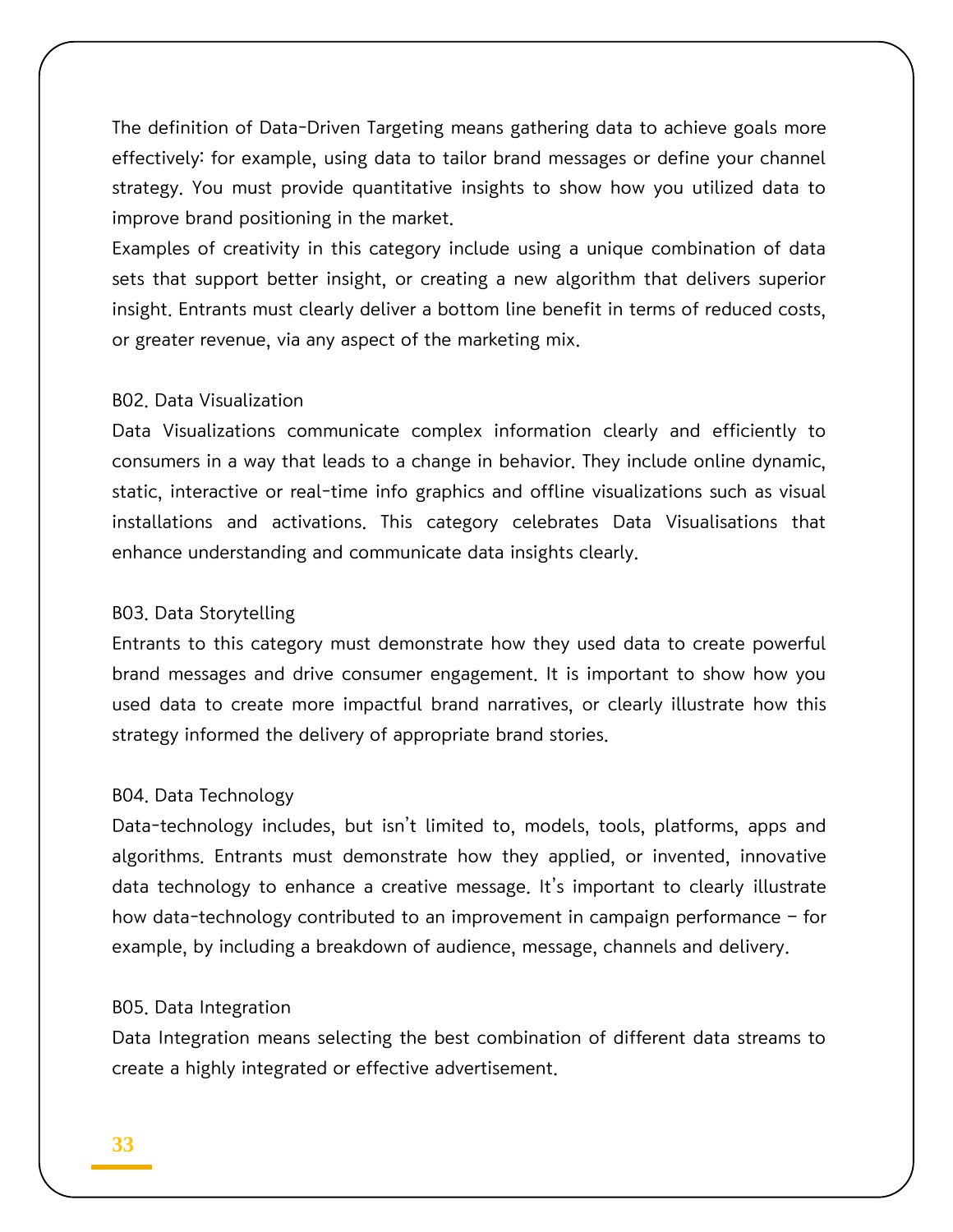#### B06. Social Data

The definition of Social Data is using data and metadata (usually obtained from social networking services) to build targeted relationships with audiences and communities. For example, entrants should demonstrate how they used social data to derive meaningful insights, increase sales or improve brand awareness.

#### B07. Innovative Use of Technology

Entrants to this category must build upon the inventive use of data technologies to show how they used technology to enhance environmental and brand communication.

3. Creative Materials

(1) Compulsory Materials: Presentation Board or Case Film

### PRESENTATION BOARD in digital form

- You must supply a Digital Presentation Image in JPG format.
- Please do not send any physical material. We cannot accept images on CDs or boards.
- One digital presentation image strictly in the following formats: Jpg, approximately 2400 X 1600 pixel, RGB. Size: the longest side must not exceed 420mm.

Digital images must be uploaded online (max 3MB) when making your entries.

- This Presentation Image will be a summary of your entry and MUST be contained on one image.
- This presentation should contain some key visuals and a simple, clear summary in English of the written part of your entry. There must be no more than 100 words in total on this presentation image (excluding words contained in visuals).
- Please ensure that your presentation image focuses on the key visuals of your entry and only on the key points of your explanation.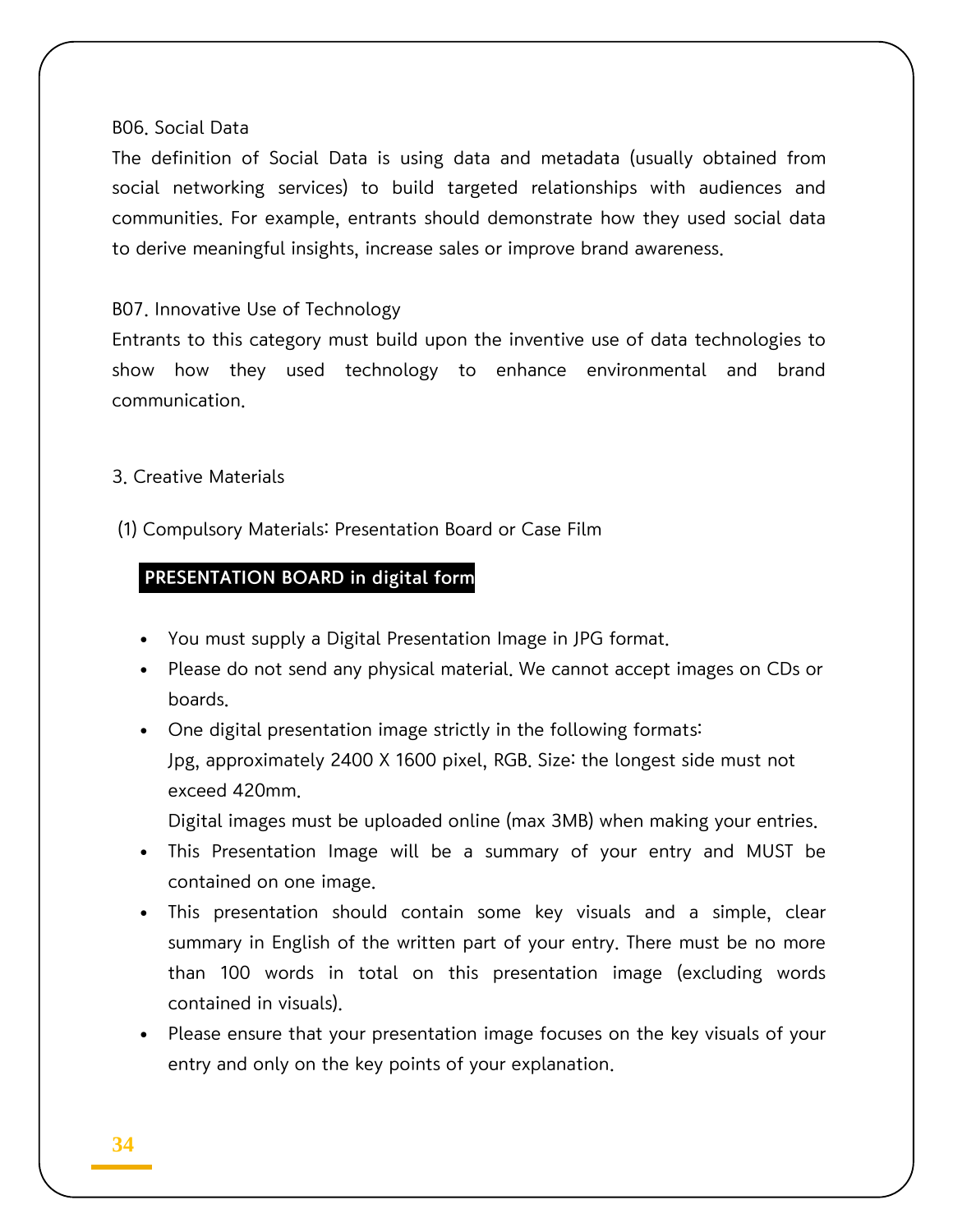### CASE FILM

- You should upload your Case Film as MOV/MP4 file. Please note the file size should be between 350MB.
- Please refer to the specifications of case films in the appendix.

# Social & Influencer

### 1. Definition

This category celebrates strategic influencer marketing solutions, and the creative use of social insights to drive engagement and social reach. Entrants must demonstrate how the creative use of social networks and platforms, brand ambassadors and influencers led to commercial success.

Each Social & Influencer entry can be submitted into ONE Product & Service category only. However, the same entry can also be entered into Social Insight & Engagement.

2. Subcategories

A. Product & Service

A01. Foods

A02. Drinks (alcoholic & non-alcoholic)

A03. Cosmetic / Beauty / Clothing / Footwear and accessories

A04. Pharmaceutical/Toiletries

A05. Furniture / Household

A06. Vehicles

A07. Electronics / IT/ Office Equipment / Home Electronics & Audio-Visual / Business Equipment & Services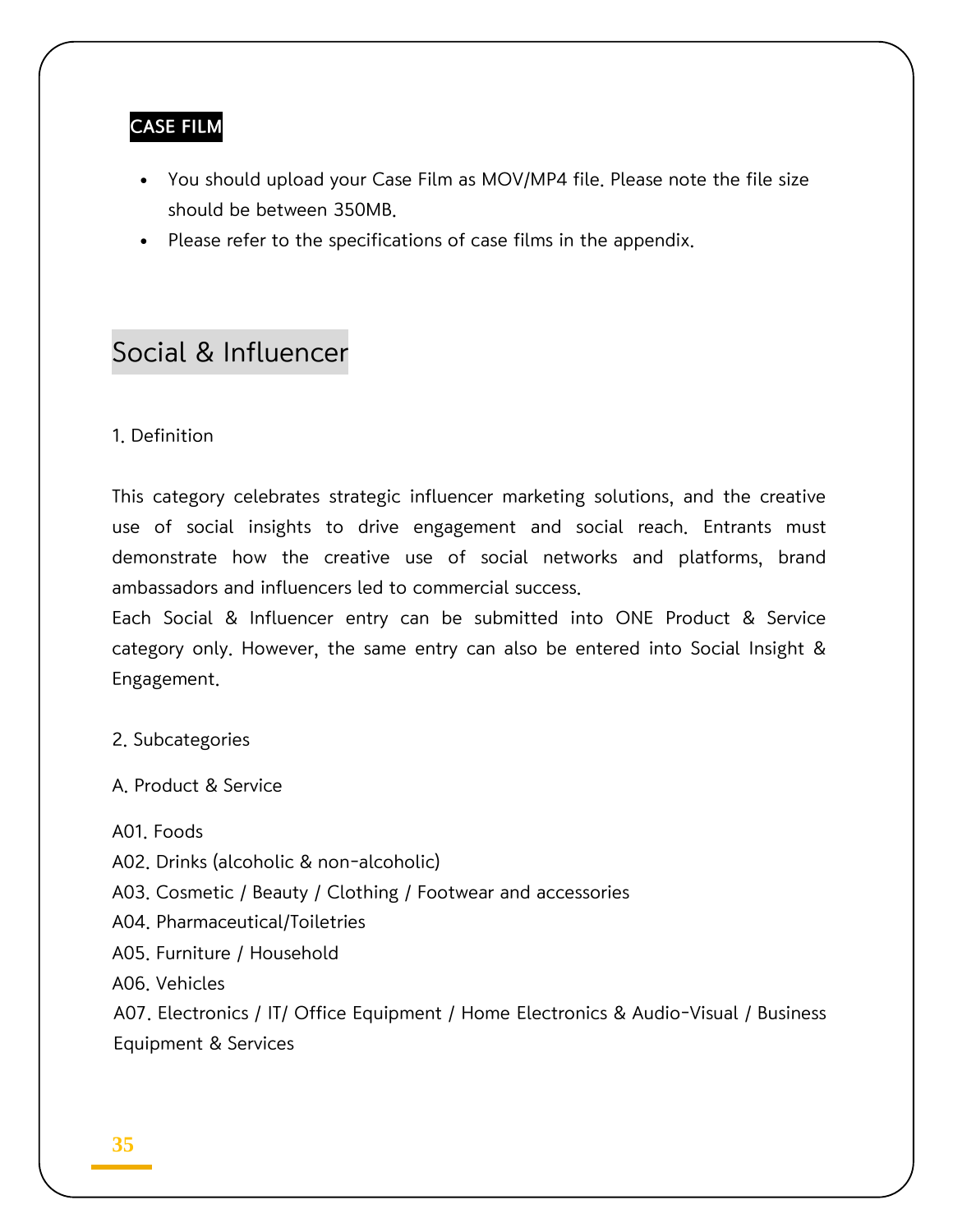A08. Finance / Services / Entertainment & Leisure / Travel / Restaurants / Commercial Public Services / Pets A09. Distribution / Publication A10. Corporate / Institution

B. Social Insight & Engagement

This category includes the disciplines as listed below:

B01. Community Building & Management

This category celebrates campaigns designed to engage or build an online social community. Judges will assess the extent of community engagement, as well as the appropriateness of targeted conversations or communications directed at active or non-active users.

#### B02. Audience Targeting / Engagement Strategies

This category recognizes work that can demonstrate the most successful consumer engagement by showing tangible target audience related results. Each audience targeting or engagement strategy may relate to any media channel, so long as entrants can prove engagement with wide-scale or niche consumer groups. Audience measurement results and proof of engagement through metrics such as 'time spent with brand', 'number of interactions with the brand', and 'number of downloads' will be taken into consideration.

#### B03. Real-time Response

This category celebrates targeted social activity that utilises social platforms in order to respond to different world events, public affairs and other real-world, real-time activity in an immediate and meaningful way, which may prompt social sharing and engagement.

#### B04. Social Data & Insight

Entries in this category should demonstrate how the measurement, collection and analysis of social platform or social user data have provided, contributed to, or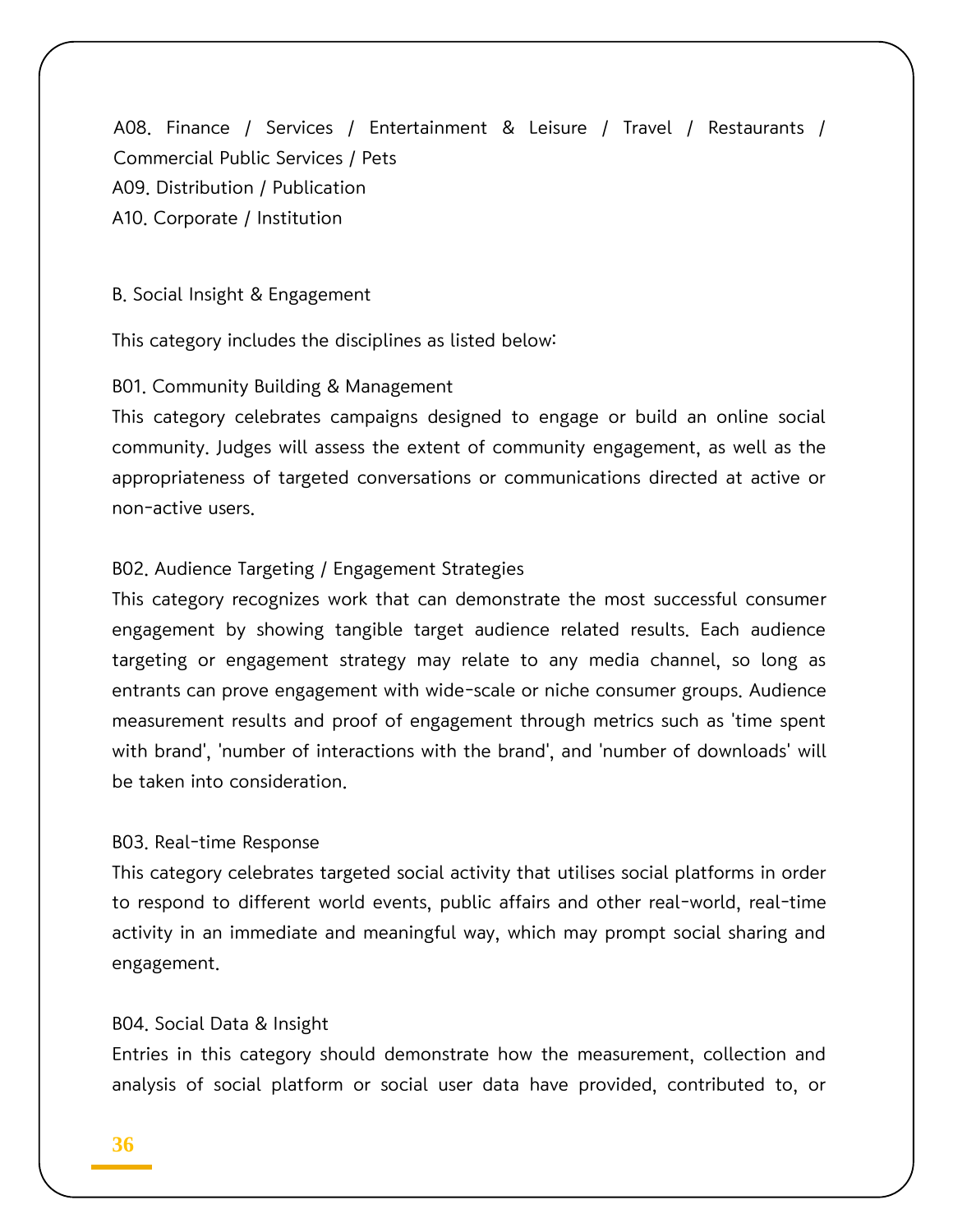enhanced an insight or understanding of the audience. From social media to ecommerce, this category celebrates campaigns that have data and insights at their heart. Winning entries will demonstrate the best use of data and the resulting insights, which led to dramatically improved results. Judges will consider metrics such as increases in the average order value, a reduction in online CPA (cost per action) or CPC (cost per click), etc.

#### B05. Social Customer Strategy

The definition of Social Customer Strategy includes any customer-focused social activity designed to support a brand's customer service and experience online.

#### B06. Brand Storytelling

This category celebrates social campaigns that use a particular brand or consumer case to drive meaningful engagement with specific target customers.

- 3. Creative Material
- (1) Compulsory Materials : Presentation Board or Case Film

### PRESENTATION BOARD in digital form

- For all entries, you must supply a digital Presentation Image in JPG format.
- Please do not send any physical material. We cannot accept images on CDs or boards.
- One digital presentation image strictly in the following formats: JPG, approximately 2400 X 1600 pixel, RGB. Size: the longest side must not exceed 420mm.
- Digital images must be uploaded online(max 3MB) when making your entries.
- This Presentation Image will be a summary of your entry and MUST be contained on one image. This presentation should contain some key visuals and a simple, clear summary in English of the written part of your entry. There must be no more than 100 words in total on this presentation image (excluding words contained in visuals).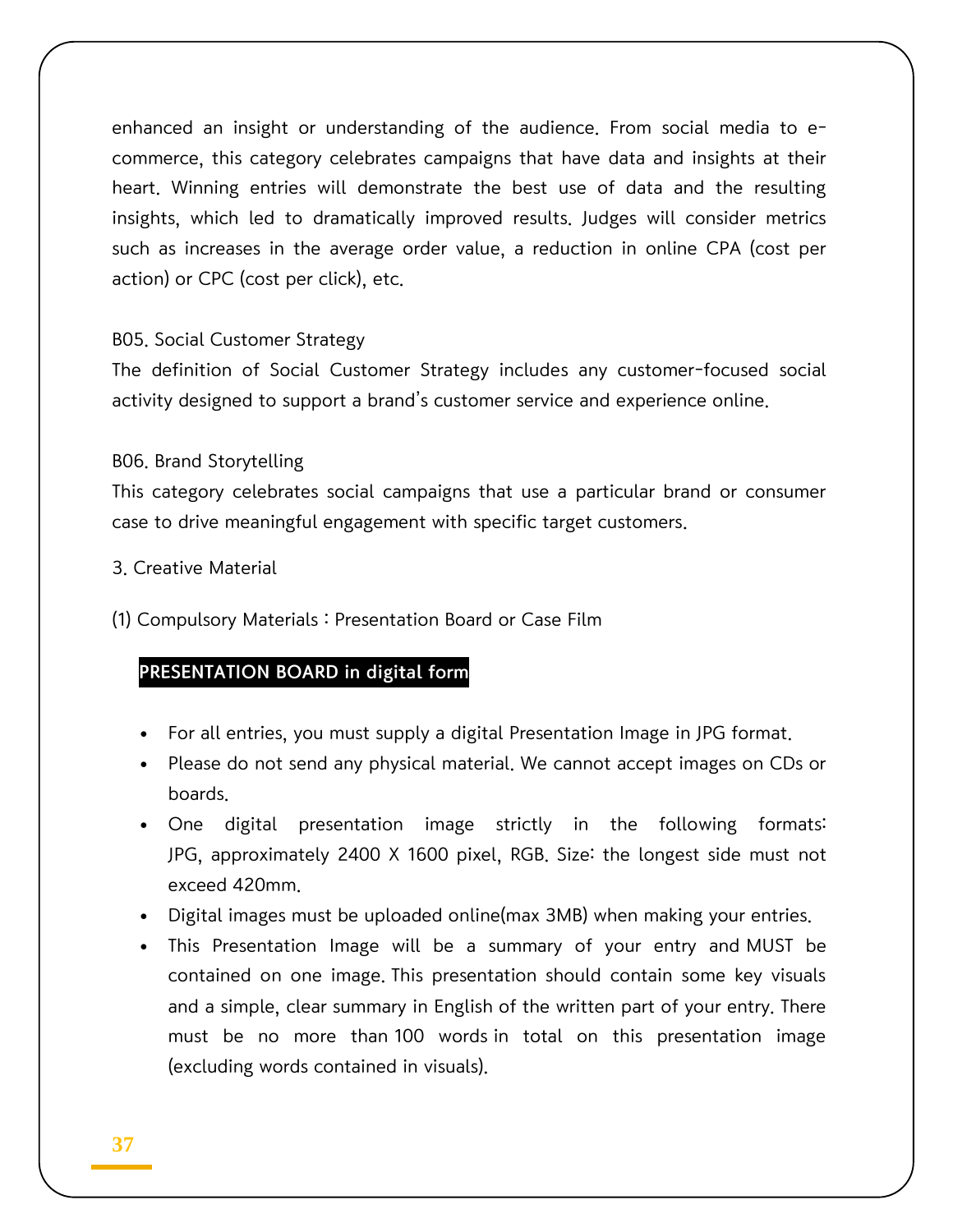### CASE FILM

- You should upload your Case Film as MOV/MP4 file when you submit your entry using the online upload facility. Please note the file size should be between 350MB.
- Please see the case film specification in the appendix.

(2) Supporting Materials

### Entry URL

- Your entry URL(s) must lead the viewer straight to your entry and must be accessible WITHOUT login or password.
- Please make sure that your entry is accessible online by 15 May 2019 at the latest and until August 31 2019. Entries which cannot be accessed for judging due to long periods of server downtime will not be considered by the jury.
- Entries in the SOCIAL category must include as much information about the results and effectiveness as possible, ideally with a number of views/hits/forwards/users etc. Please note, in the absence of any indication of results, the jury might not be able to vote for the entry.
- The minimum requirement for all websites: must be viewable on a PC using Internet Explorer 10.0 (or higher versions).
- You may enter a website and a microsite that is part of the same website as long as that microsite has a separate URL that is accessible independently of the main website URL.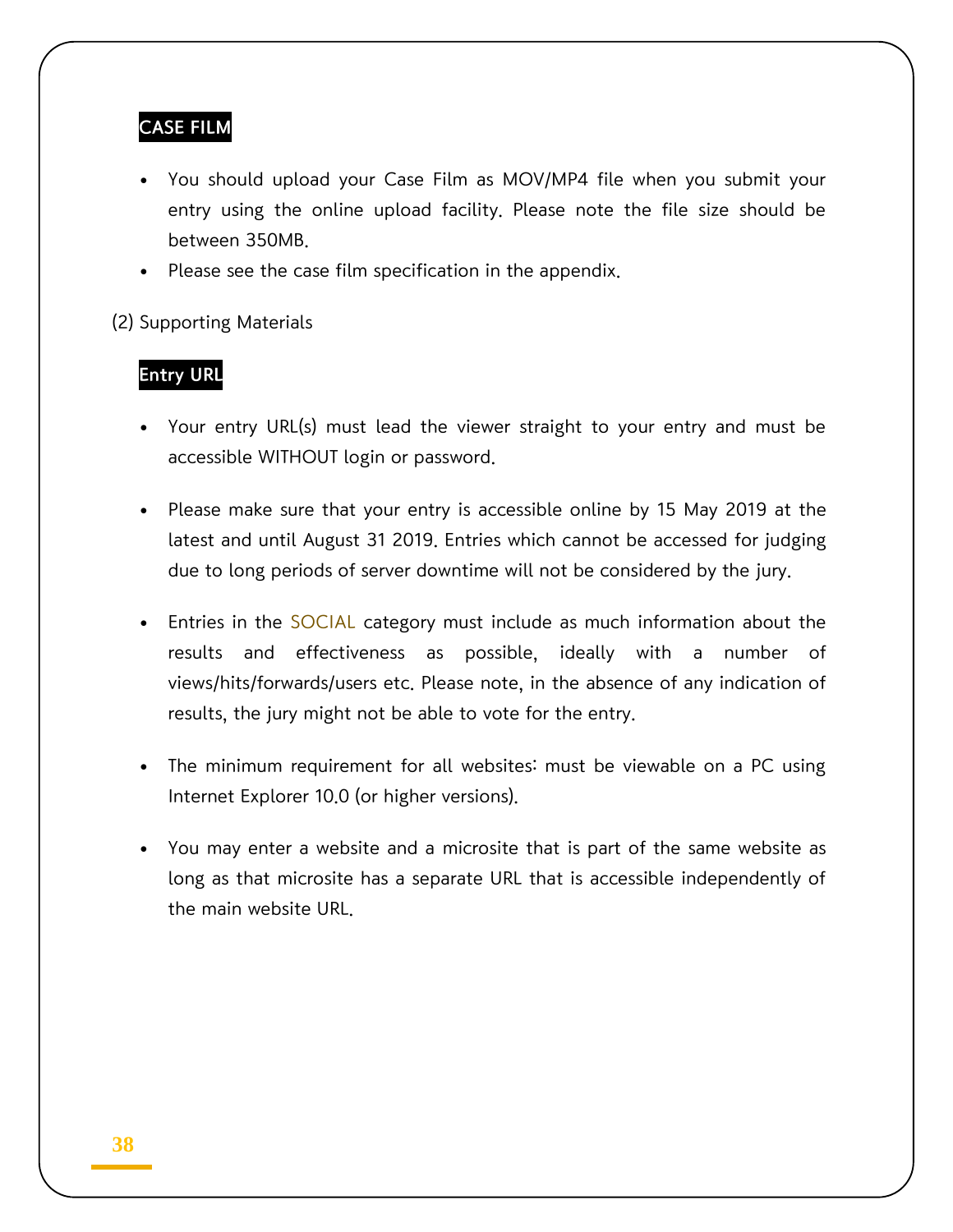# PR

### 1. Definition

The definition of PR is the creative use of reputation management by the building and preservation of trust and understanding between individuals, businesses or organizations and their publics.

PR awards will go to the freshest creative PR campaigns, programs and tactics that actively engage consumers to brands/organizations and demonstrate the highest levels of strategic planning, creativity and business results.

Each PR entry can be submitted into ONE Product & Service category only. However, the same entry can also be entered into Practices & Specialism for PR.

2. Subcategories

A. Product & Service

A01. Foods

A02. Drinks (alcoholic & non-alcoholic)

A03. Cosmetic / Beauty / Clothing / Footwear and accessories

A04. Pharmaceutical / Toiletries

A05. Furniture / Household

A06. Vehicles

A07. Electronics / IT / Office Equipment / Home Electronics & Audio-Visual /

Business Equipment & Services

A08. Finance / Services / Entertainment & Leisure / Travel / Restaurants / Commercial Public Services / Pets

A09. Distribution / Publication

A10. Corporate / Institution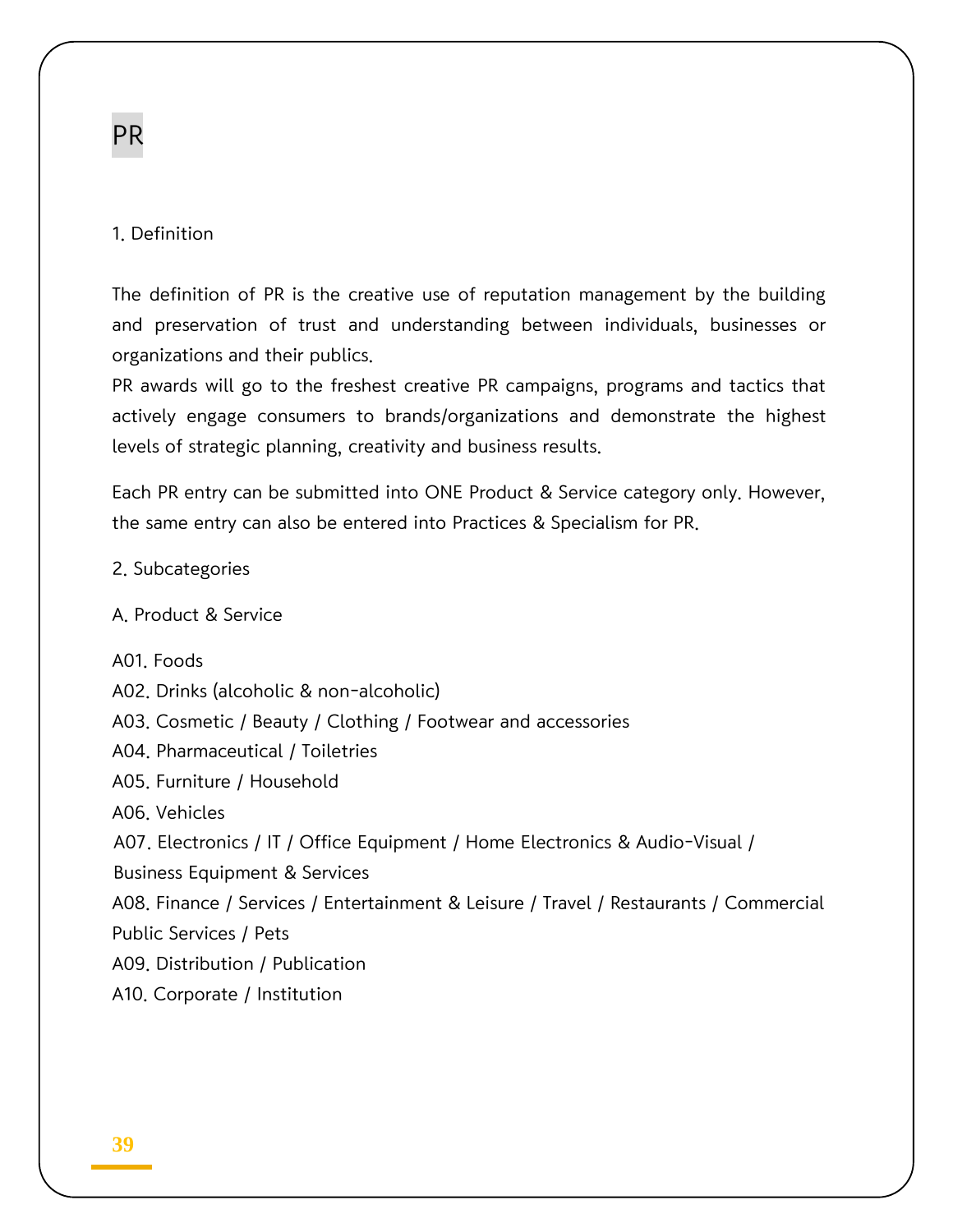#### B. Practices & Specialism

This category includes the disciplines as listed below:

- B01. Corporate reputation & communication
- B02. Corporate responsibility
- B03. Public affairs & lobbying
- B04. Crisis communications & Issue management
- B05. Media relations
- B06. Events & Experiential (PR campaign that use an event or stunt)
- B07. Celebrity endorsement
- B08. Sponsorship
- B09. Launch or re-launch
- B10. Brand voice (incl. strategic storytelling)

#### 3. Creative Material

Entrants must submit one of the followings.

(1) Compulsory Materials: Presentation Board or Case Film

### PRESENTATION BOARD in digital form

You must supply a Presentation Board in digital formats:

- JPG, approximately 2400 X 1600 pixel, RGB. Size: the longest side must not exceed 420mm.
- Digital images must be uploaded online (max 3MB) when making your entries.
- This Presentation board will be a summary of your entry and MUST be contained on one image. This presentation should contain some key visuals and a simple, clear summary in English of the written part of your entry. There must be no more than 100 words in total on this presentation image (excluding words contained in visuals).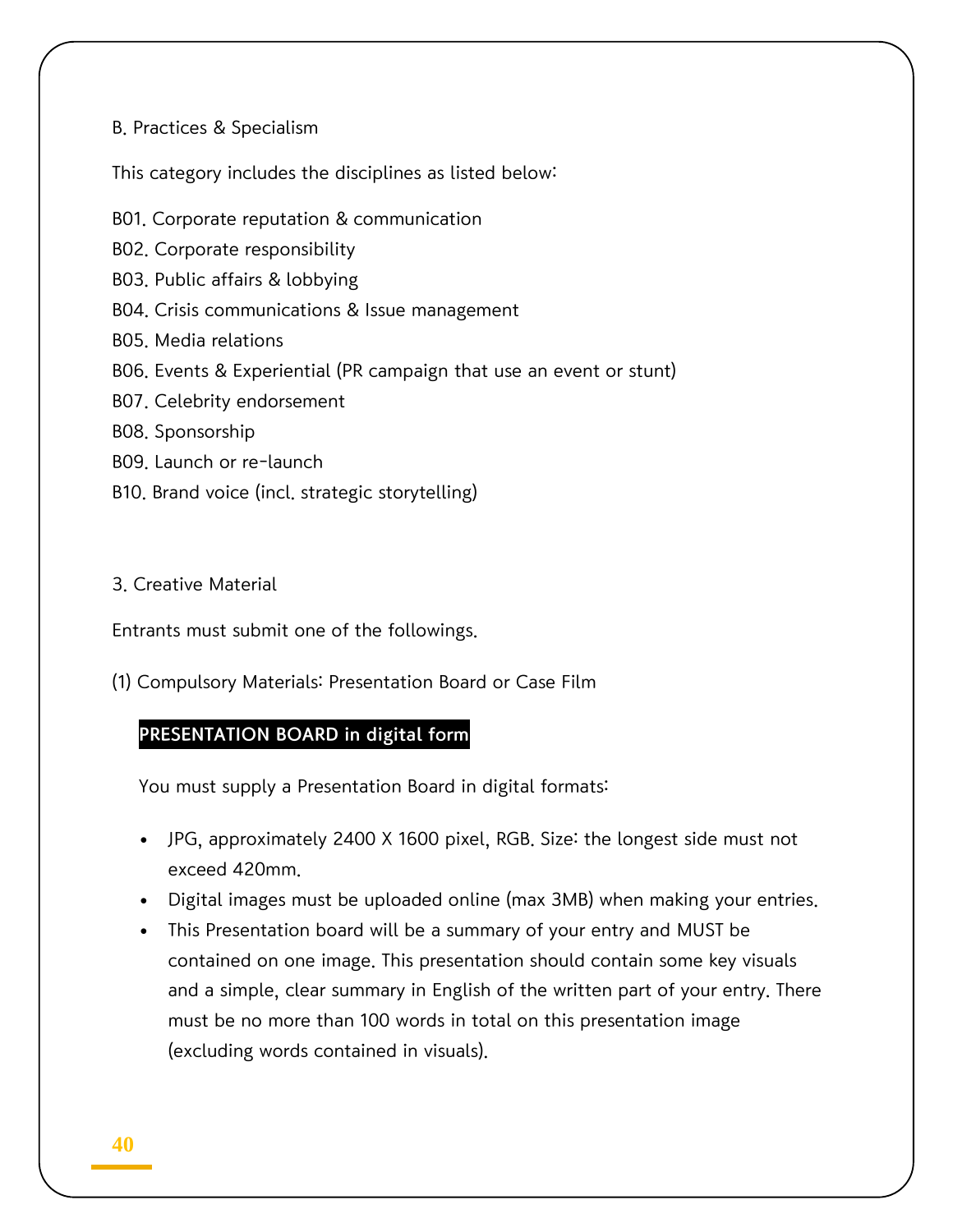### CASE FILM

- You may submit a case film as your entry. Along with the written submission and the presentation image, this case film will be used for jury deliberations.
- Please refer to the specifications of case films in the appendix.

### (2) Supporting Materials

We strongly suggest that you submit your supporting materials as a digital format. Supporting materials might include (but are not limited to) planning documents, press releases, press clippings, online content, TV coverage, measurement and evaluation documents and research documents.

- For Use of Live Events, Stunts and/or Celebrity Endorsement, please supply photographs of the event or stunt.
- For the Digital and Social categories, please supply the appropriate URL(s) which needs to be accessible by 15 May 2019 at the latest and throughout the festival to the 31 August 2019.
- All broadcast material needs to be supplied as MOV/MP4, or MP3 for Radio files, in English or with English script attached (only if not featured in the explanatory case film).
- Please make sure that any material provided can be easily understood and shown to the jury. Entries which are not in English should be translated or accompanied by a full translation. It will be in your own interests to explain or translate any specific word play or local, social, cultural or political references and nuances.

### Materials & Sample Formats

All materials must be supplied in the following formats:

 Images/Photos/Press clippings: As JPGs approximately 2400 X 1600 pixel RGB with longest side 420mm.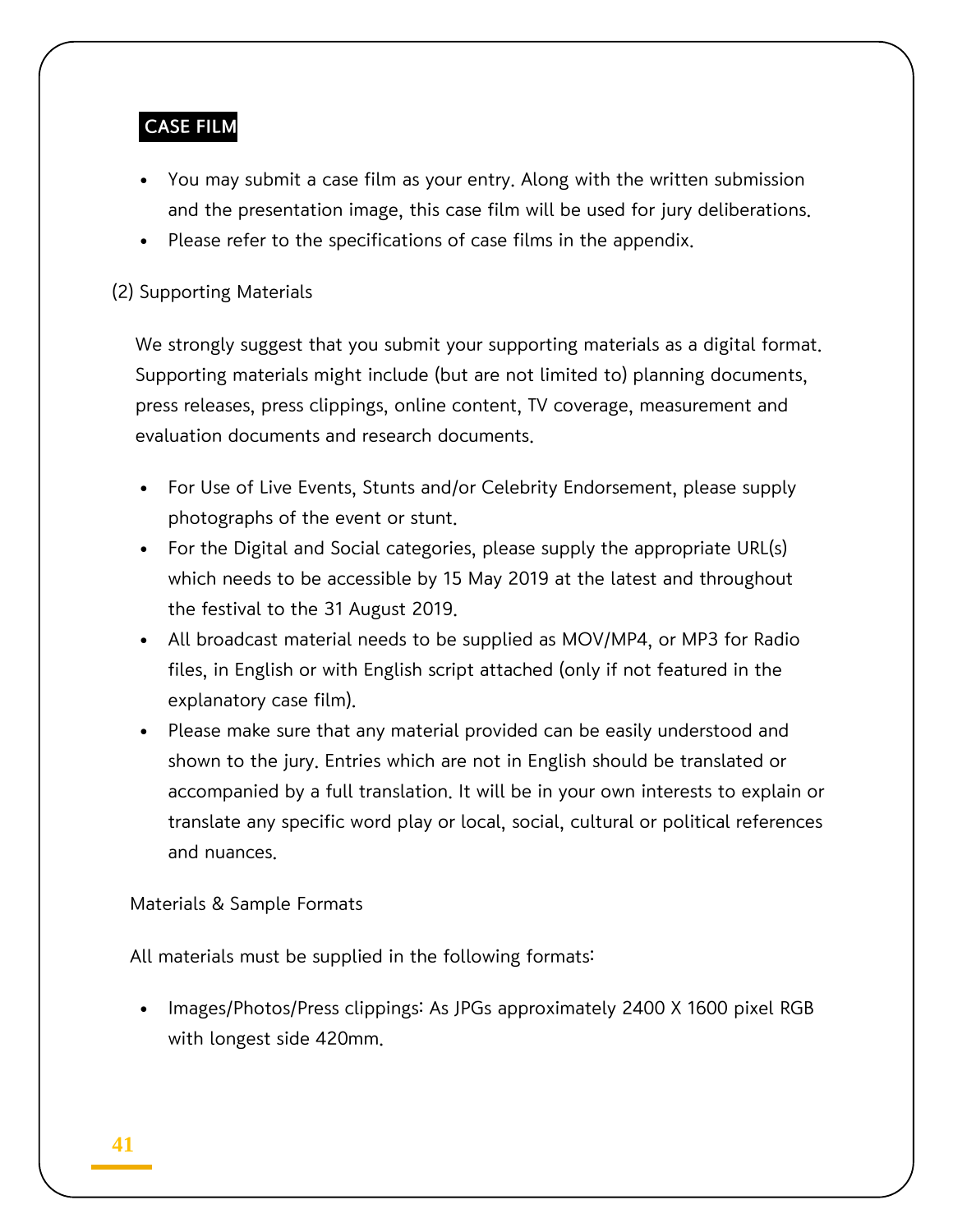- Broadcast materials, clips and videos etc.: As MOV/MP4 (uploaded online). Do not upload TV or cinema ads as support material if they are also contained within your case film.
- Radio or Audio files: they should be uploaded online as MP3 files, Bit rate 128 kbps, compression ratio 15:1. File size should not exceed 3MB.

# Promotion

1. Definition

The definition of Promotion is activity which is designed to create immediate activation and/or offer for the sales of a product or service. This may be affected using sampling, tie-ins, competitions, events, in-store advertising, exhibitions and other promotional vehicles.

Each Promotion entry can be submitted into ONE Product & Service category only. However, the same entry can also be entered into Use of Promo & Activation.

2. Subcategories

A. Product & Service

A01. Foods

A02. Drinks (alcoholic & non-alcoholic)

A03. Cosmetic / Beauty / Clothing / Footwear and accessories

A04. Pharmaceutical / Toiletries

A05. Furniture / Household

A06. Vehicles

A07. Electronics / IT / Office Equipment / Home Electronics & Audio-Visual / Business Equipment & Services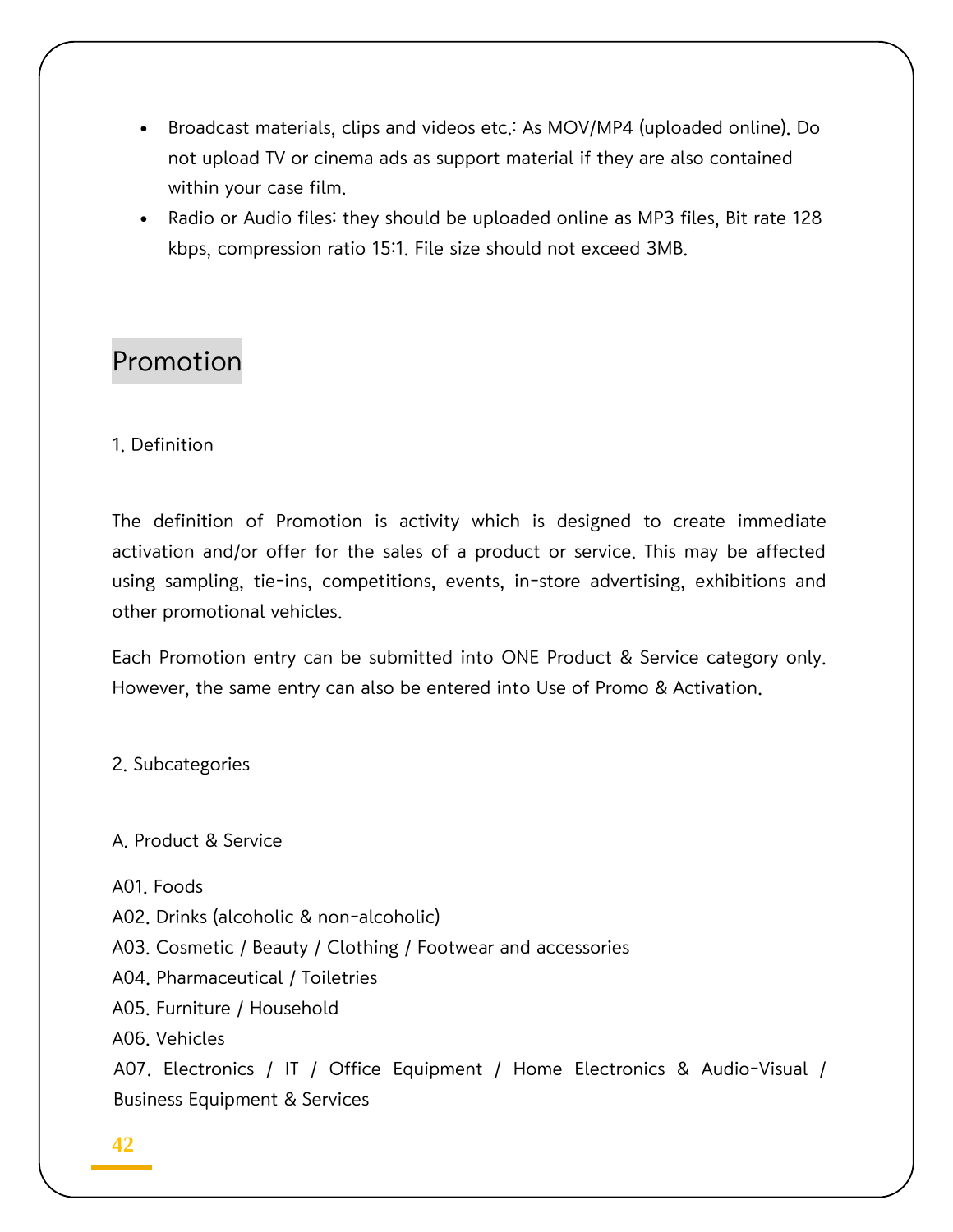A08. Finance / Services / Entertainment & Leisure / Travel / Restaurants / Commercial Public Services / Pets A09. Distribution / Publication A10. Corporate / Institution

B. Use of Promo & Activation

This category includes the disciplines as listed below:

B01. Use of promotional stunts /live advertising/live shows/concerts/festivals B02. Use of exhibitions and installations (e.g. vending machines, interactive digital ev ents, digital installations, floor graphics, transit advertising) B03. Use of merchandising/in-store marketing (e.g. display, point-of-purchase materi als, shelf/store design, promotional packaging) B04. Use of broadcast in a promotional campaign (e.g. cinema, TV, radio) B05. Use of print or standard outdoor in a promotional campaign (e.g. newspapers, magazines, trade journals, billboards, outdoor banners) B06. Use of digital in a promotional campaign (e.g. websites, microsites, search engin e marketing, viral marketing, banner ads, email marketing, digital POS, video games) B07. Other digital solutions in a promotional campaign (e.g. mobile based campaigns, QR codes, branded content, Bluetooth, MMS, SMS, PDG, GPS, MP3 players, games a nd applications, widgets, schematic screens and other mobile communication, digital installations, AR, VR, Mixed Reality)

B08. Use of social in a promotional campaign (e.g. promotional campaigns that use s ocial platforms to create relationships with consumers)

### 3. Creative Material

(1) Compulsory Materials: Presentation Board or Case Film

Entrants must submit one of the followings.

### PRESENTATION BOARD in digital form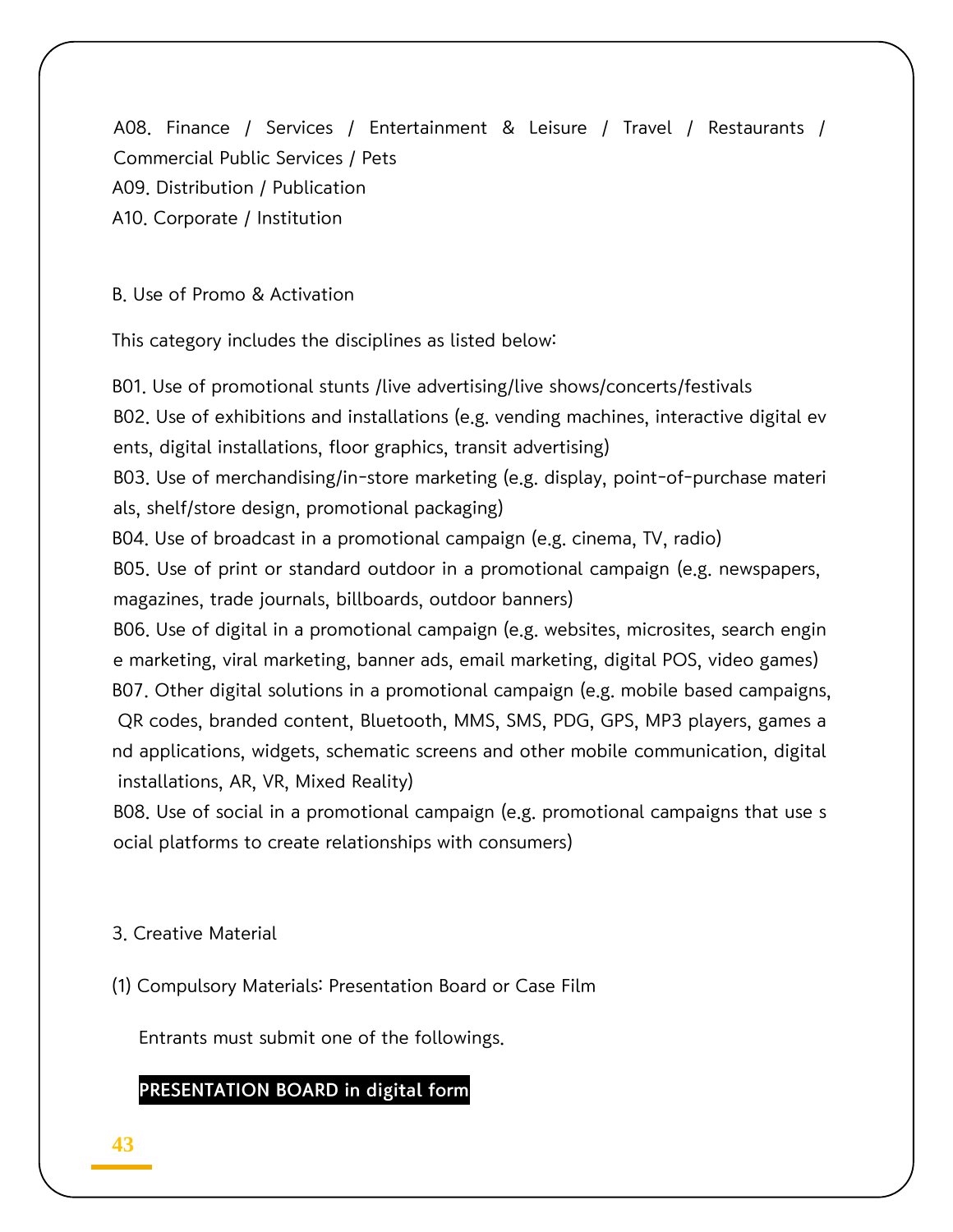You must supply a Presentation Board in digital formats.

 One digital presentation image strictly in the following formats: JPG, approximately 2400 X 1600 pixel, RGB. Size: the longest side must not exceed 420mm.

Digital images must be uploaded online (max 3MB) when making your entries.

- This Presentation board will be a summary of your entry and MUST be contained on one image. This presentation should contain some key visuals and a simple, clear summary in English of the written part of your entry. There must be no more than 100 words in total on this presentation image (excluding words contained in visuals).
- Please ensure that your presentation image focuses on the key visuals of your entry and only on the key points of your explanation.

### CASE FILM

- You may submit a case film as your entry. Along with the written submission and the presentation image, this case film will be used for Jury deliberations.
- Please refer to the specifications of case films in the appendix.

### (2) Supporting Materials

In addition, you can supply relevant support material, depending on the type of entry you are submitting.

- For in-store Marketing entries please supply 1 photographs of sample of the display in digital formats.
- For TV entries, please supply 1 MOV/MP4 of the spot.
- For Print entries, please supply 1 digital version of the newspaper, magazine or insert as appropriate.
- For Radio entries, please supply the ad as an MP3 which you can upload online
- For Digital or Interactive entries, please supply a URL.
- You may also supply limited additional supporting material if appropriate.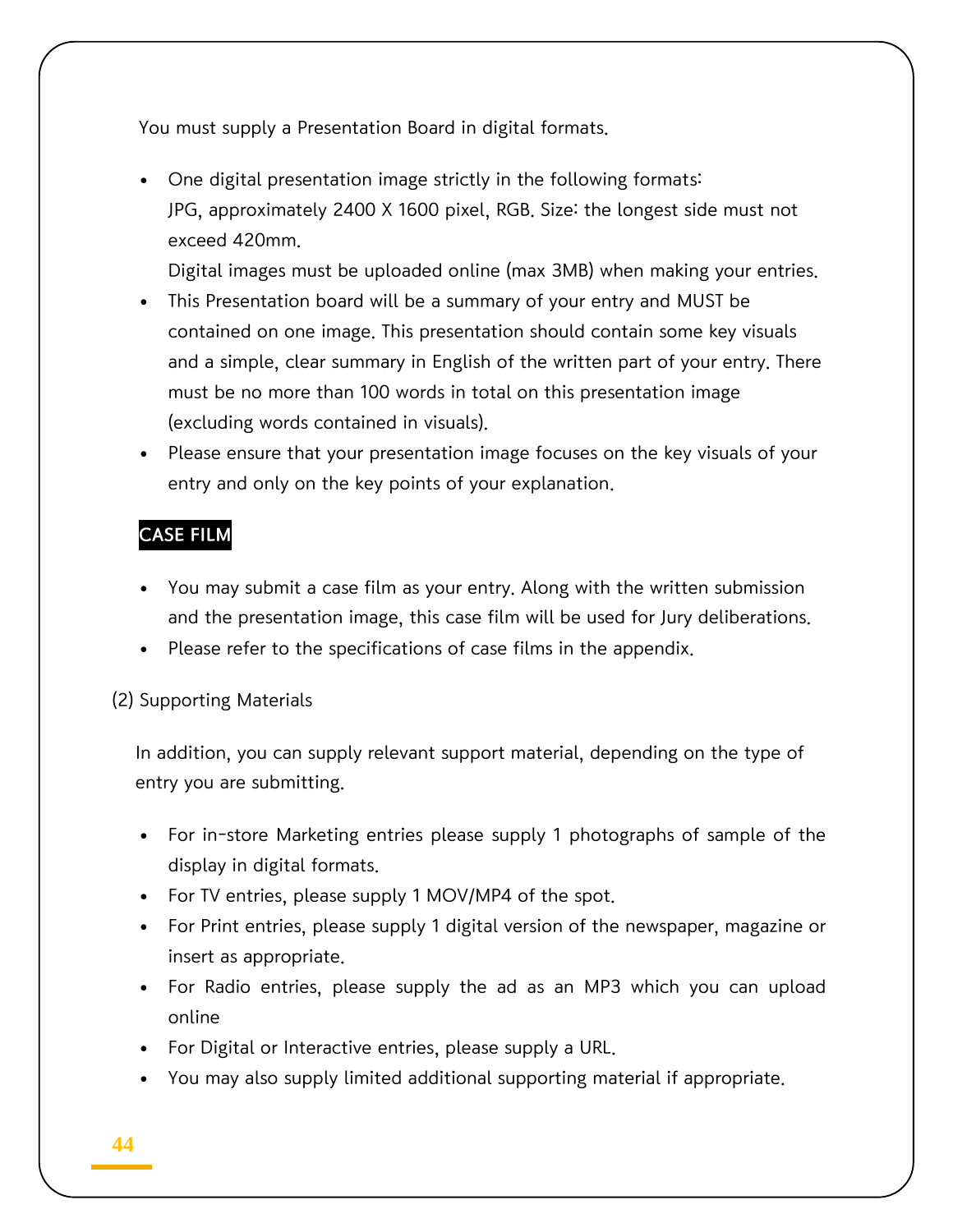Please make sure that any material provided can be easily understood and shown to the jury. Entries which are not in English should be translated or accompanied by a full translation. It will be in your own interests to explain or translate any specific word play or local social, cultural or political references and nuances.

### Materials and Sample Formats

All materials must be supplied in the following formats:

- Video: As MOV/MP4. Do not send TV or cinema ads as support material if they are also contained within your Case Film.
- Print/Outdoor: As JPGs approximately 2400 X 1600 pixel RGB with longest side 420mm.
- Radio or Audio files: In MP3 files Bit rate 128 kbps, Compression ratio 15:1. File size should not exceed 3MB.

# Direct

#### 1. Definition

The definition of Direct is targeted direct communication designed to generate response or specific action whilst building and prolonging relationships. Direct awards will go to the work that not only contains a response mechanism-coupon, phone number etc.-but also has some direct attributable effect on behavior and obtains a measurable response.

Each Direct entry can be submitted into ONE Product & Service category only. However, the same entry can also be entered into Use of Direct.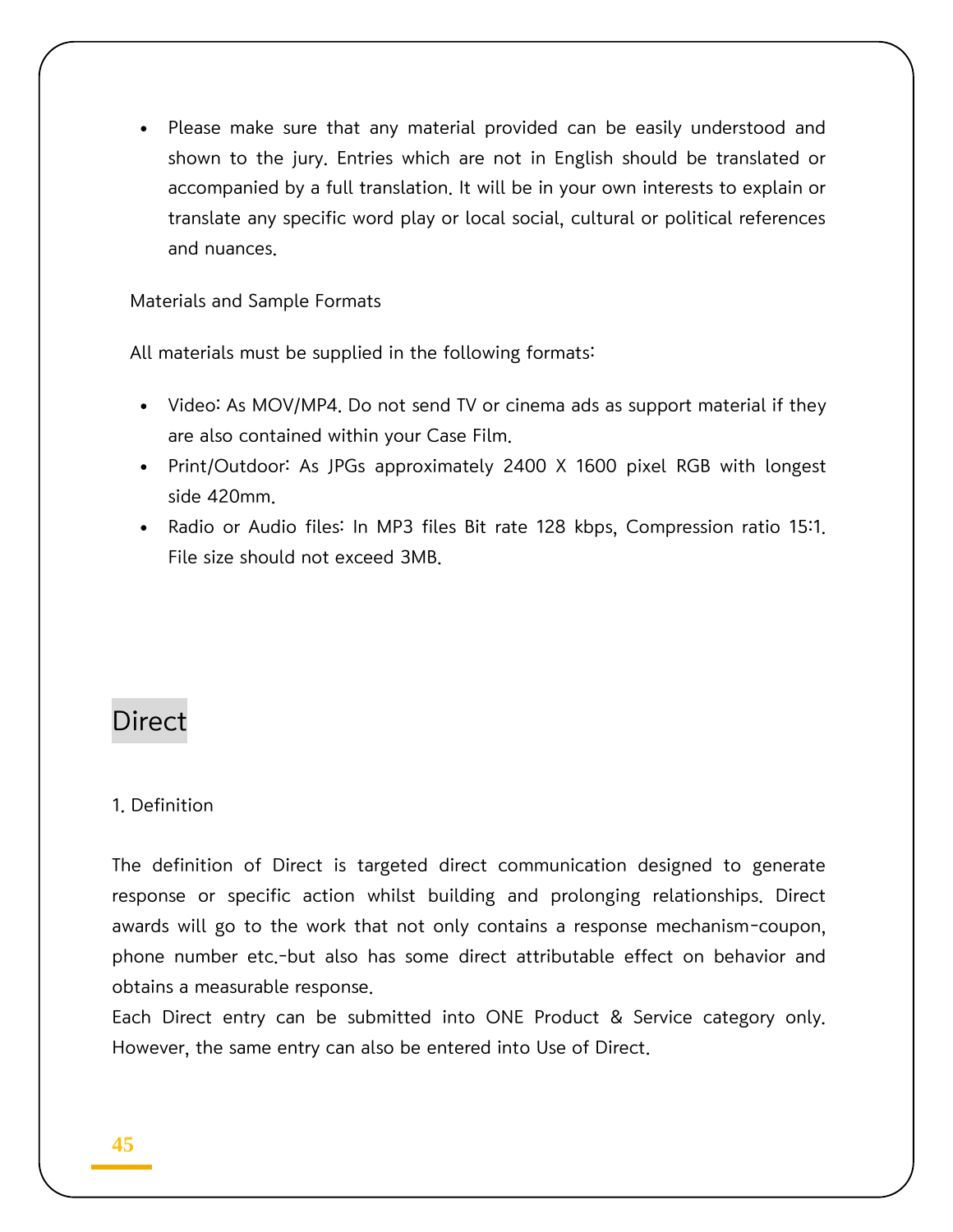### 2. Subcategories

A. Product & Service A01. Foods A02. Drinks (alcoholic & non-alcoholic) A03. Cosmetic / Beauty / Clothing / Footwear and accessories A04. Pharmaceutical/Toiletries A05. Furniture / Household A06. Vehicles A07. Electronics / IT/ Office Equipment / Home Electronics & Audio-Visual / Business Equipment & Services A08. Finance / Services / Entertainment & Leisure / Travel / Restaurants / Commercial Public Services / Pets A09. Distribution / Publication A10. Corporate / Institution

B. Use of Direct Marketing

This category includes the disciplines as listed below:

### B01. Mailings

B02. Ambient media (e.g. premiums, giveaways, print collateral, direct response stunts, street teams, direct response events, ambient media which encourage direct interaction)

B03. Use of digital in a direct marketing campaign (e.g. websites, microsites, search engine marketing, viral marketing, banner ads, email marketing, digital POS, video games, mobile based campaigns, QR codes, branded content, Bluetooth, MMS, SMS, PDA, GPS, tablet, MP3, games and apps, widgets, schematic screens, digital installations)

B04. Use of social in a direct marketing campaign

3. Creative Material

(1) Compulsory Materials: Presentation Board or Case Film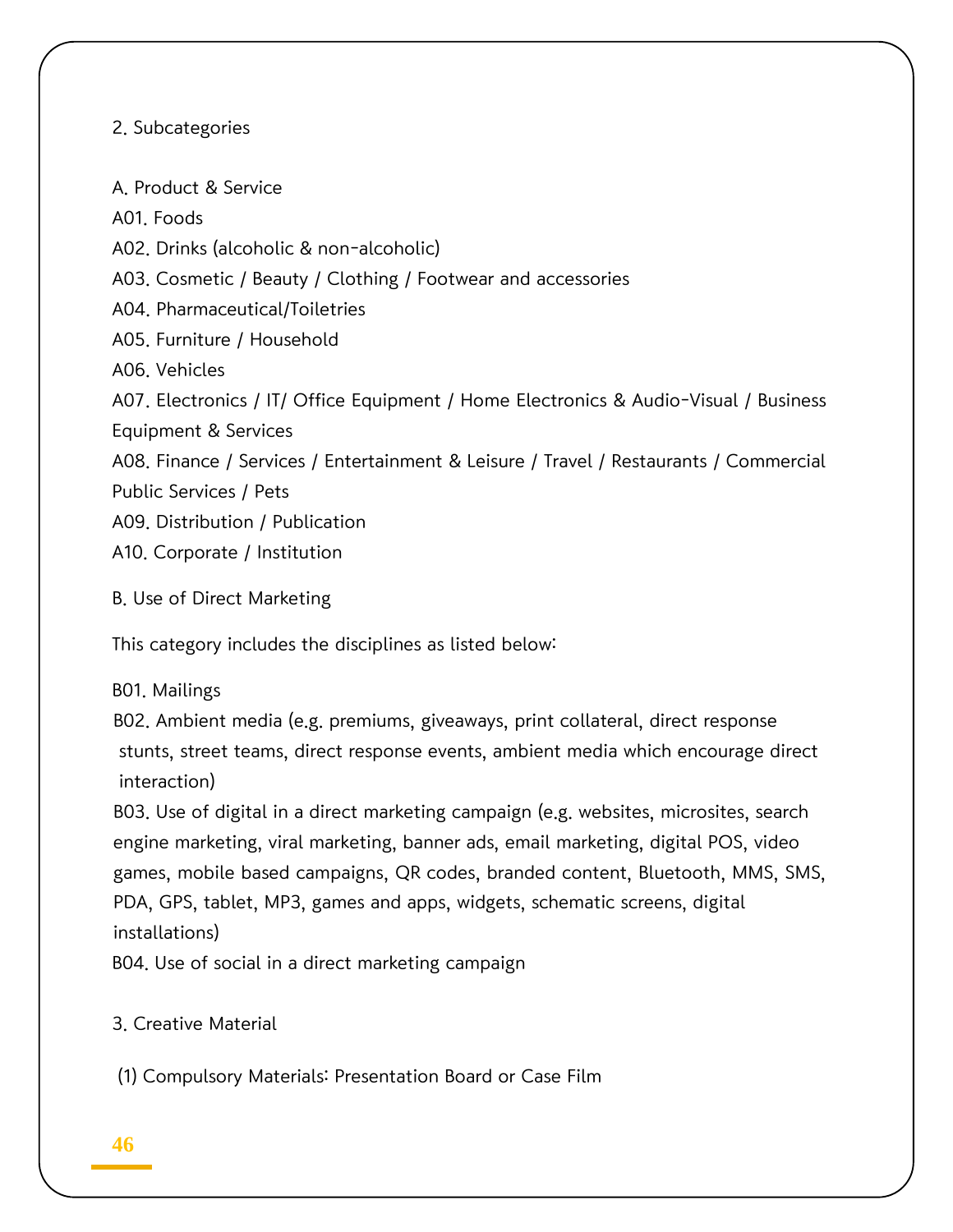Entrants must submit one of the followings:

### PRESENTATION BOARD in digital form

- One digital presentation image strictly in the following formats: JPG, approximately 2400 X 1600 pixel, RGB. Size: the longest side must not exceed 420mm. Digital images must be uploaded online (max 3MB) when making your entries.
- This Presentation board will be a summary of your entry and MUST be contained on one image. This presentation should contain some key visuals and a simple, clear summary in English of the written part of your entry. There must be no more than 100 words in total on this presentation image (excluding words contained in visuals).

### CASE FILM

- You may submit a case film as your entry. Along with the written submission and the presentation image, this case film will be used for jury deliberations.
- Please refer to the specifications of case films in the appendix.

### (2) Supporting Materials

In addition, you may supply relevant support material, depending on the type of entry you are submitting.

- For Mailing entries, please supply the images of the mailing piece.
- For Print/Outdoor entries, please supply the images of the newspaper, magazine or insert as appropriate.
- For TV entries, please supply 1 MOV/MP4 of the spot.
- For Ambient Media, please supply the images of sample, video or photographs as appropriate.
- For Radio entries, please supply the ad as an MP3.
- For Digital or Interactive entries, please supply a URL or the original email
- Packaging and display materials: send the photographs of packaging piece or display.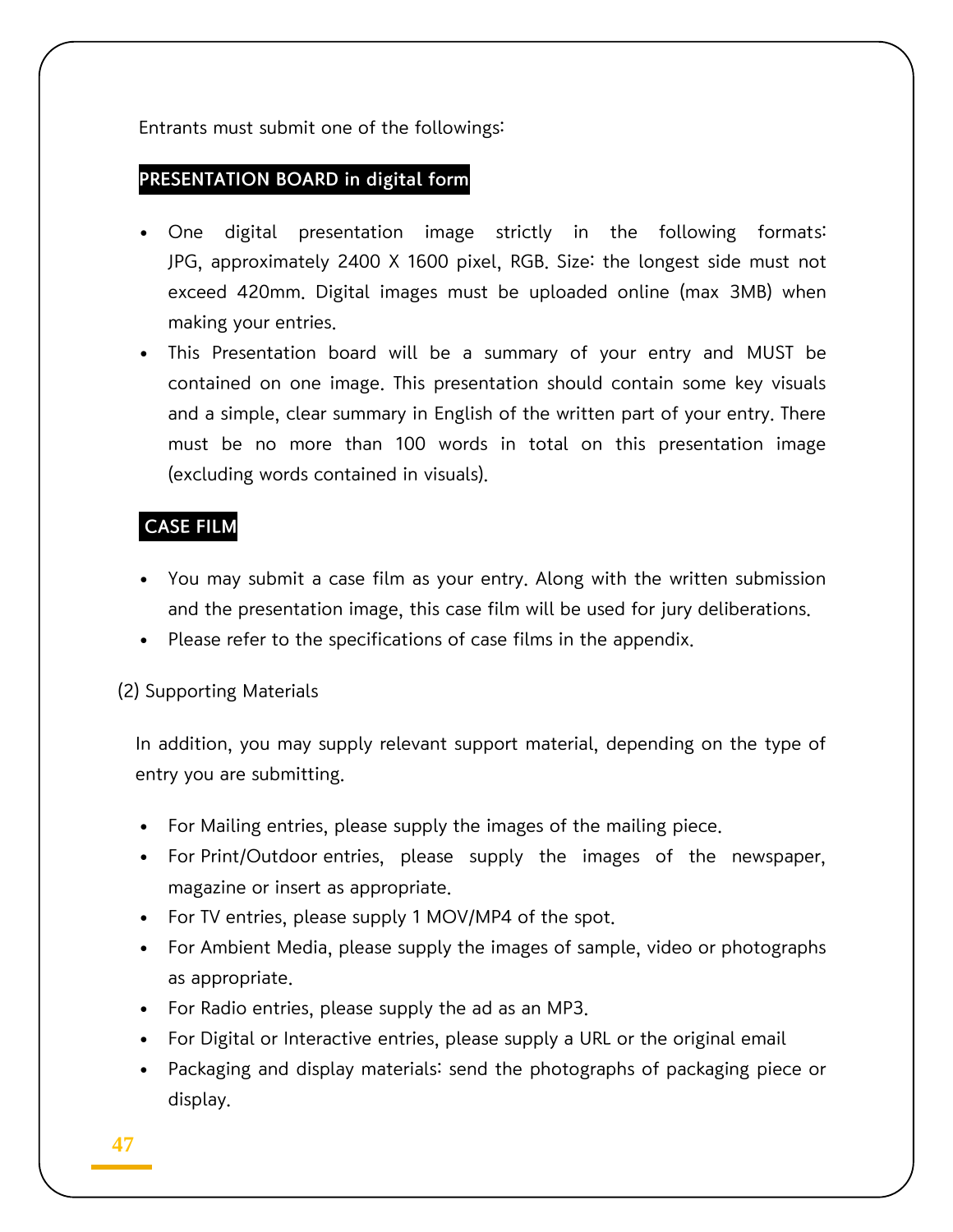Materials and Sample Formats

All materials must be supplied in the following formats:

- Video: As MOV/MP4. Do not send TV or cinema ads as support material if they are also contained within your case film.
- Image: As JPGs approximately 2400 X 1600 pixel RGB with longest side 420mm.
- Radio or Audio files: In MP3 files Bit rate 128 kbps, Compression ratio 15:1. File size should not exceed 3MB.

# Media

### 1. Definition

The definition of Media is the creative use of media, and how media ideas demonstrate understanding of the target market, innovatively implement strategy across channels and maximize business results for a successful outcome. Each Media entry can be submitted into ONE Product & Service category only. However, the same entry can also be entered into Use of Media category.

### 2. Subcategories

A. Product & Service A01. Foods A02. Drinks (alcoholic & non-alcoholic) A03. Cosmetic / Beauty / Clothing / Footwear and accessories A04. Pharmaceutical/Toiletries A05. Furniture / Household A06. Vehicles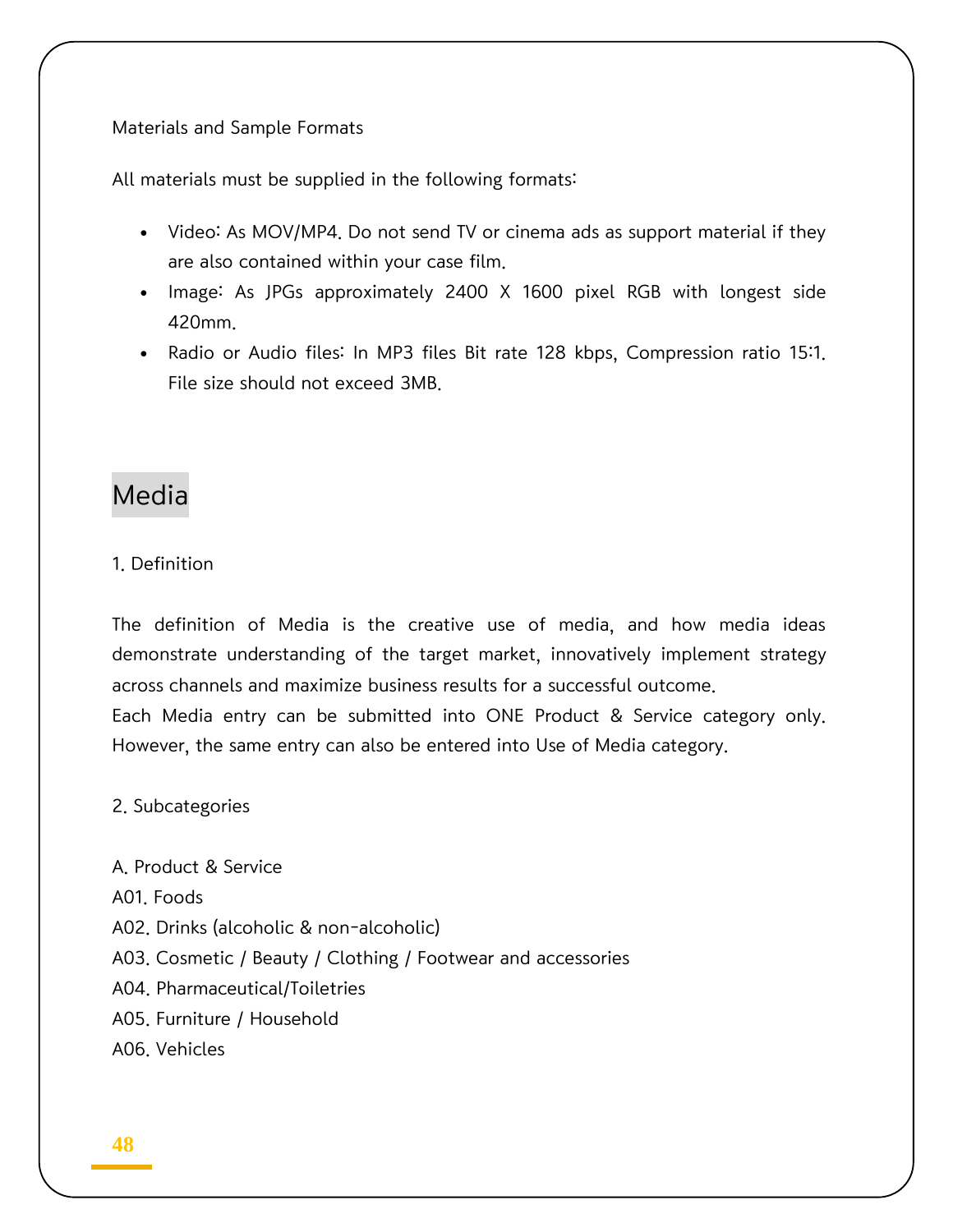A07. Electronics / IT/ Office Equipment / Home Electronics & Audio-Visual / Business Equipment & Services A08. Finance / Services / Entertainment & Leisure / Travel / Restaurants / Commercial Public Services / Pets A09. Distribution / Publication A10. Corporate / Institution

#### B. Use of Media

This category includes the areas as listed below:

B01. Use of screens B02. Use of print in a media campaign B03. Use of outdoor in a media campaign B04. Use of ambient media B05. Use of special events and stunt/live advertising B06. Use of digital in a media campaign B07. Use of social in a media campaign B08. Use of mobile devices

#### 3. Creative Material

(1) Compulsory Materials: Presentation Board or Case Film

Entrants must submit one of the followings.

### PRESENTATION BOARD in digital form

You must supply a Presentation Board in digital formats.

 One digital presentation image strictly in the following formats: JPG, approximately 2400 X 1600 pixel, RGB. Size: the longest side must not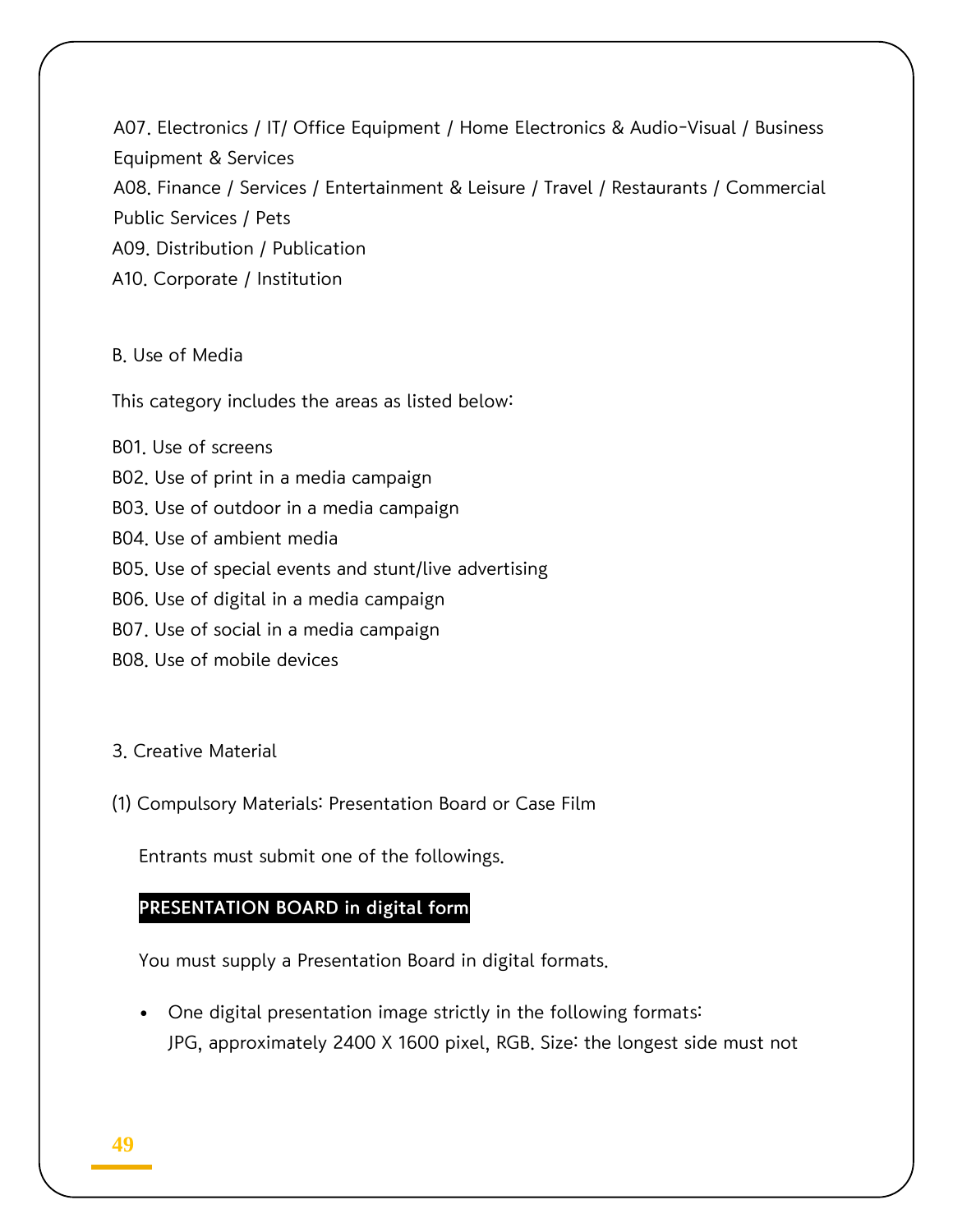exceed 420mm.

Digital images must be uploaded online (max 3MB) when making your entries.

 This Presentation board will be a summary of your entry and MUST be contained on one image. This presentation should contain some key visuals and a simple, clear summary in English of the written part of your entry. There must be no more than 100 words in total on this presentation board (excluding words contained in visuals).

### CASE FILM

- You may submit a case film as your entry. Along with the written submission and the presentation image, this case film will be used for jury deliberations.
- Please refer to the specifications of case films in the appendix.

#### (2) Supporting Materials

In addition, we recommend you supply relevant support material, depending on the type of entry you are submitting.

- For Use of Screens, please supply 1 MOV/MP4 of the spot(s) (only if not featured in the explanatory case film).
- For Use of Audio, please supply your radio spot as an MP3 file in English or with English script attached.
- For Use of Print, please supply JPG(s) of magazines or newspapers containing the ad(s).
- For Use of Outdoor, please supply JPG(s) of the ad(s) in-situ.
- For Use of Ambient Media: please supply JPG(s) of the ad(s) in-situ.
- For Special Events/Stunts, please supply JPG(s) of the events or stunts.
- For Digital categories, please supply relevant URLs or MOV/MP4 files as appropriate.
- For Use of Integrated Media, you should supply any of the above as appropriate.
- Display materials: Please supply images.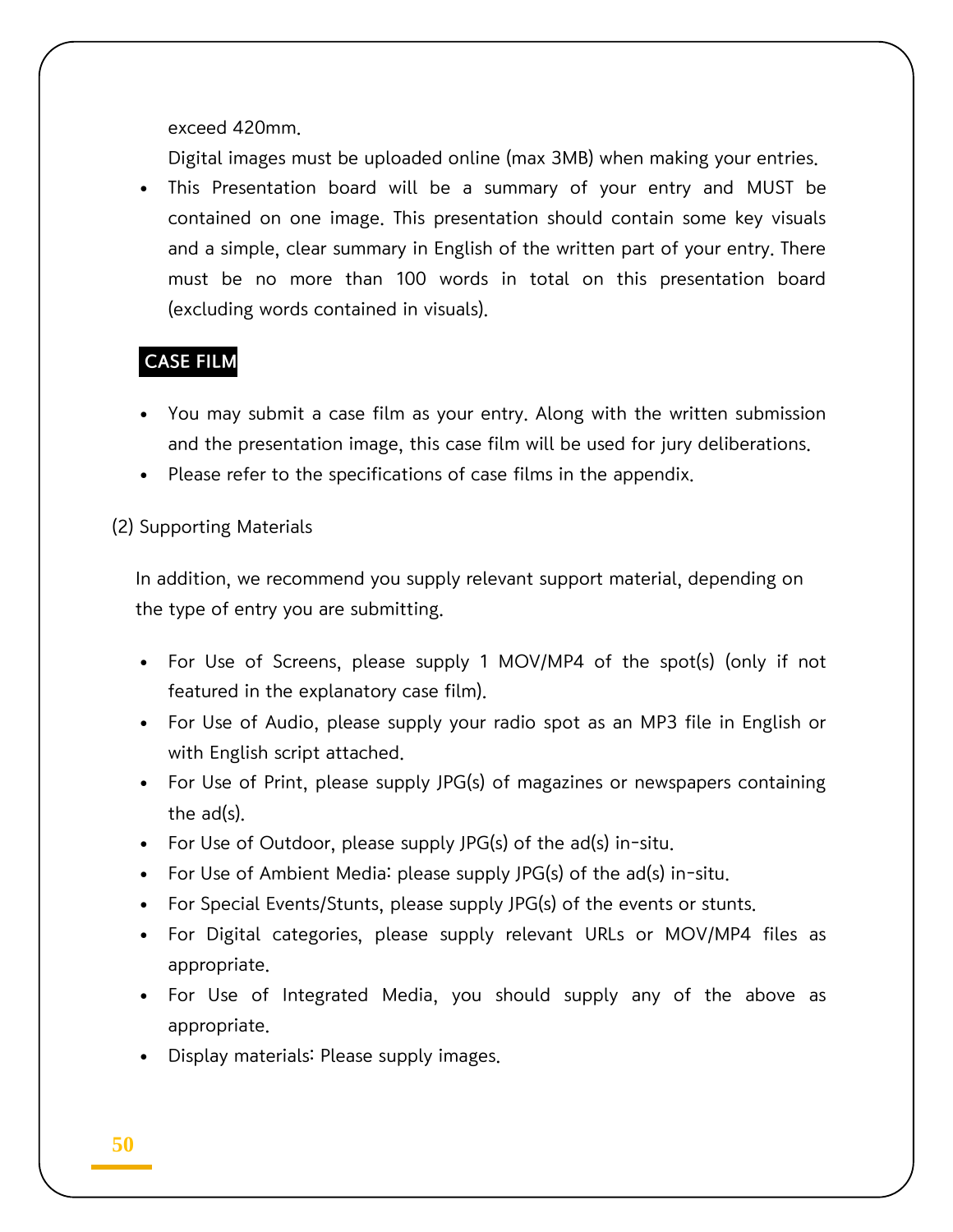### Materials Formats

All materials must follow the listed formats:

- Images/Photos/Press clippings: As JPGs approximately 2400 X 1600 pixel RGB with longest side 420mm.
- Broadcast materials, clips and videos etc.: As MOV/MP4 (uploaded online). Do not upload TV or cinema ads as support material if they are also contained within your case film.
- Radio or Audio files: they should be uploaded online as MP3 files, Bit rate 128 kbps, compression ratio 15:1. File size should not exceed 3MB.

### CASE FILM

For all entries, we strongly recommend that you prepare a case film to support your entry. Along with the written submission and the presentation image, this case film will be used for jury deliberations.

Please refer to the specifications of case films in the appendix.

# Integrated (Paid)

### 1. Definition

The definition of Integrated is fully integrated campaign executed across multiple platforms. Integrated campaigns take a good idea and stretch it to its fullest potential, helping your audience build associations with your brand with every touch.

2. Subcategories

A. Product & Service A01. Foods

### **51**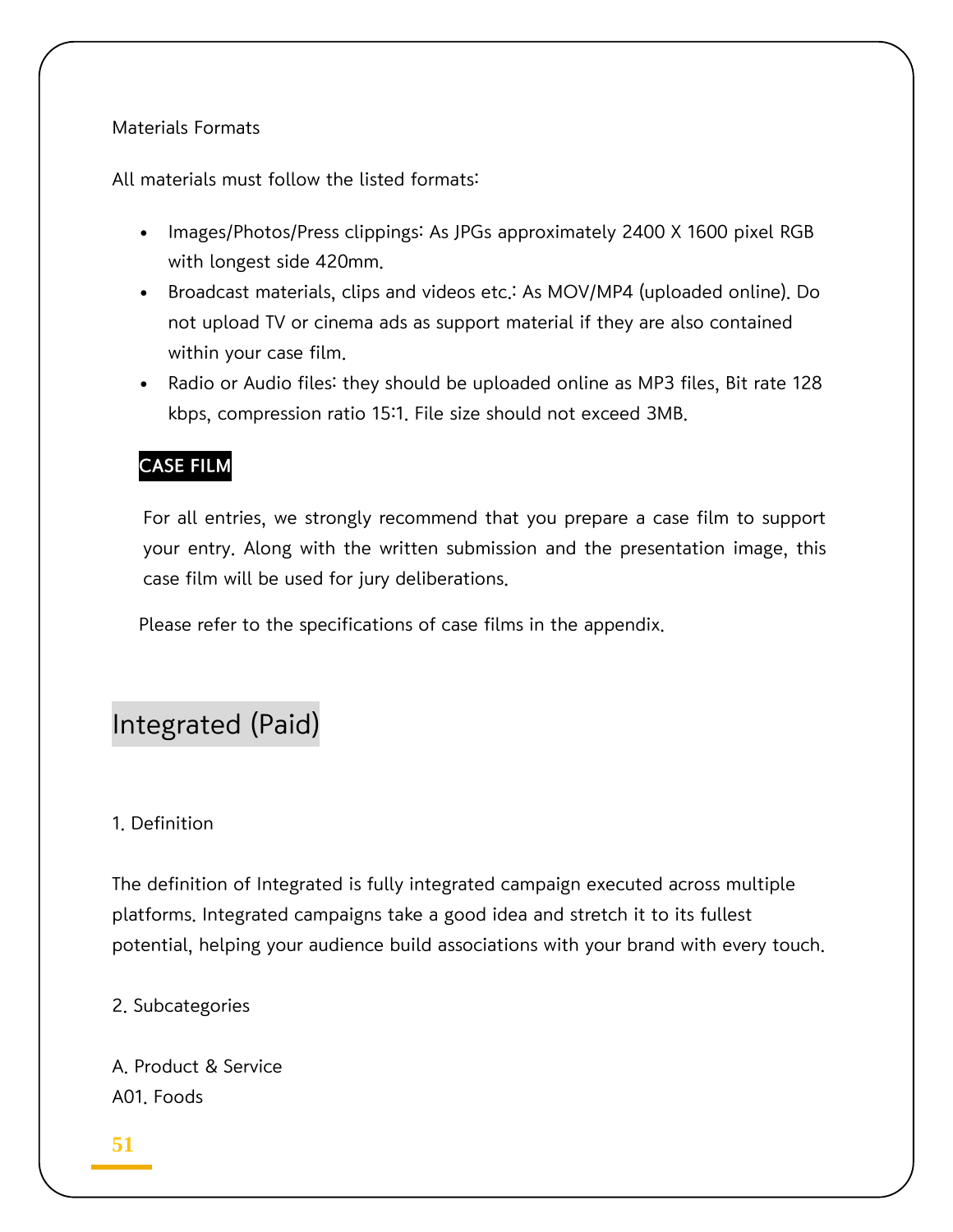A02. Drinks (alcoholic & non-alcoholic) A03. Cosmetic / Beauty / Clothing / Footwear and accessories A04. Pharmaceutical / Toiletries A05. Furniture / Household A06. Vehicles A07. Electronics / IT / Office Equipment / Home Electronics & Audio-Visual / Business Equipment & Services A08. Finance / Services / Entertainment & Leisure / Travel / Restaurants / Commercial Public Services / Pets A09. Distribution / Publication A10. Corporate / Institution

- 3. Creative Materials
- (1) Compulsory Materials

### CASE FILM

- For all entries, you MUST prepare a case film of your campaign. Along with the written submission, this case film will be used for Jury deliberations.
- Work that has been executed across multiple media, incorporating an idea into diverse environments such that it is enriched by each.
- Please see the case film specification in the appendix.

(2) Supporting Materials

 You may also supply relevant support material in a digital format, depending on the campaign you are submitting. This should include samples, brochures, product packs, leaflets, photographs, point of sale materials etc. as appropriate. The jury will not have time to evaluate excessive supporting materials so please send only the most relevant and useful support materials.

All supporting materials should be supplied in the following formats: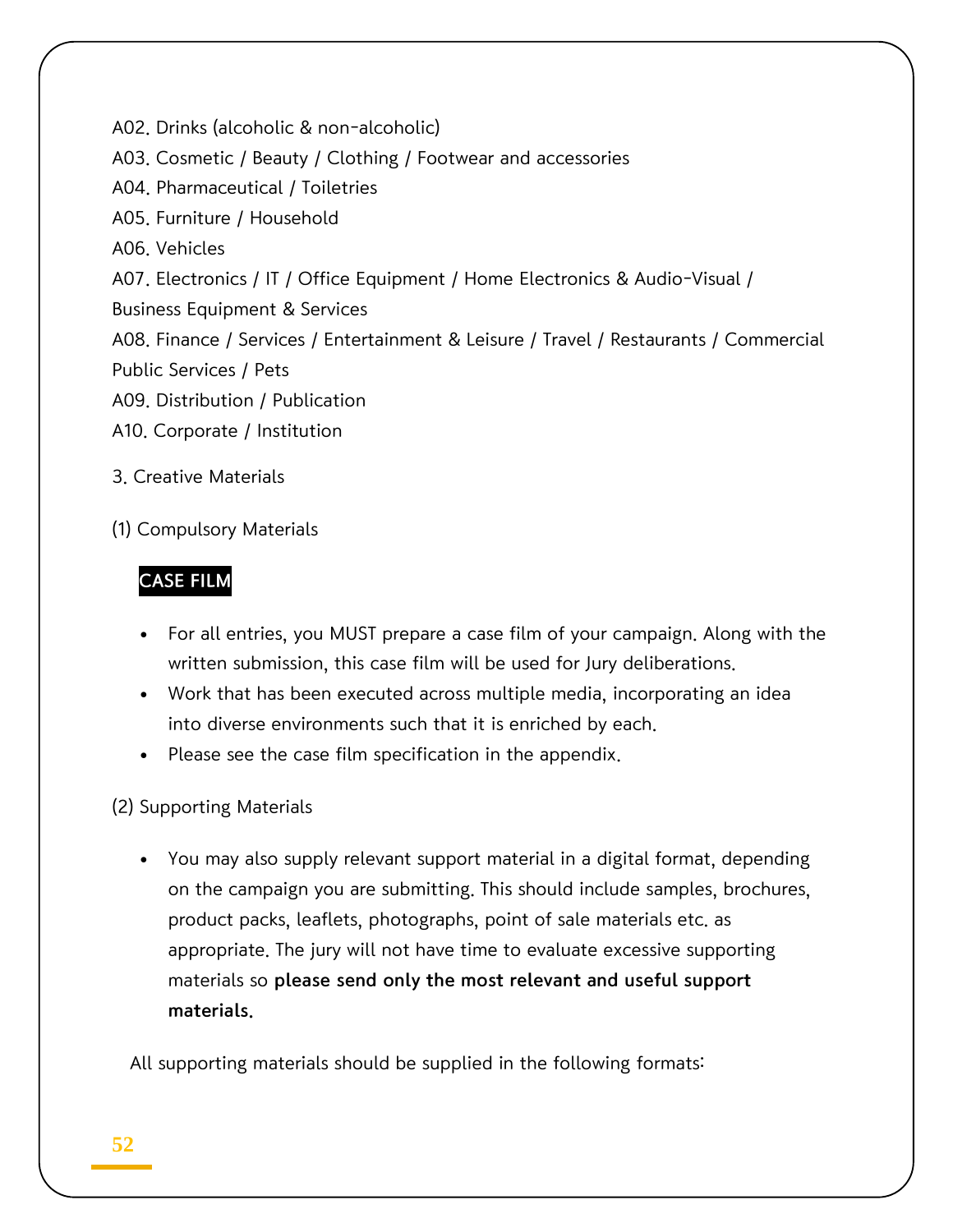- All JPGs must be approximately 2400 X 1600 pixel, RGB with the longest side measuring approximately 420mm.
- All video material should be uploaded as MOV/MP4.
- All audio files should be uploaded as MP3 files.
- All websites or online materials must be submitted via a URL, even if only posted temporarily for the purpose of the judging.

Please make sure that any material provided can be easily understood and shown to the jury. Entries which are not in English should be translated or accompanied by a full translation. It will be in your own interests to explain or translate any specific word play or local social, cultural or political references and nuances.

# Innovation (Paid)

#### 1. Definition

The definition of Innovation is breakthrough technology and innovation that may allow brands, technologists and the creatives to communicate with their customers in a new way, or might stand alone as significant innovation in their own right.

The innovations that enter must have a proof of concept. Pre-development ideas/concepts are not eligible; entrants must clearly demonstrate the technology. We are looking for technology that has already been developed, and is ready to be used as part of a creative execution or launched as a new product or service.

2. Subcategory

A. Product & Service A01. Foods A02. Drinks (alcoholic & non-alcoholic)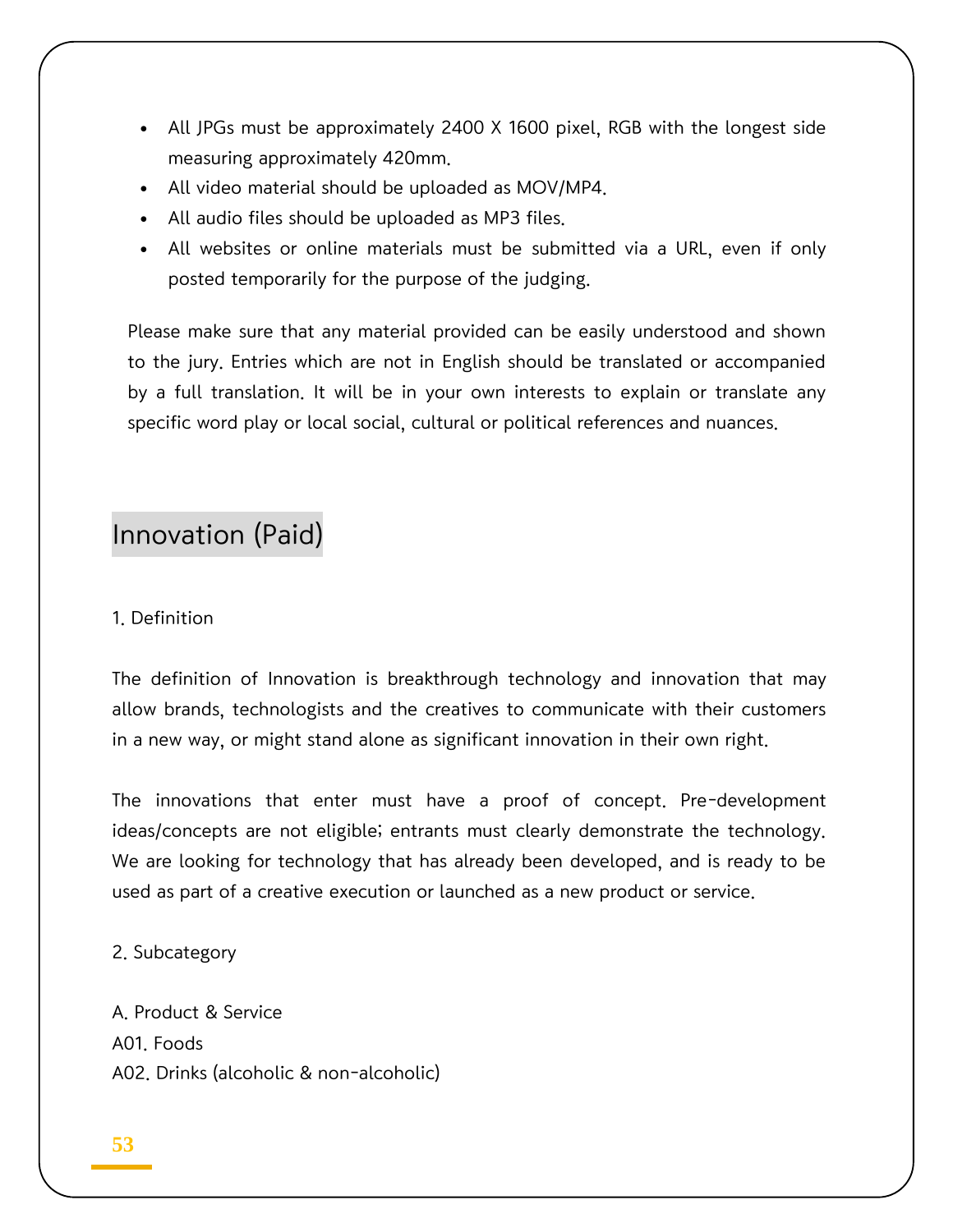A03. Cosmetic / Beauty / Clothing / Footwear and accessories A04. Pharmaceutical / Toiletries A05. Furniture / Household A06. Vehicles A07. Electronics / IT/ Office Equipment / Home Electronics & Audio-Visual / Business Equipment & Services A08. Finance / Services / Entertainment & Leisure / Travel / Restaurants / Commercial Public Services / Pets A09. Distribution / Publication A10. Corporate / Institution

- 3. Creative Materials
- (1) Compulsory Materials

### CASE FILM

- For all entries, you MUST prepare a case film of your campaign. Along with the written submission, this case film will be used for Jury deliberations.
- Please see the case film specification in the appendix

# Diverse Insights

### 1. Definition

Under the organization slogan of "sharing diverse insights," AD STARS respects the diversity of advertising ideas due to cultural differences and backgrounds of countries. AD STARS set up the Diverse Insights category to respect and encourage multicultural qualities of advertising.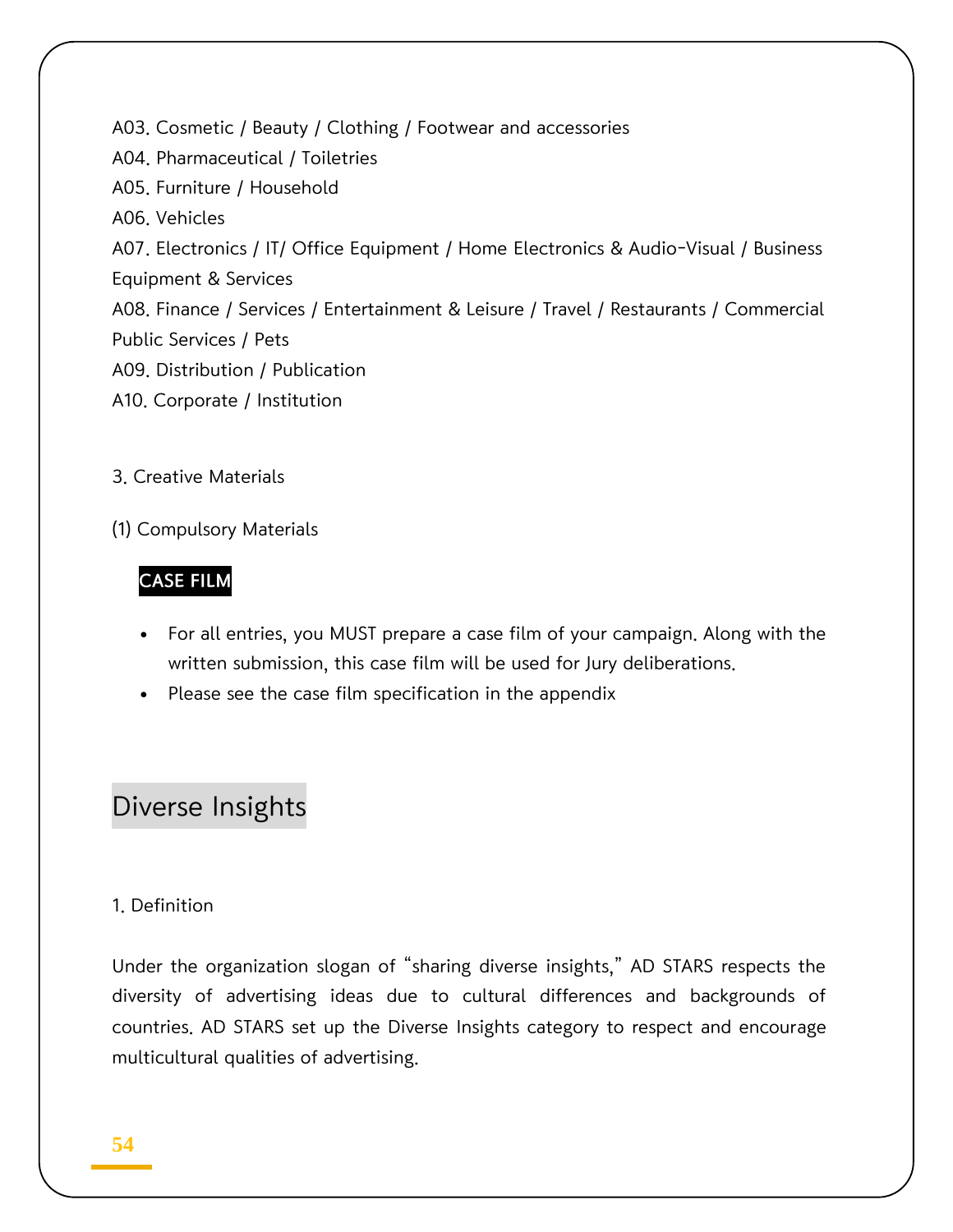The Diverse Insights category selects ideas that utilize unique local cultural characteristics of target. The entry submitted to other category may be submitted additionally to this category if the campaign is based on insights of unique local cultural characteristics.

2. Subcategories

There are no subcategories in Diverse Insights.

3. Creative Materials

(1) Compulsory Materials: FILM or IMAGE

Entrants must submit one of the followings:

### Film

You should upload your film as MOV/MP4 file when you submit your entry using the online upload facility. Please note the file size should be no bigger than 350MB.

It is in your interests to provide the jury with a high quality file version of your film.

### Digital image

Jpeg, approximately 2400 X 1600 pixel, RGB. Size: the longest side must be no more than 420mm. Digital images must be uploaded online (max 3MB) when making your entries.

Please name all images with the title of the entry.

(2) Supporting Materials

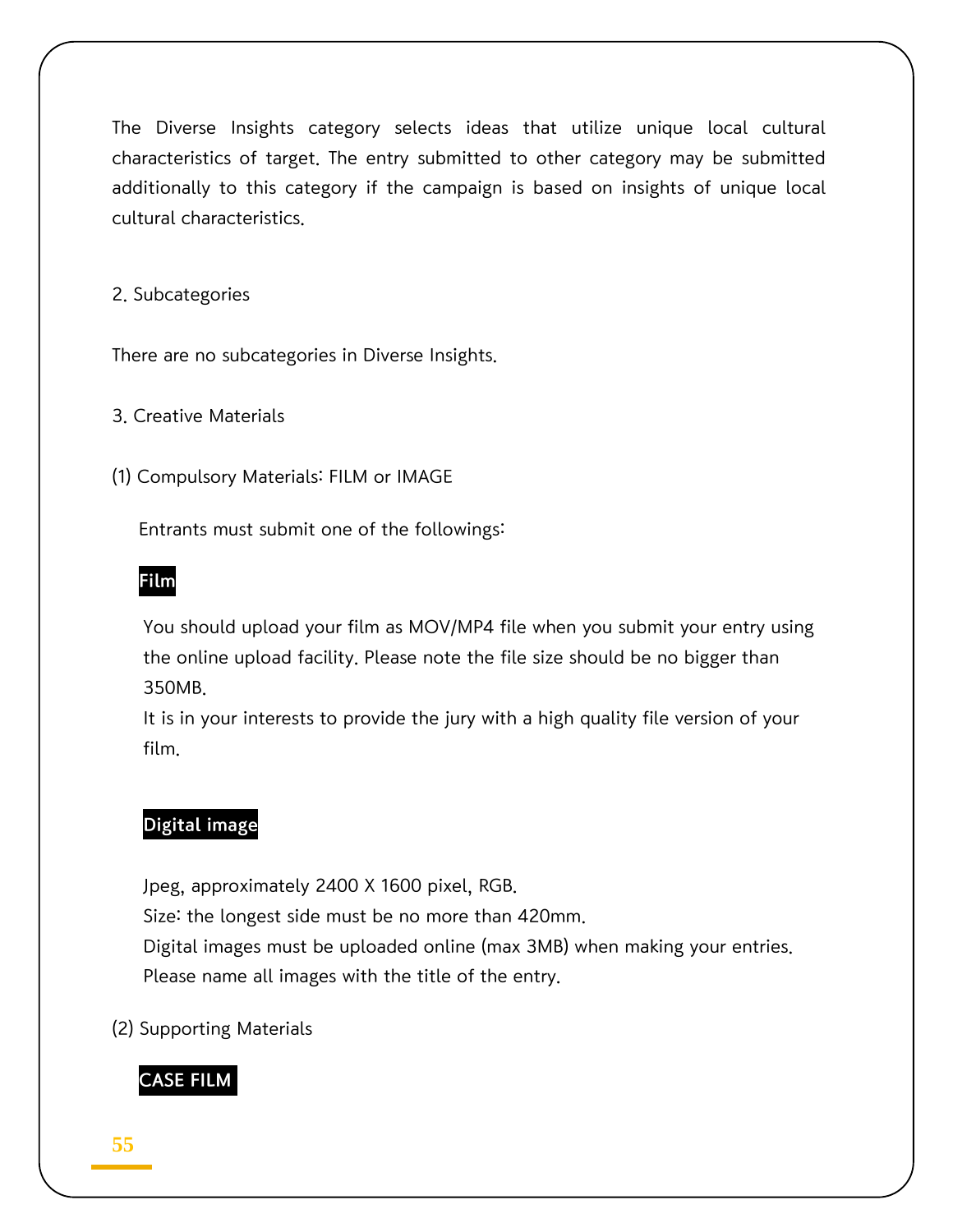- You are advised to supply a Case Film to support your entry (when relevant). Along with the written submission, this case film will be used for jury deliberations.
- You should upload your Case Film as MOV/MP4 file when you submit your entry using the online upload facility. Please note the file size should be between 350MB.

# Place brand

### 1. Definition

AD STARS has the Place Brand category to discover excellent cases of outstanding communications in branding a nation or city. Brands of nation, city and province can be entered. The category includes events, tourism and festivals related to a nation, city or province.

### 2. Subcategories

### A. National Brands

Advertising, Publicity, Marketing and Promotion of Nation Brands and Events or Tourism related to a nation

B. City Brands (including province) Advertising, Publicity, Marketing and Promotion of City Brands and Events or Tourism related to a city

### 3. Creative Materials

(1) Compulsory Materials: FILM or IMAGE

### **56**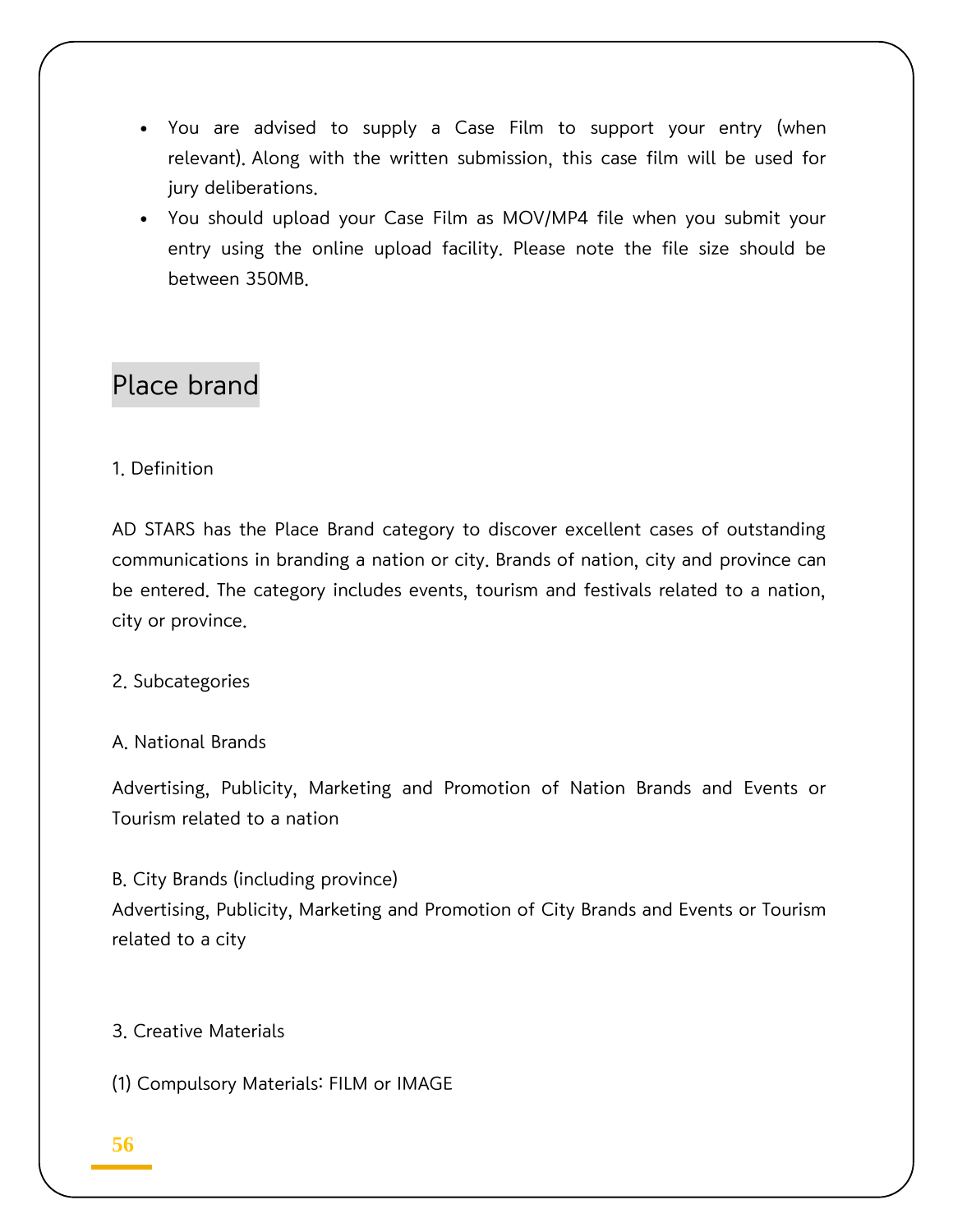Entrants must submit one of the followings:

### Film

You should upload your film as MOV/MP4 file when you submit your entry using the online upload facility. Please note the file size should be no bigger than 350MB.

It is in your interests to provide the jury with a high quality file version of your film.

### Digital image

Jpeg, approximately 2400 X 1600 pixel, RGB. Size: the longest side must be no more than 420mm. Digital images must be uploaded online (max 3MB) when making your entries. Please name all images with the title of the entry.

(2) Supporting Materials

### CASE FILM

- You are advised to supply a Case Film to support your entry(when relevant). Along with the written submission, this case film will be used for jury deliberations.
- You should upload your Case Film as MOV/MP4 file when you submit your entry using the online upload facility. Please note the file size should be between 350MB.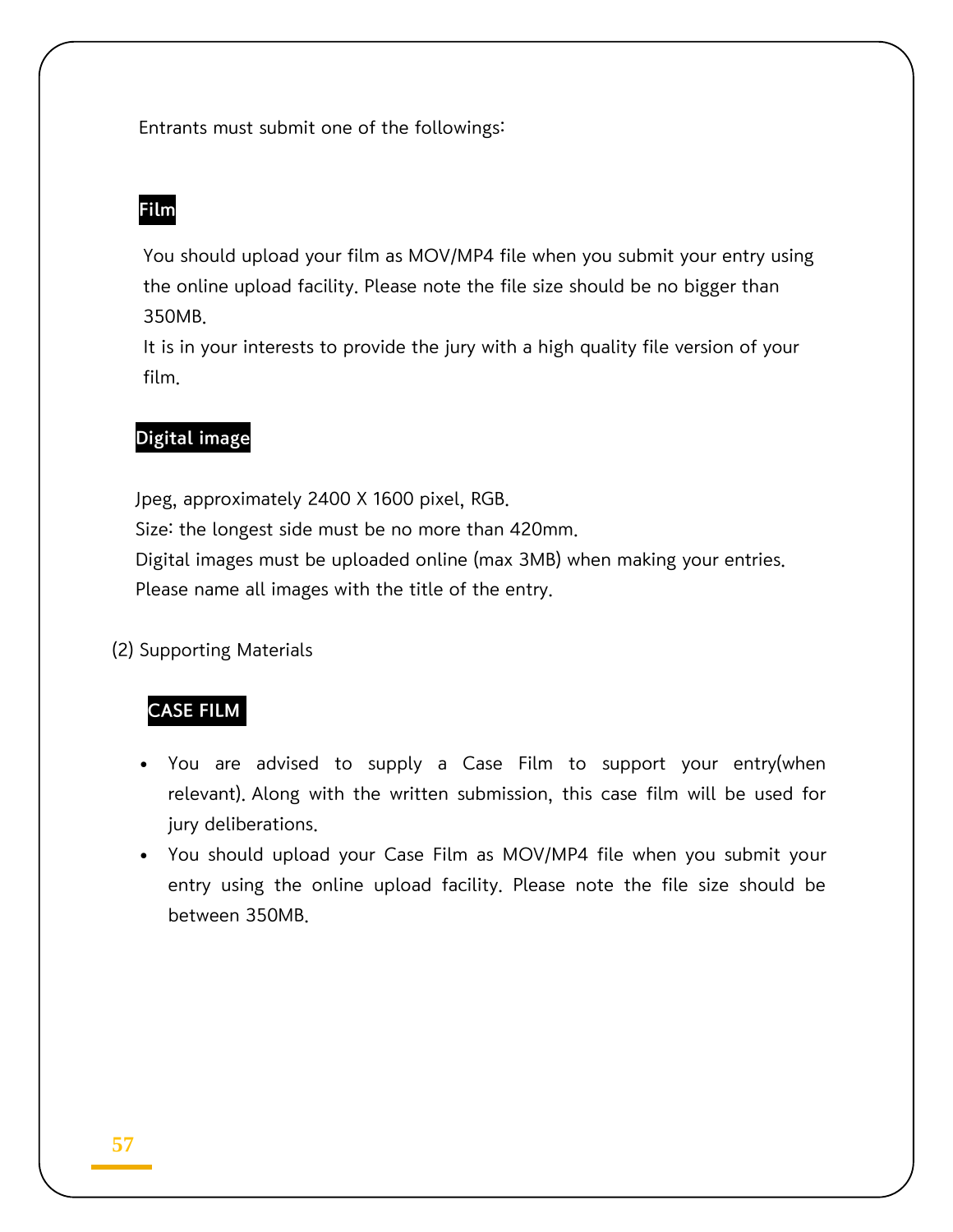# VIDEO STARS\_CATEGORY INFORMATION

# Definition

The definition of VIDEO for the purpose of VIDEO AWARD is the creation of original video by a brand. The award is for branded video content created or paid for by an organization designed to build a brand. It is intended to be distributed as video content and it engages, delights and inspires the audience to think well of the organization that created it.

# **Categories**

1. Branded Information Videos

Branded videos aim to provide information on brands, products, services or companies. It can be branded video for product launch, branded video for publicity, direct marketing video, in-store video, recruitment video etc.

2. Branded Entertainment Videos

Branded videos use or integrate with other entertainment content. The content includes drama, documentary, sitcom, music video, game, movie etc.

A. Music Video

A01. Music Video in Creativity

- A02. Music Video in Craft
- B. Game
- C. Movie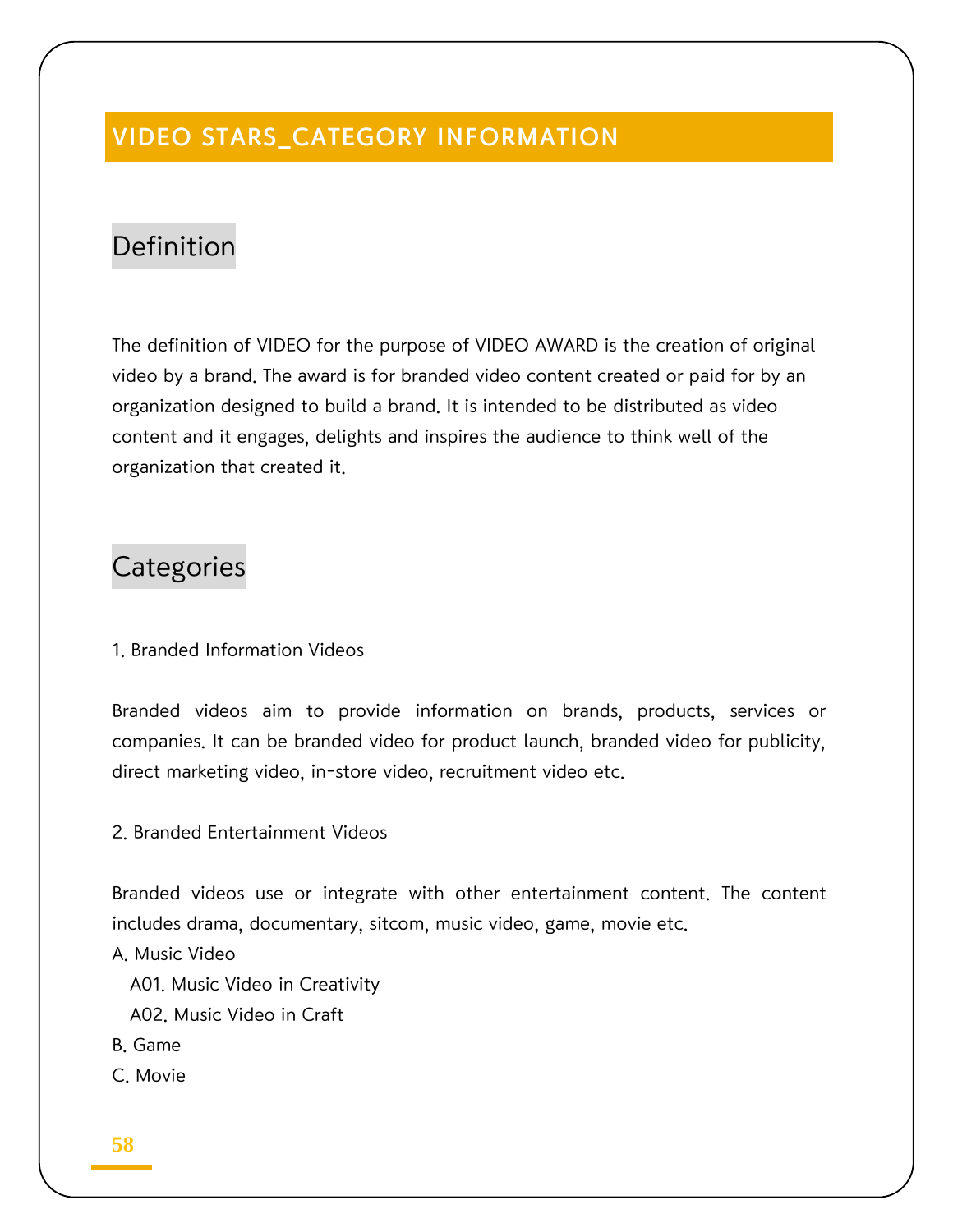D. Broadcast

E. Others

3. Branded Viral Videos

Branded videos created with the primary intention of being shared or userdistributed online. This category accepts any type of video regardless of the format or media if it aims to be shared virally. It includes, but not limited to, web videos, mobile videos, vines, user-generated videos for public sharing.

4. Campaign Videos (Case film)

Branded videos explain the campaigns and summarize the result of them (Case film). Campaign videos (case film) are made to provide the information how the campaign is made and how much impact the campaign created for the brand. This category is to evaluate the campaign video's persuasiveness and uniqueness and to award excellent campaign videos/case films.

5. Non Branded Videos

Non Branded Videos mean videos that do not have a purpose of promoting brands. The videos have been created including incredible ideas and creativity for general public.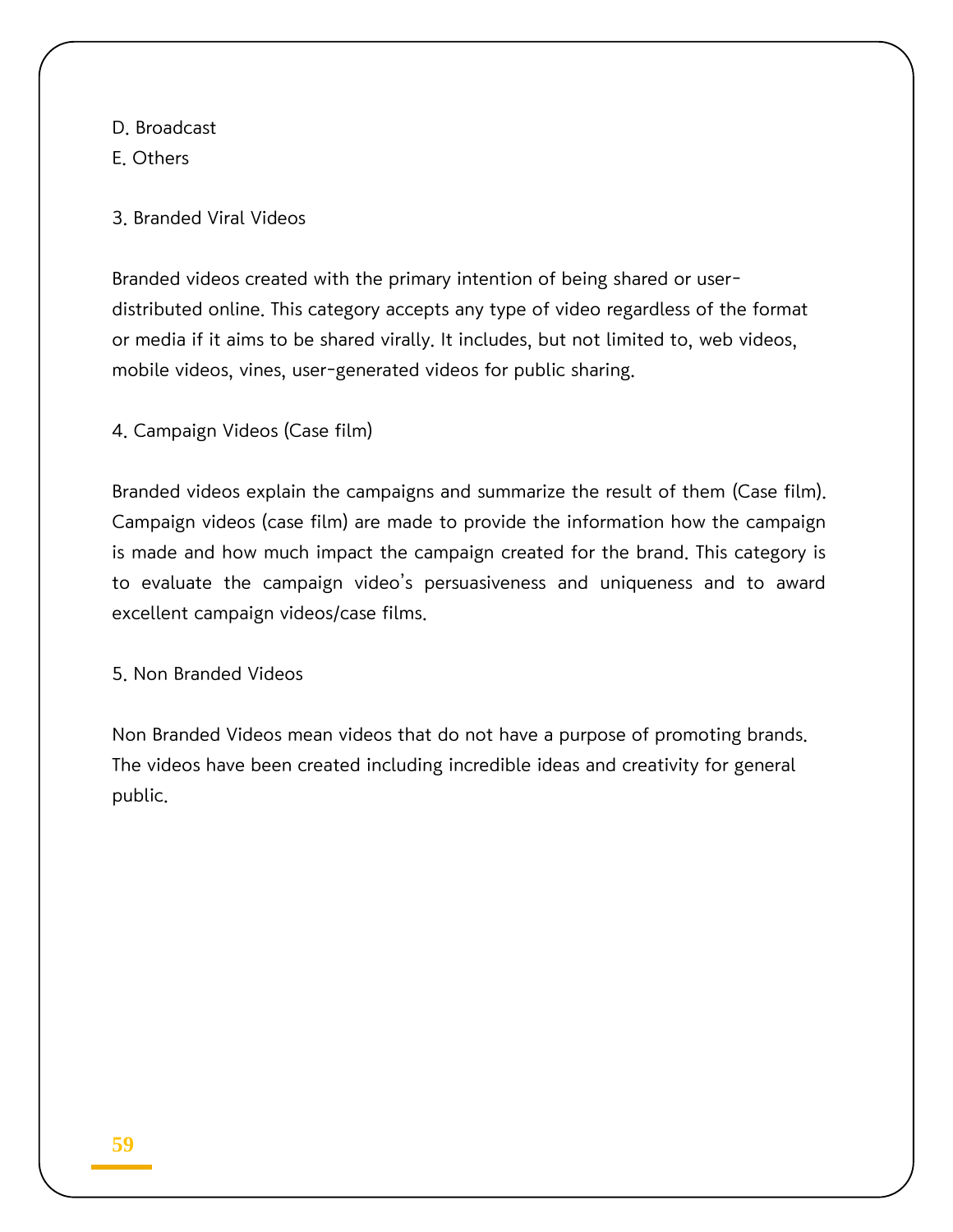# Creative Material

(1) Compulsory Materials

### Film

You are required to upload your branded video when you submit your entry. You should upload your video as MOV/MP4 file when you submit your entry using the online upload facility. Please note the file size should be no bigger than 350MB.

It is in your interests to provide the jury with a high quality file version of your film.

FILE OPTIONS / SPECIFICATIONS - Choose one of the following:

| Video Aspect | Container/Codec       |            |  |
|--------------|-----------------------|------------|--|
| Ratio        |                       |            |  |
|              | MOV/H <sub>.264</sub> | MP4/H.264  |  |
| 4:3 or 16:9  | 720x576               | 720x576    |  |
|              | 1024x576              | 640x480    |  |
|              | 640x480               |            |  |
|              | 854x480               |            |  |
| HD 720p      | 1280x720              | 1280x720   |  |
|              | Audio                 |            |  |
|              | AAC                   | <b>AAC</b> |  |
|              | Stereo                | Stereo     |  |
|              | 48kHz                 | 48kHz      |  |

Please submit your film in the original ratio in which it aired.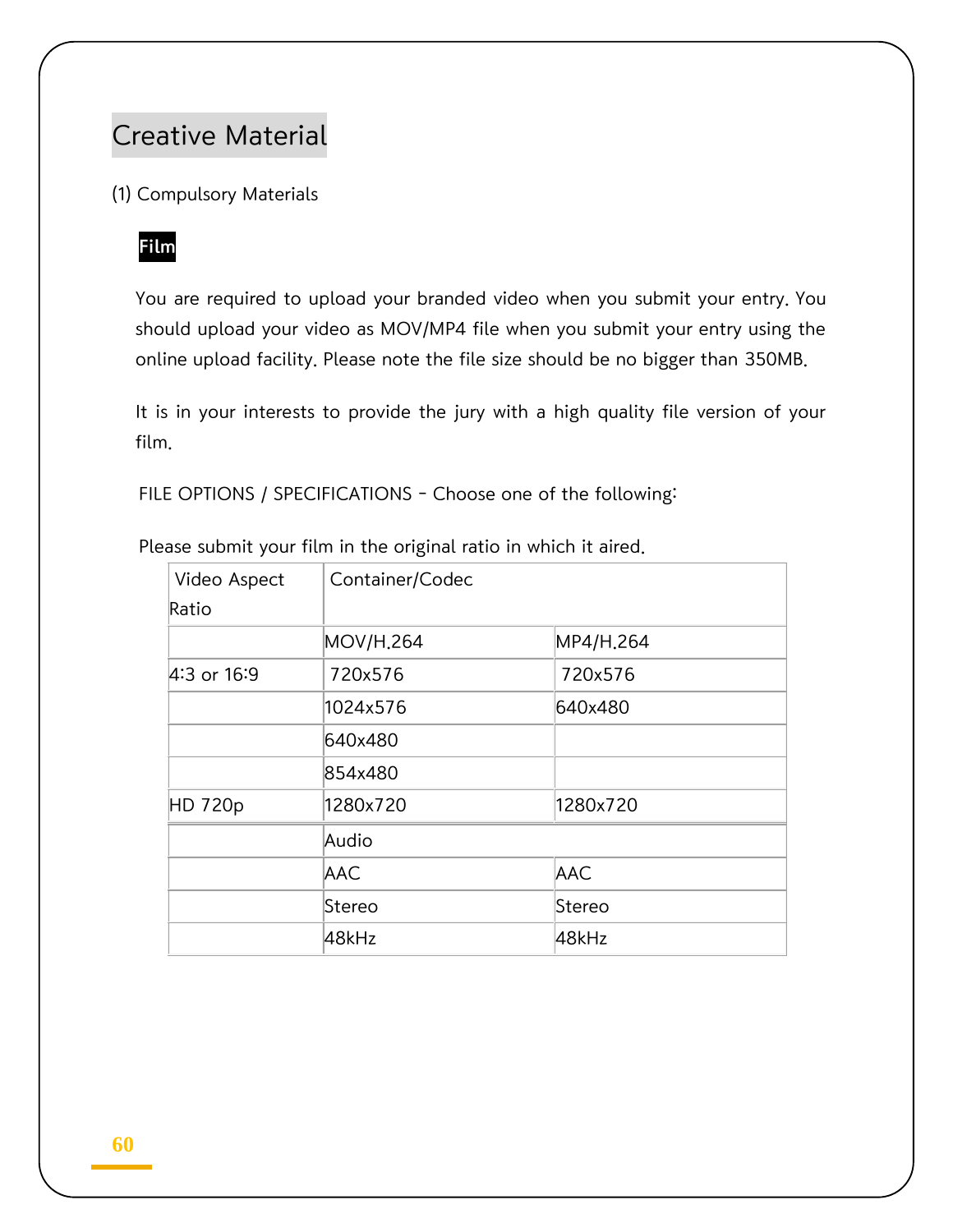### (2) Supporting Materials

### CASE FILM

- You are advised to supply a Case Film to support your entry (when relevant). Along with the written submission, this case film will be used for jury deliberations.
- You should upload your Case Film as MOV/MP4 file when you submit your entry using the online upload facility. Please note the file size should be between 350MB.
- Please refer to the specifications of case films in the appendix.

# PSA\_CATEGORY INFORMATION

# Definition

AD STARS searches for marketing communications that contribute in development and wellbeing of the society and emphasizes the importance of public service advertisements.

PSA is a public service campaign that contains a theme of public welfare. The category includes advertisements based on the human happiness and social responsibility of a company such as environmental protection, human rights, improvement of education and health.

Therefore, if the campaign is based on public welfare, it may be submitted by not only the nonprofit organizations, NGO and governments but also private companies.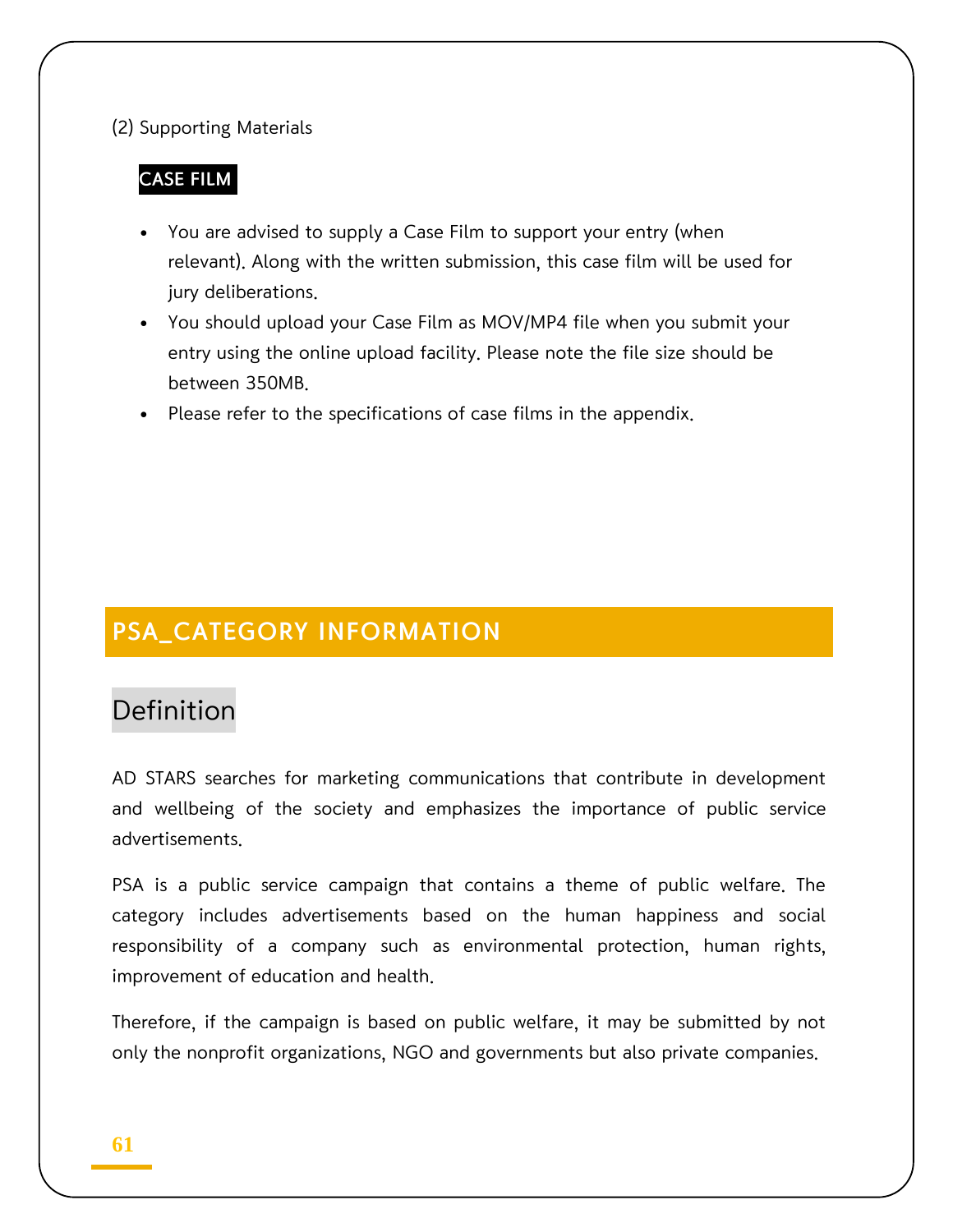# **Categories**

The PSA category has 8 categories as below by advertising theme. Each PSA entry must be submitted into ONE of the following subcategories.

1. Green Ads about environment can be entered.

2. Human Rights Ads about human rights can be entered.

3. Education Ads about education can be entered.

4. Healthcare Ads about public health and safety can be entered.

5. Gender Equality Ads about achieving gender equality.

6. Peace & Justice Ads about promoting just, peaceful and inclusive societies

7. Partnerships

Ads about revitalizing the global partnership for sustainable development (i.e. Financial Aid, Rescue, Foreign Direct Investment etc.)

8. Others Any ads about public interest can be entered.